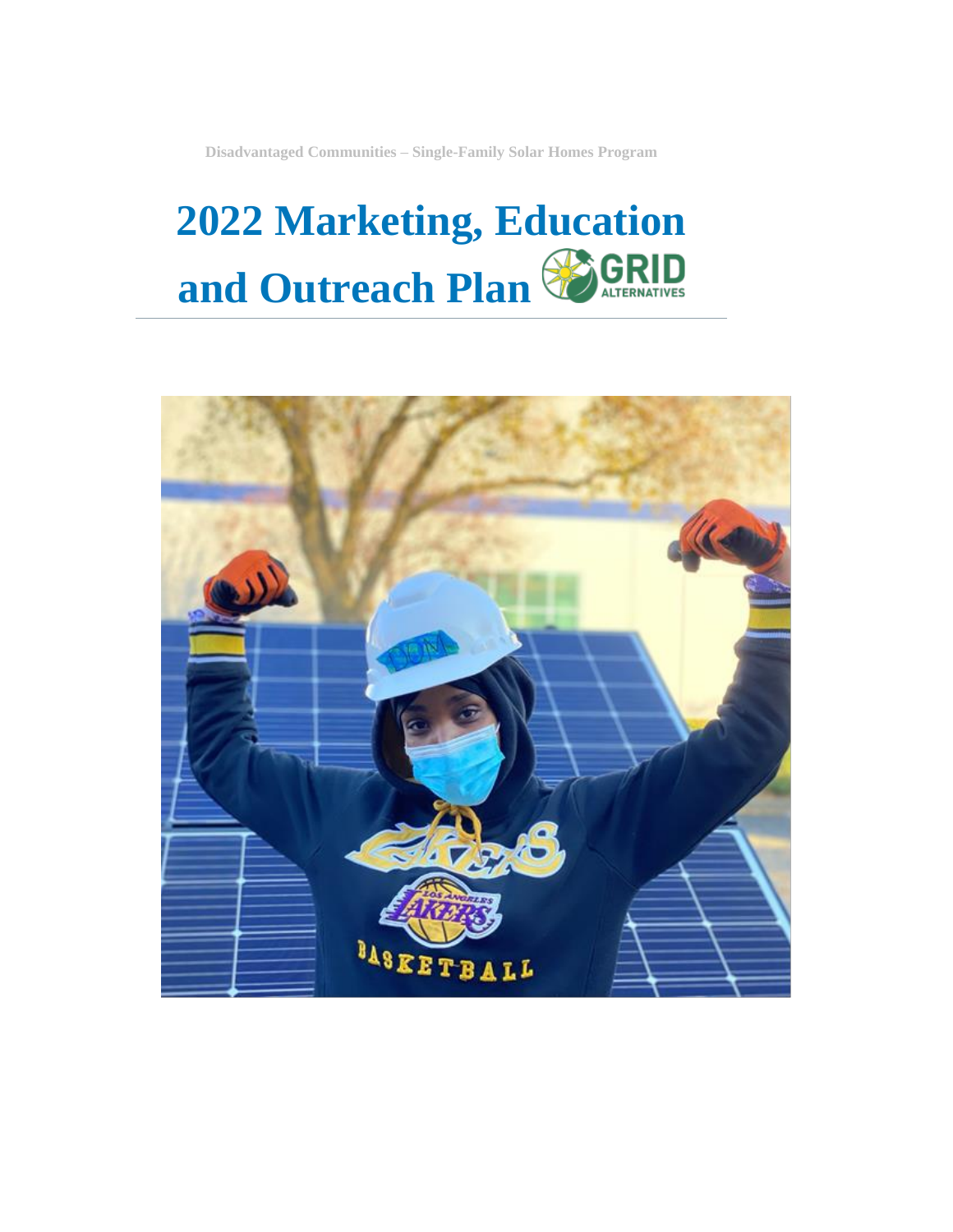| I.  | <b>Introduction</b>                                                                        | $\overline{\mathbf{4}}$ |
|-----|--------------------------------------------------------------------------------------------|-------------------------|
|     | About the 2022 ME&O Plan                                                                   | $\overline{4}$          |
|     | About the DAC-SASH Program                                                                 | $\overline{4}$          |
|     | COVID-19 Impacts in 2021                                                                   | 5                       |
| П.  | <b>Review of 2021 Objectives and KPIs</b>                                                  | 6                       |
|     |                                                                                            |                         |
|     | Objective 2: Conduct broad-based outreach to DACs statewide to meet a statewide            |                         |
|     |                                                                                            |                         |
|     | Objective 4: Provide streamlined communication, education, and long-term client support    |                         |
|     | Objective 5: Provide information and educate participants about energy efficiency and      |                         |
|     | Objective 6: Recruit job training participants, with a focus on Job Training Organizations |                         |
|     |                                                                                            |                         |
| Ш.  | <b>Key Program Audiences</b>                                                               | 15                      |
|     | Low income homeowners located in DACs                                                      | 15                      |
|     | Tribal communities                                                                         | 15                      |
|     | Job trainees                                                                               | 16                      |
|     | Other key stakeholders                                                                     | 16                      |
| IV. | <b>Strategic Approach</b>                                                                  | 17                      |
|     | Holistic Approach with Focus on Trust-Building                                             | 17                      |
|     | Focus on Direct Mail, Word-of-Mouth, and Partner-Based Marketing                           | 17                      |
|     | Financial Tools for Gap Financing in DACs                                                  | 18                      |
|     | Alignment with Statewide ME&O Efforts                                                      | 18                      |
|     | V. Installation Targets in 2022 and Continued Challenges                                   | 19                      |
|     | Installation Targets in 2022 and Beyond                                                    | 19                      |
|     | Geographic Scope in 2022, similar to 2021 scope                                            | 20                      |
|     | Continued Eligibility Limitations in SDG&E                                                 | 21                      |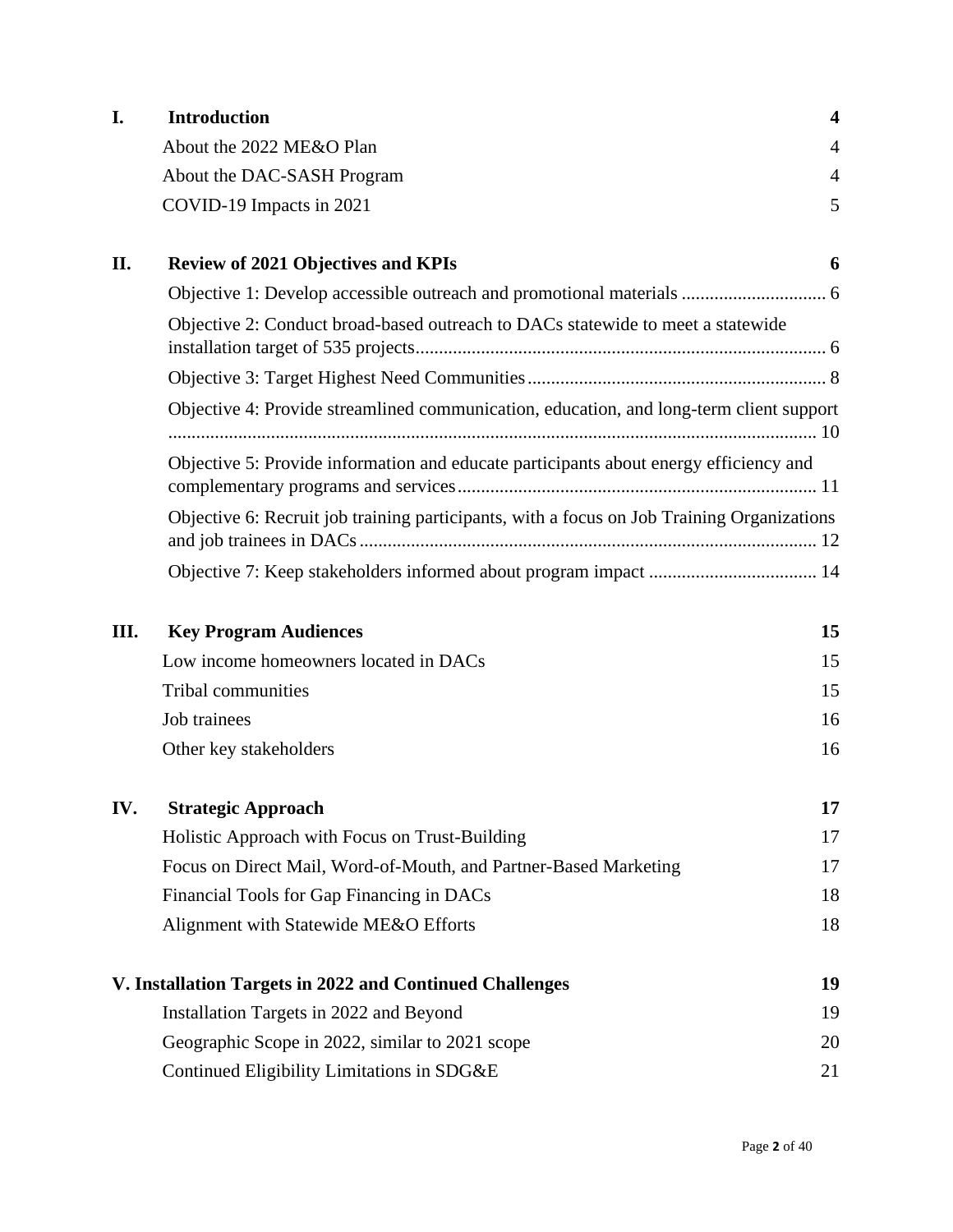| VI.  | <b>Program Objectives in 2022</b>                                                          | 23 |  |  |  |  |
|------|--------------------------------------------------------------------------------------------|----|--|--|--|--|
|      | Goals for Marketing, Education and Outreach<br>23                                          |    |  |  |  |  |
|      | Objective 1: Assess outreach & promotional materials, especially given enhanced remote     | 23 |  |  |  |  |
|      | Objective 2: Conduct outreach to DACs to meet an install target of 620 projects 24         |    |  |  |  |  |
|      | <b>Direct Outreach</b>                                                                     | 24 |  |  |  |  |
|      | <b>Indirect Outreach</b>                                                                   | 25 |  |  |  |  |
|      | Partner-based Outreach                                                                     | 25 |  |  |  |  |
|      |                                                                                            |    |  |  |  |  |
|      | Objective 4: Provide streamlined communication, education, long-term client support 29     |    |  |  |  |  |
|      | Objective 5: Educate participants about energy efficiency and provide information about    |    |  |  |  |  |
|      | Objective 6: Recruit job training participants, with a focus on Job Training Organizations |    |  |  |  |  |
|      | <b>Trainee Outreach</b>                                                                    | 33 |  |  |  |  |
|      | Job training organization (JTO) Partnerships                                               | 34 |  |  |  |  |
|      | <b>Employment connections</b>                                                              | 34 |  |  |  |  |
|      | <b>Subcontractor Program</b>                                                               |    |  |  |  |  |
|      | Objective 7: Keep stakeholders informed about program and COVID impacts  36                |    |  |  |  |  |
| VII. | <b>Evaluation</b>                                                                          | 37 |  |  |  |  |
|      | Appendix A: 2022 ME&O Budget                                                               | 38 |  |  |  |  |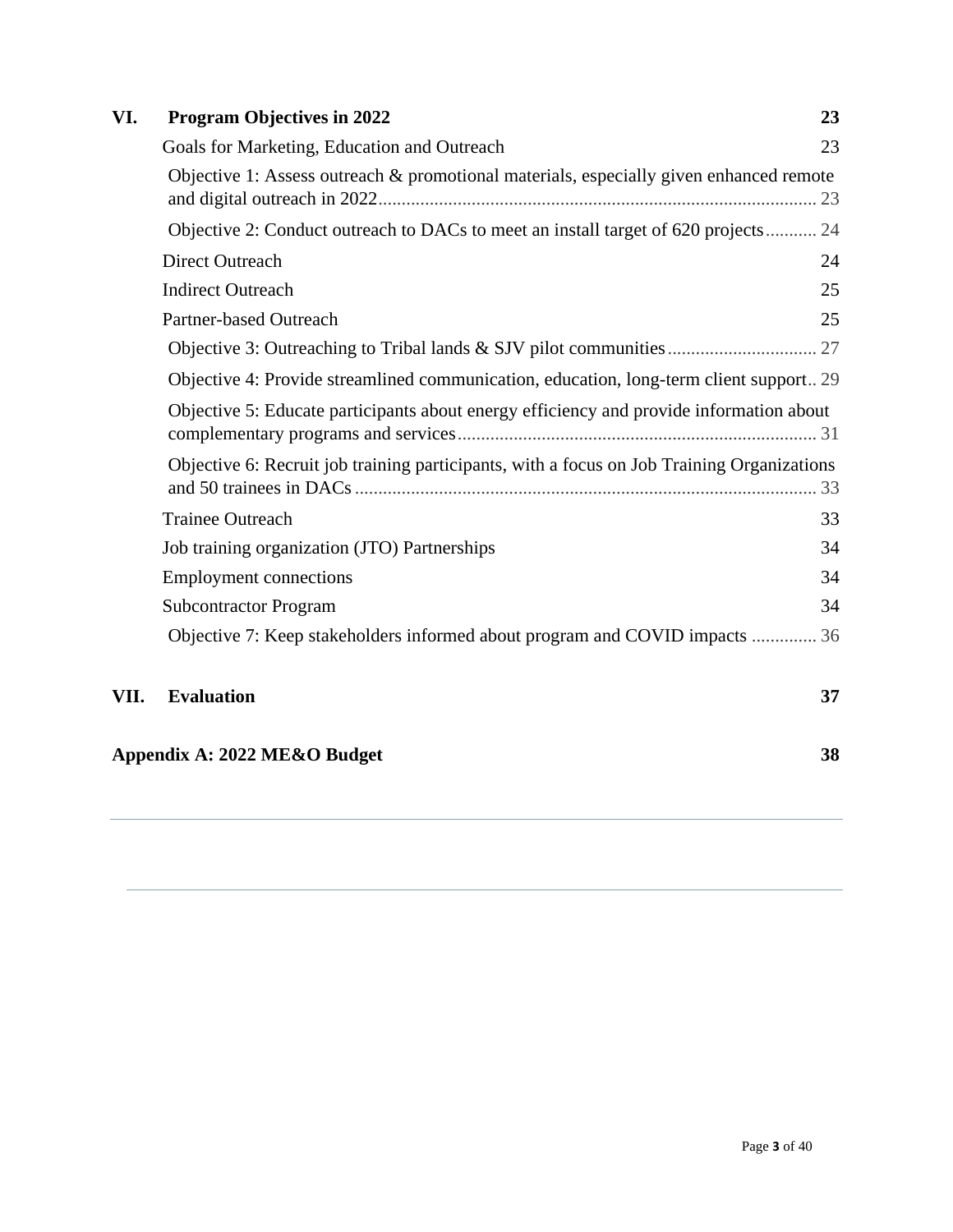## <span id="page-3-0"></span>**I. Introduction**

#### <span id="page-3-1"></span>**About the 2022 ME&O Plan**

The Disadvantaged Communities Single-family Solar Homes (DAC-SASH) program's 2022 Marketing, Education and Outreach (ME&O) plan describes the activities the Program Administrator (PA), nonprofit GRID Alternatives (GRID), will undertake to ensure the success of the DAC-SASH program in the upcoming year, and provides a year-in-review of 2021, the program's second full year of operation. GRID's approach, based on the outcomes of its DAC-SASH program implementation to date, as well as its success administering the Single-family Affordable Solar Homes (SASH) program and other low-income solar programs, combines a recognized brand, community and institutional partnerships, data-driven targeting, and experience-based and flexible marketing and outreach activities.

2022 Contingency: GRID will remain nimble in 2022 as the first DAC-SASH program evaluation takes place. Recommendations from the 3rd party evaluation process with Evergreen Economics will be published in Q3 2022 and GRID will be prepared to adjust its ME&O plan in real time and has informed HQ and regional staff of this. GRID welcomes changes to the program design, in particular those that allow our regional ME&O staff to find and serve eligible DAC homeowners and households more expeditiously.

## <span id="page-3-2"></span>**About the DAC-SASH Program**

DAC-SASH is structured to ensure that (a) low-income families receive impartial, complete information from a trusted source and referrals to complementary programs and services; (b) that savings at the household level are maximized; and (c) that iron-clad consumer protection measures exist in all parts of program operation. All ME&O efforts as well as project installations are orchestrated centrally through GRID (the statewide administrator) and delivered through its California affiliate offices. Experience with income-qualifying single-family programs has shown that consistent advocacy and assistance throughout the entire outreach process--and the lifetime of the solar system--is key to ensuring that language, physical ability, age, digital access, and education level are not barriers to participation and that homeowners can make informed decisions and receive the greatest benefit from their solar system. In communities often targeted by predatory practices, demonstrating investment in long-term household and community benefit is an essential component of the program. GRID's approach ensures that disadvantaged communities reap the financial benefits of installing solar over the lifetime of the systems.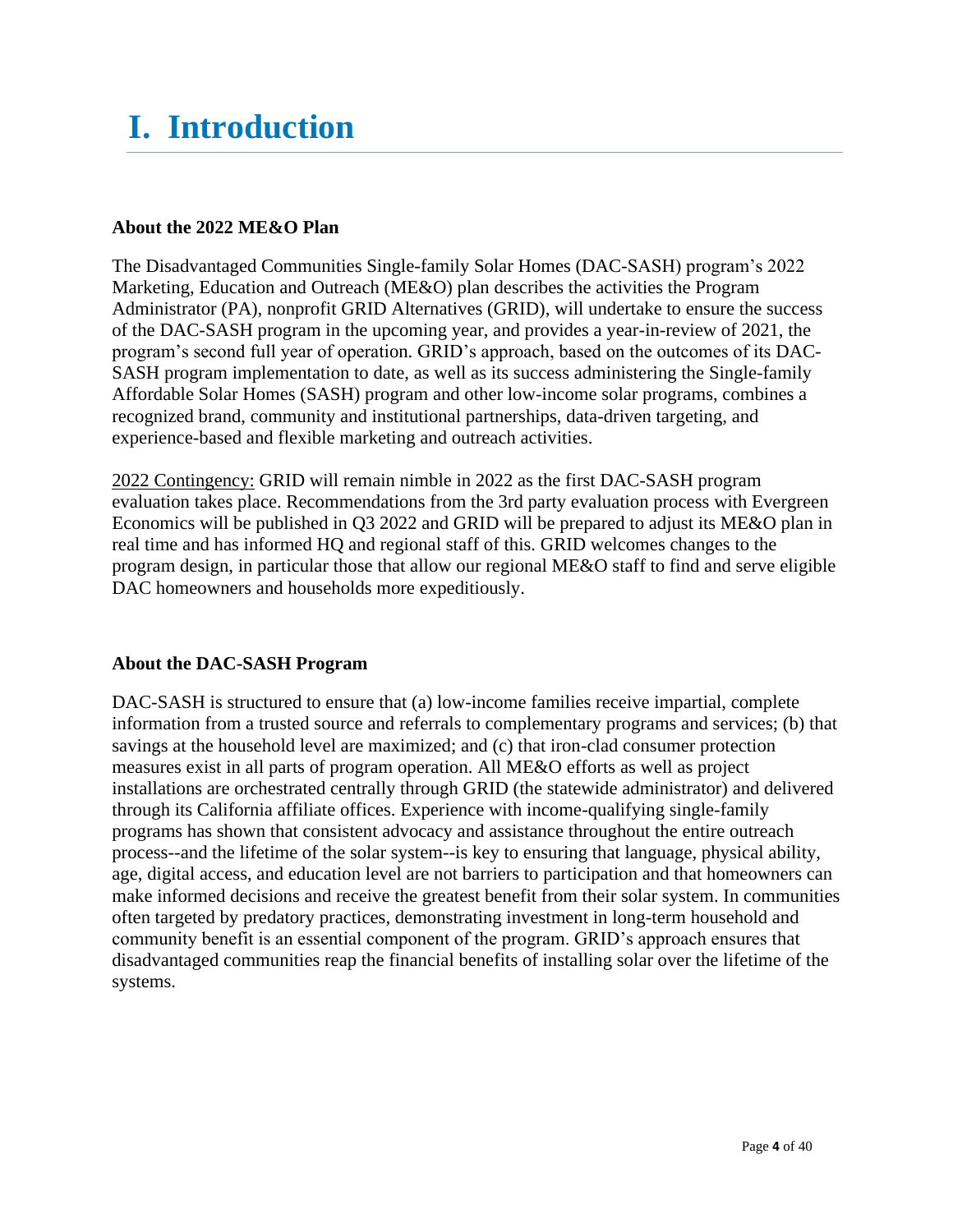#### <span id="page-4-0"></span>**COVID-19 Impacts in 2021**

Overview: In 2021, the DAC-SASH program continued to be impacted by the COVID-19 pandemic, but GRID was of course better prepared than in 2020. Whereas in 2020 GRID installed less than 60% of what it had projected, in 2021 GRID was more conservative in its planning and installed 82% of what it had projected (see Table 1 below). The pandemic continued to create numerous challenges for outreach to disadvantaged communities (DACs), particularly to those with the most barriers to access. Shortly after the start of the pandemic, GRID formed an internal Taskforce to advise on and decide what activities would be allowed based on California's advisory system and what safety measures would be taken for those activities to be conducted safely. For example, initially home visits were not allowed, and outreach staff were instructed to conduct outreach fully remote. As the pandemic evolved in 2021, GRID's Taskforce reconsidered guidelines to allow for contactless drop-offs of paperwork to those homeowners more comfortable applying and signing contracts offline. In 2021 GRID was nimble and adapted quickly as federal and state safety guidelines changed.

Financing: After many fruitful conversations with the CPUC and SCE, in Q4 2021 GRID commenced an advance invoicing process with SCE for incentive payments (which cover equipment costs, among other upfront project costs). This 12-month pilot is already proving very beneficial to GRID, so that it is no longer required to front all project costs, sometimes for months at a time.

In 2022: Outreach staff continue to accommodate homeowners' needs where possible, continuing to conduct much of its work remotely and limit contact, while aiming to maintain a presence in the community. In 2022, most activities will be allowed with safety precautions such as masking (indoor and outdoor) and using hand sanitizer. GRID's Taskforce continues to evaluate on a weekly basis how GRID and the DAC-SASH program in California may continue to serve disadvantaged communities in a way that is safe for staff and the community at large.

|              | 2021 Projected<br><b>Installations</b> | <b>Total 2021</b><br><b>Installations</b> | % of Installations<br><b>Forecast</b> |
|--------------|----------------------------------------|-------------------------------------------|---------------------------------------|
| PG&E         | 350                                    | 277                                       | 79%                                   |
| <b>SCE</b>   | 165                                    | 145                                       | 88%                                   |
| SDG&E        | 20                                     | 18                                        | 90%                                   |
| <b>Total</b> | 535                                    | 440                                       | 82%                                   |

|  | Table 1: Target compared to Actual Installations in 2021 |
|--|----------------------------------------------------------|
|  |                                                          |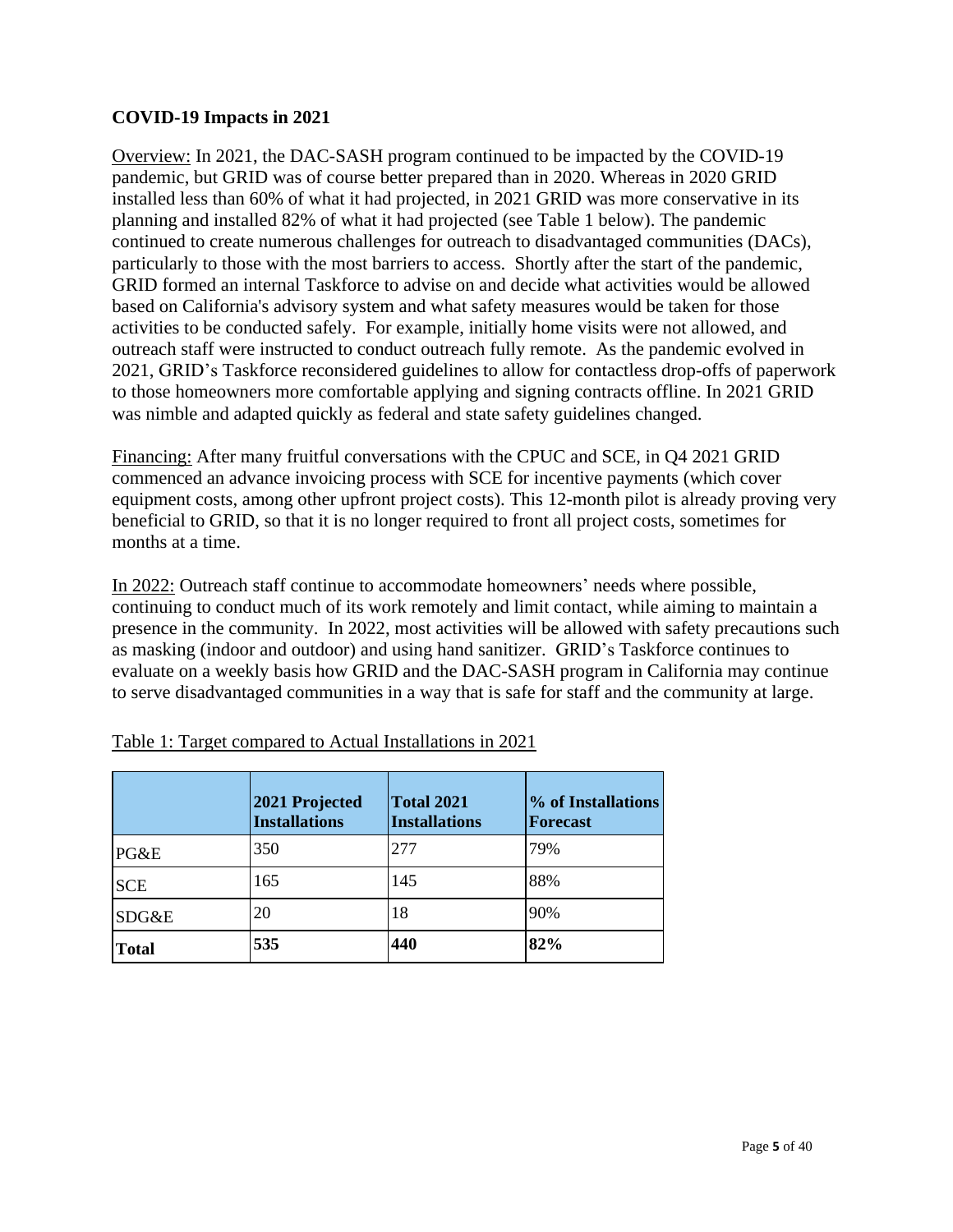## <span id="page-5-0"></span>**II.Review of 2021 Objectives and KPIs**

GRID identifies seven core objectives in its ME&O plans. These were identified to help launch the program, achieve its participation goals, and maximize the long-term impact for homeowners and households, job trainees and communities as a whole. These core objectives and KPIs will may be updated as the program unfolds. In this section we provide a summary of the program's 2021 ME&O objectives and activities, describe key takeaways and provide data on topline metrics or KPIs in 2021 through Q4. The seven objectives are:

- 1. Develop accessible outreach and promotional materials
- 2. Conduct broad-based outreach to DACs statewide to meet an installation target of 535 projects
- 3. Target Highest Need Communities
- 4. Provide streamlined communication, education, and long-term client support
- 5. Provide information and educate participants about energy efficiency and complementary programs and services
- 6. Recruit job training participants, with a focus on JTOs ad job trainees in DACs
- 7. Keep stakeholders informed about program impact

## <span id="page-5-1"></span>**Objective 1: Develop accessible outreach and promotional materials**

Activities consisted of:

- **1.1** Develop initial materials
- **1.2** Collect feedback on materials from partners and homeowners in DACs
- **1.3** Optimize and translate materials
- **1.4** Create large-print versions of materials

**2021 Summary**: This objective is complete for 2021, with marketing materials developed in 2019 and reviewed and approved by the Energy Division in late 2019. Since then, GRID has been disseminating these materials across the state to reach targeted homeowners. Based on our marketing survey results and input from Outreach staff, we modified outreach materials to make them easier to read at a glance. This was particularly important for clearly separating the English and Spanish sections of key materials.

## <span id="page-5-2"></span>**Objective 2: Conduct broad-based outreach to DACs statewide to meet a statewide installation target of 535 projects**

Activities consisted of:

- **2.1** Canvassing door-to-door in target communities
- **2.2** Participation in community events
- **2.3** Send mailers to targeted lists
- **2.4** Facebook ads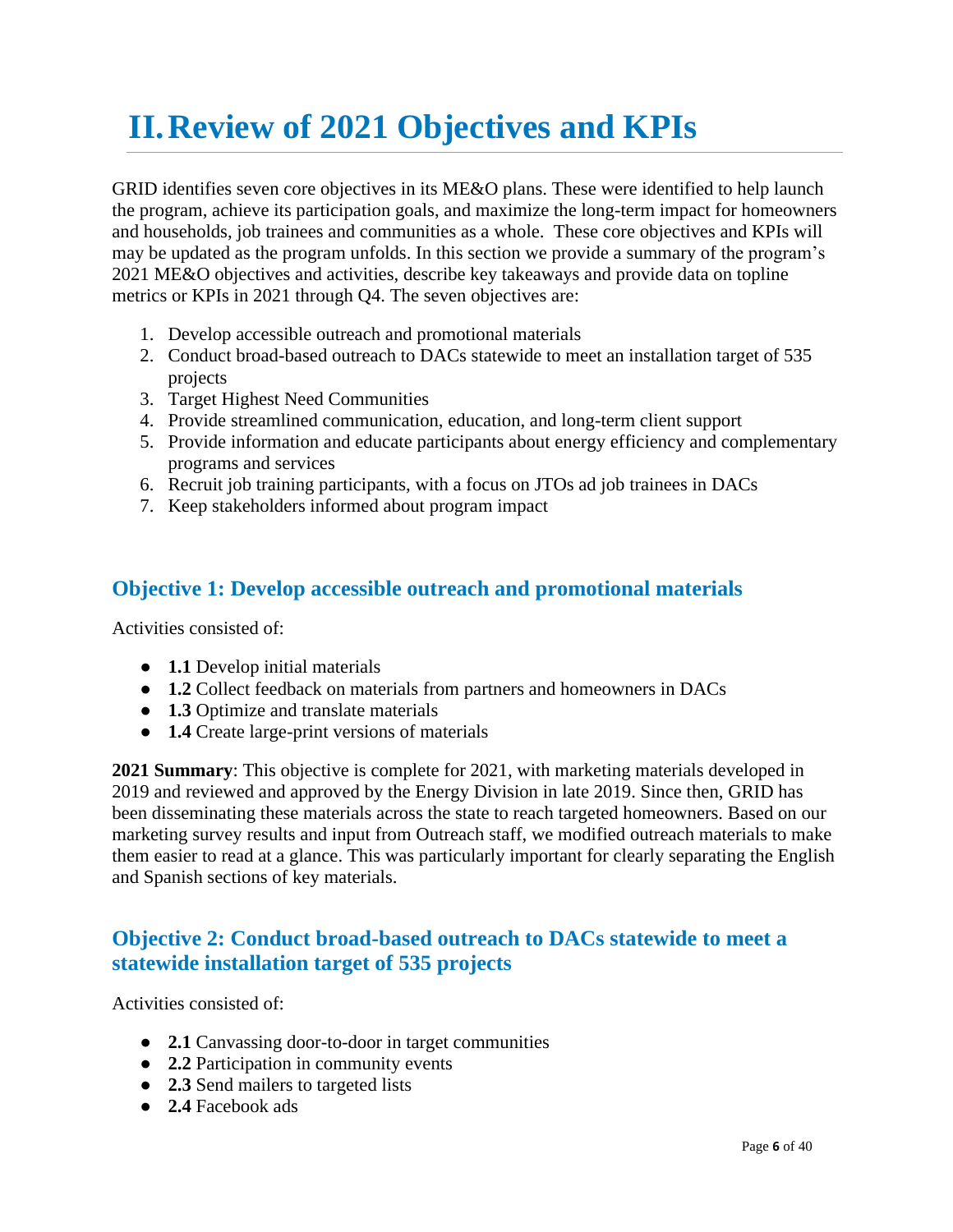- **2.5** Media advertising
- **2.6** Media outreach
- **2.7** Distribution of referral materials
- **2.8** Leverage city partnerships to promote the program
- **2.9** Leverage CBO partnerships to promote the program

**2021 Summary**: GRID's outreach efforts for the DAC-SASH program statewide have resulted in a relatively stable pipeline of eligible projects from targeted communities. GRID did not reach the plan's targeted 535 DAC-SASH projects for the year, installing 82% of its initial projection. Some activities such as in-person canvassing or in-person participation in community events were still not back to normal volume in 2021. Staff attended roughly 20 community events (remote and in-person) and continued to promote the program online and encourage direct word of mouth. Considering ongoing pandemic restrictions, GRID considers these results to be aligned with best case outcome, particularly in light of the fact that it was the final year of the SASH program's ME&O. Highlights of outreach marketing and related KPIs in 2021, include:

- Thousands of postcards and mailers were sent to targeted lists in IOU territories. From these postcards and mail campaigns, roughly 350 prescreens were completed through Q4. This excludes mailers executed in collaboration with SCE, which is tracked separately.
- Referrals through GRID's Referral Rewards Program (which pays \$200/referral) continue to play a major role in successful outreach across the state. It again posted strong numbers in 2021, with over 700 referral leads throughout the year.
- GRID leveraged CBO partnerships to drive interested leads to apply to the program, with almost 200 leads prescreened from CBO partners. GRID works closely with affordable housing developers such as Habitat for Humanity's affiliates (with which GRID holds local or regional contracts), Self-Help Enterprises and has received leads from CBOs across the state such as Proteus Inc, Stone Soup Fresno, Community Housing Development Corp. of N. Richmond, Rising Sun Center, Camp Fire Collaborative, Rebuilding Together SD, Watts Rising, and the Central Valley Opportunity Center. Some of these partnerships are not contractual but consist of less formal, joint outreach efforts.

Utility partnership: In 2021, SCE and PG&E both agreed to a new ESA program collaboration, where they receive copies of the DAC-SASH program brochure from GRID and dole them out to their respective ESAP contractors. When onsite for ESAP, the IOU's subcontractors are to leave behind DAC-SASH brochures for homeowners in a DAC to consider the benefits of solar, in particular if they express interest in solar. GRID sent 3,100 brochures to PG&E in 2021 that it disseminated to two implementers and three contractors. GRID sent 30,000 brochure copies to SCE in Q1 2022 which are being included in their ESAP contractors' leave-behind collateral packets.

SCE's partnership with GRID for co-marketing continues to be helpful in supporting client acquisition and raising awareness about the program. SCE links to GRID's program on their website, on their CARE and Solar pages, driving traffic to the program. SCE also collaborates with GRID in sending co-branded mailers and emails to target CARE ratepayers. In 2021 these efforts generated hundreds of leads.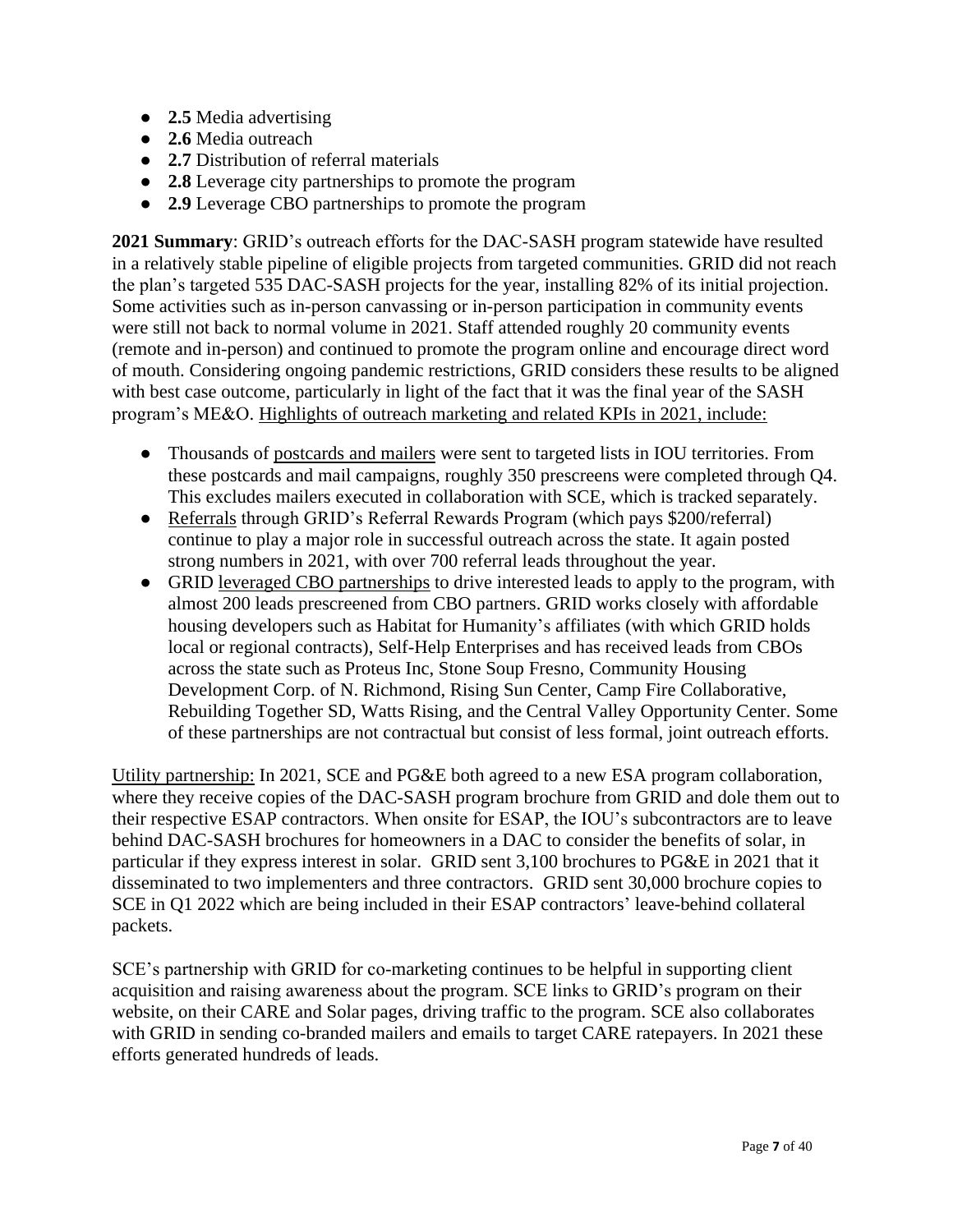Leveraging city partnerships – In 2021 over 700 leads were prescreened from marketing efforts in cities across the state and of these, 156 were converted to the application phase (a little over 20%). In addition, to fill project funding gaps, GRID leverages additional funding from local jurisdictions. In 2021 we continued to partner with the City of Ontario to promote the DAC-SASH program alongside the Transformative Climate Communities (TCC) program. We are leveraging TCC funding in Fresno as well<sup>1</sup>. In the Los Angeles region, the City of Paramount has included mention of the program on its website and we're partnering with Long Beach as well. In the Bay Area, GRID continued its successful partnerships with the City of Richmond, City of San Francisco municipal agencies and the City of San Pablo as well.

## <span id="page-7-0"></span>**Objective 3: Target Highest Need Communities**

Activities consisted of:

- **3.1** Conduct outreach in communities with established GRID presence or partnerships
- **3.2** Establish brand presence and provide solar education in new communities through events and media outreach
- **3.3** Develop outreach partnerships with cities and CBOs through direct outreach and education

**2021 Summary**: High-needs communities are those that have been identified by the Commission and State as most in need of investment, many of which are also served by complementary programs and resources. Integrating these communities into the DAC-SASH ME&O plan helps support the Commission's and State's goals of program coordination and alignment. The highneeds communities identified as target areas for 2021 were largely the same as those for 2020:

- 1. San Joaquin Valley (SJV) communities that are part of a PUC proceeding focused on gas and electric access and affordability.
- 2. Communities or zip codes with the highest electrical service disconnection rates (due to customer non-payment) in each IOU
- 3. Communities that are part of the Community Air Protection Program (CAPP) set up by the CA Air Resources Board (CARB) in response to AB 617 (C. Garcia, 2017).

Of the 57 high-need communities identified by the CPUC, 27 of these are located in both IOUs and CES DACs and are thus geographically eligible for DAC-SASH, including:

- 10 of the San Joaquin Valley communities
- 7 highest disconnection zip codes (these were not updated in 2021 due to a statewide moratorium on widespread disconnections due to the pandemic)
- 10 of the AB 617 communities

<sup>&</sup>lt;sup>1</sup> Th[e Transformative Climate Communities](http://sgc.ca.gov/programs/tcc/) (TCC) program was established by AB 2722 to "fund the development and implementation of neighborhood-level transformative climate community plans that include multiple, coordinated greenhouse gas emissions reduction projects." It is funded by the state's Cap and Trade program or the GGRF and its implementing agency is the Strategic Growth Council.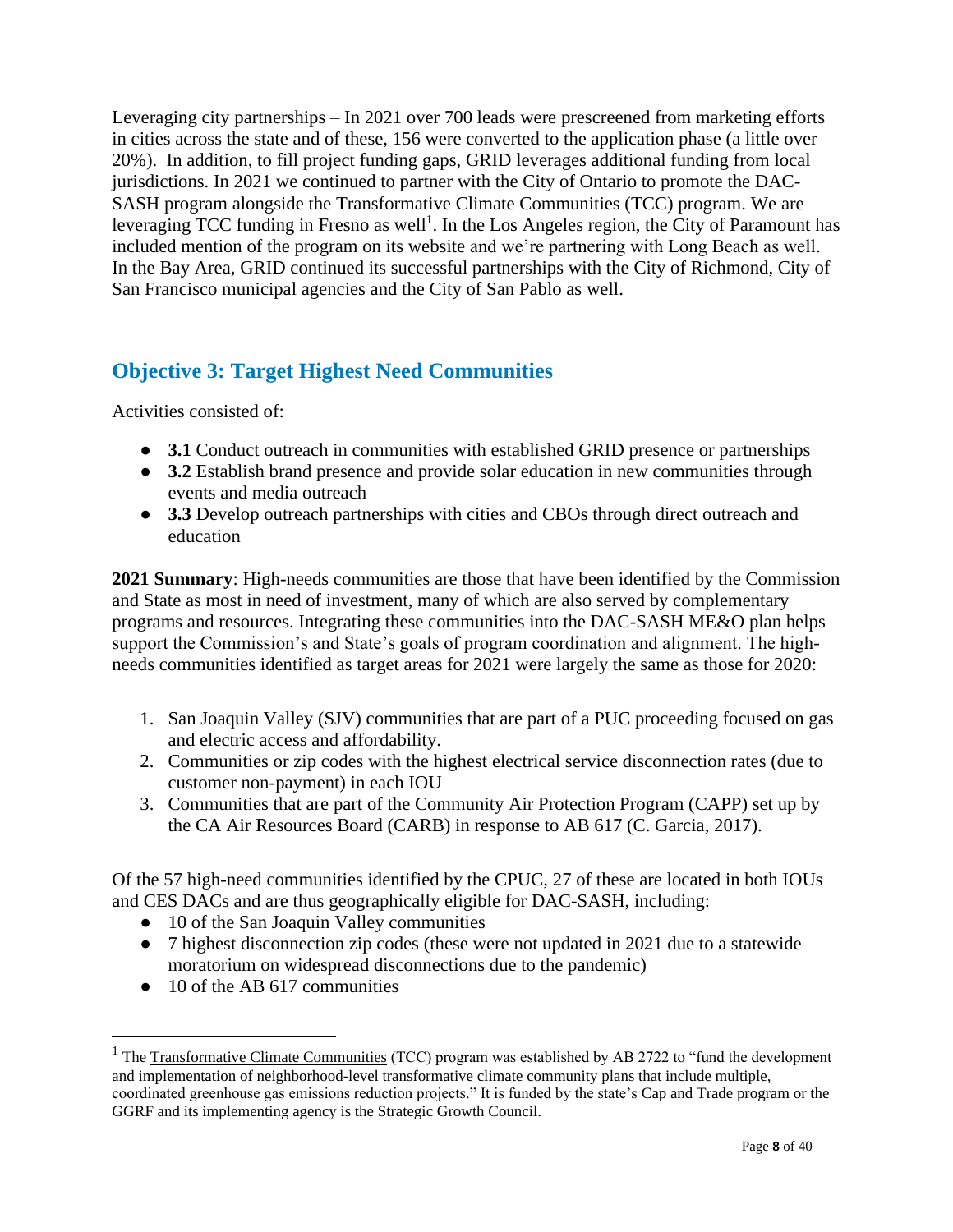GRID sought to increase and, in some cases, establish an initial presence in these high-need communities in 2020. GRID executed at least one ME&O activity in 16 of the 27 geographically eligible communities. GRID again pre-screened roughly 1,000 leads in these communities. Next, 28 job trainees living in high-needs communities signed up to participate in on-site installations in 2021. GRID continued to increase its presence and provided solar education for homeowners and job trainees in high-need communities that it has not worked in previously with four media outreach hits in 2021. Highlights from 2021 ME&O activities, specific to each category:

**San Joaquin Valley communities:** GRID focused its 2021 DAC-SASH outreach efforts in Le Grand, Fairmead, Ducor, La Vina, and West Goshen. In these cities, GRID continued to coordinate with the SJV pilot project, meeting with RHA once per quarter. GRID received 70 leads and customer information from RHA in the focus communities in 2021 and installed one project in Le Grand in July 2021. Most leads are disqualified due to poor roof conditions, unpermitted structures, code concerns and in some cases lack of interest or time on the client's part; GRID works to overcome these barriers where possible.

**High Disconnection rate communities:** GRID has worked with partners in several of the zip codes with the highest disconnection rates to market DAC-SASH and address barriers to access through additional benefits. In San Bernardino (92401 and 92404 zip codes), GRID continues to partner with Neighborhood Partnership Housing Services Inc (NPHS) and the City of San Bernardino for assistance with roof and other home repairs, in order to make homes solar-ready. The City of San Bernardino's HOME program<sup>2</sup> is administered by NPHS and the program consists of a forgivable loan of up to \$40,000 that has no interest or payments. 3 In Goshen (93227) and Porterville (93258), GRID is partnering with Richard Heath and Associates (RHA), the City of Arvin and Proteus and executed a referral campaign and targeted marketing**.**

**Assembly Bill 617 communities:** In nine cities GRID marketed, outreached, and built or deepened partnerships, including the following.

- With the City of Richmond, GRID sent hundreds of co-branded mailers.
- In South Central Fresno, GRID continued to provide referral rewards in 2021 and sought to further leverage the TCC program incentive for gap financing.
- A SCE co-branded mailer was sent to residents in Carson, Long Beach and Lynwood.
- In National City and the Barrio Logan/Logan Heights/Sherman Heights area of San Diego, GRID used its new access to SD&E-provided leads to send hundreds of postcards and mailers, participated in several events, and promoted our referral rewards.

 $2$  The HOME program is overseen by the U.S. Department of Housing and Urban Development (HUD) and grants states and local government funding to implement local housing strategies designed to increase homeownership and affordable housing opportunities for low and very low-income Americans.

 $3$  The NPHS roof and home repair program provides loan forgiveness after 10 years if loan terms are met (i.e., still primary residence, home in good repair, not in foreclosure).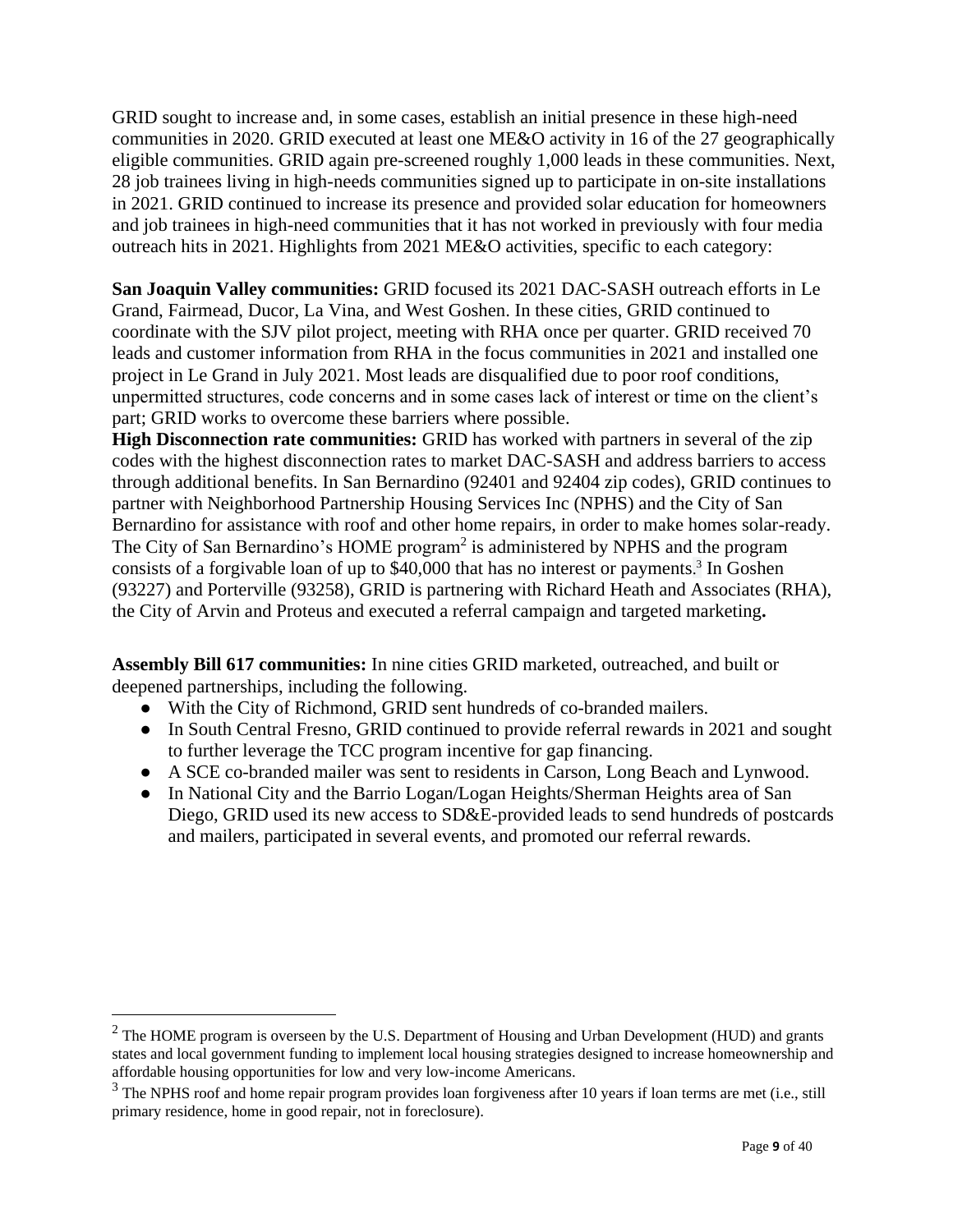## <span id="page-9-0"></span>**Objective 4: Provide streamlined communication, education, and long-term client support**

Activities consisted of:

- **4.1** Pre-qualify homeowners with bilingual intake team, with on-call translation service
- **4.2** Assign outreach staff to provide direct education and support to clients throughout application process
- **4.3** Educate clients on solar, energy efficiency and conservation, solar system maintenance and monitoring
- **4.4** Provide clients post-installation survey, assessing satisfaction with install process
- **4.5** Send clients annual survey assessing long-term program satisfaction

**2021 Summary**: GRID outreach staff provided a fully supported process to program participants, from initial outreach through installation and system interconnection. This approach has maximized the program's impact for participants and remained true in 2021, despite ongoing COVID-19 limitations. In 2021, 1,200 leads were successfully prequalified for the program, which means that they provided all requested eligibility documentation to GRID for review. 34% of those that were prequalified submitted a complete application. Of the remaining 66% of the pre-qualified leads, 181 projects are still active and may submit an application and over 500 were deactivated. The most common reason for lead deactivation continues to be that a home is not solar suitable due to an old or unsafe roof. The second, third and fourth most common reasons for eligible leads to be deactivated were code compliance or electric panel capacity issues (old or small panels), clients declining to participate, and clients being over the DAC-SASH income limit respectively. As shown in Table 3 below, roughly 15% of 2021 program leads have moved forward and have not been made inactive yet.

| <b>Lead Status</b>  | Inactive?      | <b>Project Status</b>        | $\%$<br>Total | <b>Record</b><br>Count |
|---------------------|----------------|------------------------------|---------------|------------------------|
| In progress         |                |                              | 6%            | 228                    |
| <b>Lost Contact</b> |                |                              | 18%           | 672                    |
| Unqualified         | Yes            |                              | 44%           | 1,636                  |
| <b>Qualified</b>    | N <sub>0</sub> | Pre-Qualified                |               | 181                    |
|                     |                | <b>Application Approved</b>  |               | 91                     |
|                     |                | <b>Construction Approved</b> |               | 72                     |
|                     |                | <i>Installed</i>             | 15%           | 218                    |
|                     | Yes            | Pre-Qualified                |               | 529                    |
|                     |                | <b>Application Approved</b>  |               | 93                     |
|                     |                | <b>Construction Approved</b> | 17%           | 16                     |
|                     | Subtotal       |                              | 32%           | 1,200                  |
| <b>Total</b>        |                |                              |               | 3,736                  |

| Table 2: Lead and project status for 2021 program leads |
|---------------------------------------------------------|
|---------------------------------------------------------|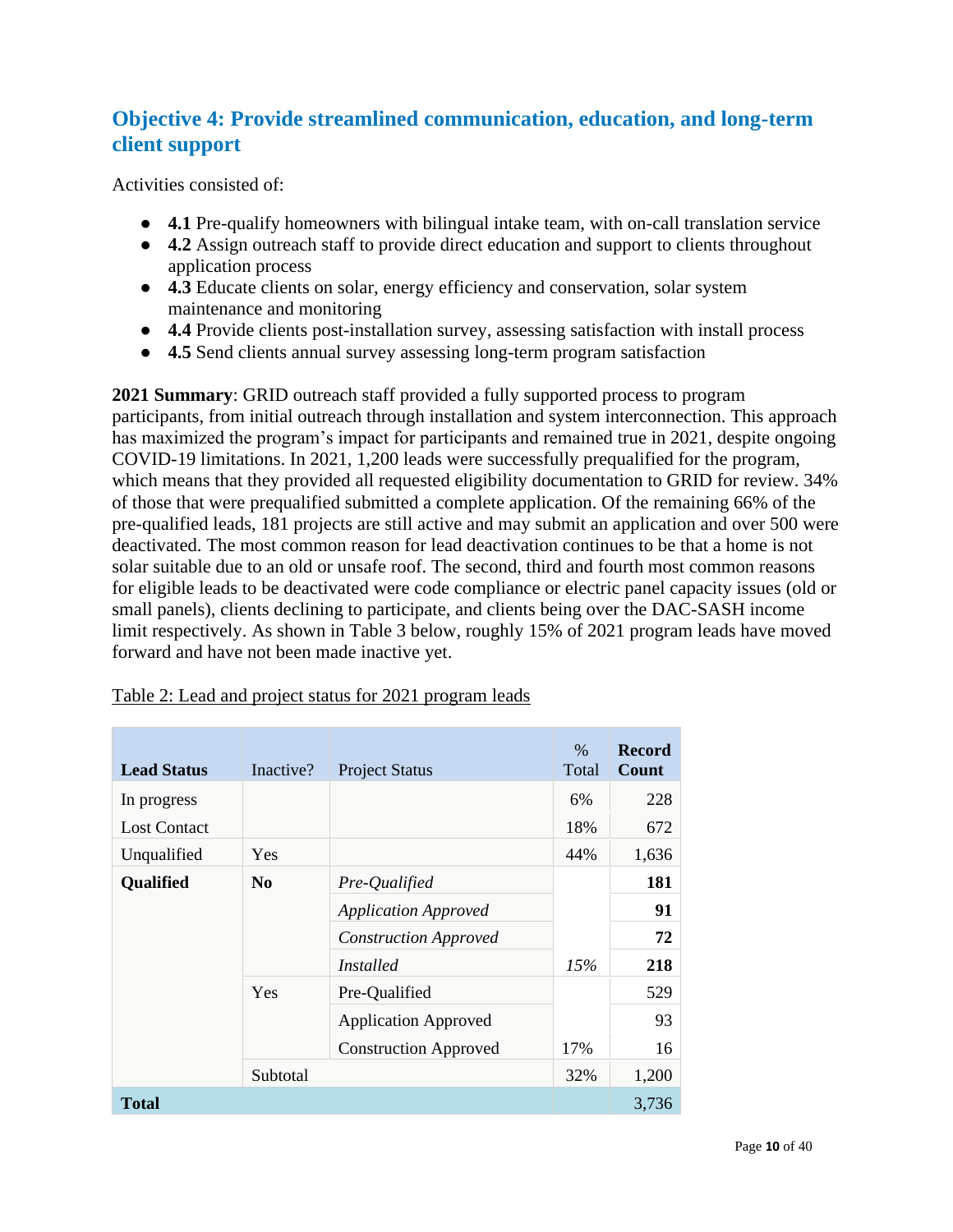Client surveys: To assess the program's impact qualitatively, we send surveys to clients after the system has been interconnected and thereafter, on an annual basis. Of the over 90 *"*Post-Installation Surveys" completed in 2021, the average client rating on its educational questions (scale of 1-5) was 3.2, which exceeds our goal of 3. The average net promoter score (NPS) is 9.8 (scale of 1-10), exceeding our goal of 6. The NPS is the gold standard of customer experience metrics and measures all aspects of a client's experience going solar with GRID. The NPS rates a customer's likelihood to recommend services to somebody, with 9 or 10 defined as "promoters", 7 to 8 as "neutral" and 6 or below as "detractors".

150 DAC-SASH clients completed GRID's "Annual Survey" in 2021, sent on the anniversary date of the project's interconnection with the utility. GRID includes all client responses, complaints, and feedback in its [semi-annual progress report](https://gridalternatives.org/sites/default/files/DAC-SASH%20Semi-Annual%20progress%20report%20FINAL%207.30.20.pdf) and is pleased with the high client satisfaction rates. The average NPS score for the annual survey was 8.9 and again there were complaints regarding the confusion that clients experience in receiving or understanding their Net Energy Metering (NEM) annual true-up bill from their utility provider. For families struggling to make ends meet, an annual bill can create financial strain, even with the option to sign up for a payment plan. SCE provides a monthly NEM billing option that helps to alleviate the financial burden of annual NEM bills on low-income customers.

## <span id="page-10-0"></span>**Objective 5: Provide information and educate participants about energy efficiency and complementary programs and services**

Activities consisted of:

- **5.1** Make accessible energy efficiency and conservation information on website and direct homeowners to that information via handouts and automated emails
- **5.2** Refer clients to IOU energy assistance programs

**Narrative**: In 2021, GRID provided DAC-SASH clients with direct education and resources about energy efficiency, including educational [handouts w](https://gridalternatives.org/your-system/maintenance-repairs/energy-efficiency)ith [tips and programs](https://gridalternatives.org/your-system/maintenance-repairs/energy-efficiency) via the GRID website. GRID tracks unique pageviews of our energy efficiency educational webpage, which typically numbers in the hundreds.

GRID also provided direct referrals to complementary programs, in particular to the Energy Savings Assistance (ESA) program. This program helps enrolled clients to maximize the impact of their participation in DAC-SASH by keeping their electric usage and monthly energy costs lower. To date, 34% of over 1,900 DAC-SASH applicants that we've referred to ESAP have been reported as enrolled by the IOUs. The California Alternate Rates for Energy (CARE) program has stronger uptake, with 80% of 1,900 DAC-SASH applicants cross-enrolled in the CARE program. The CARE program gives IOU customers a 30% discount on their electric bill and a 20% discount on their natural gas bill. GRID provides DAC-SASH applicants information about ESAP, CARE and the Family Electric Rate Assistance Program (FERA) and is open to exploring more mutually beneficial partnership opportunities with the IOUs.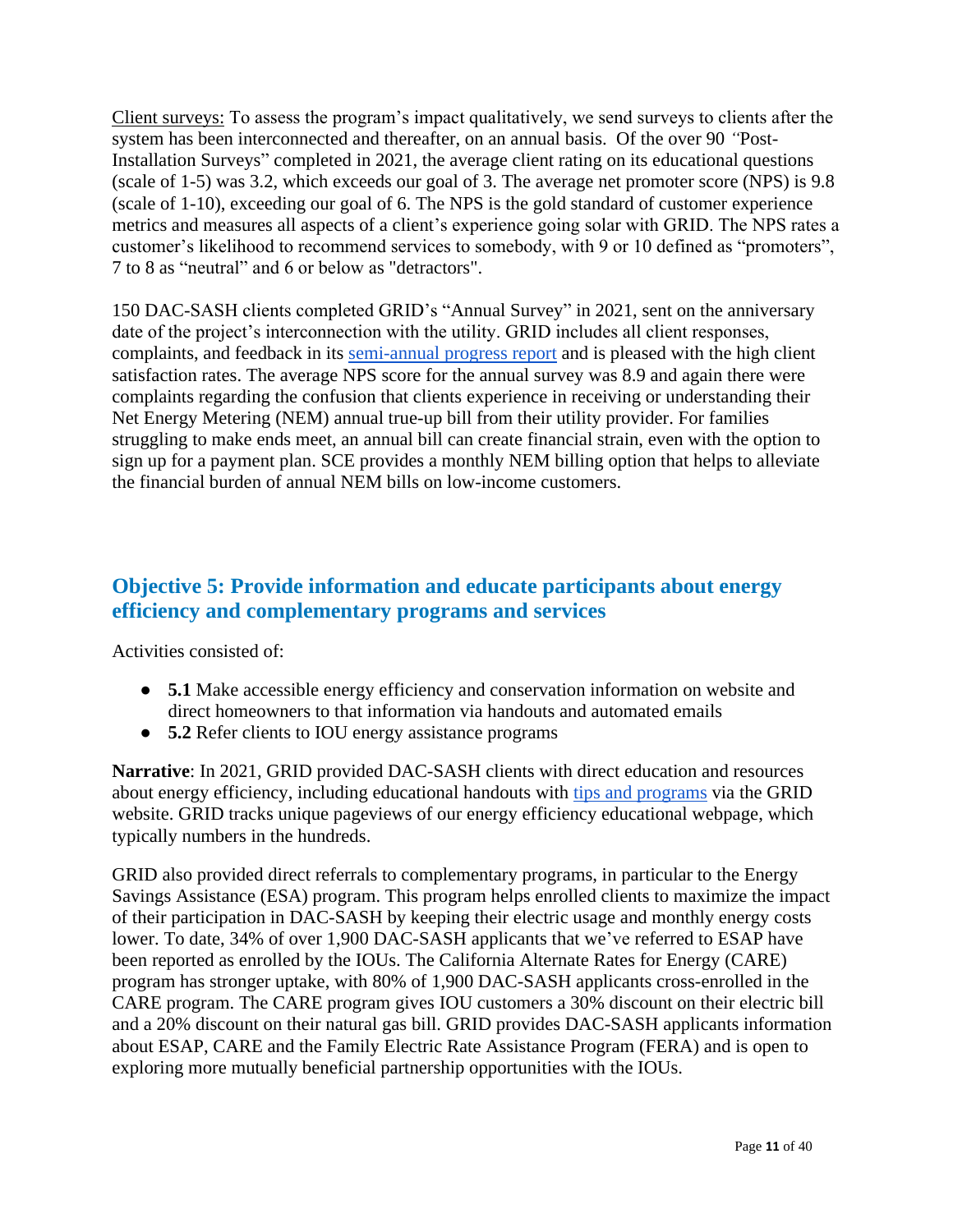GRID believes that disadvantaged communities benefit from a holistic and streamlined outreach approach. We work to connect DAC-SASH participants to complementary programs that can further benefit them. Below are two more examples of such programs:

- GRID initiated a pilot in late 2020 to provide battery storage to households eligible for the Self Generation Incentive Program (SGIP) Equity Resiliency Budget. We hope to provide solar + storage to DAC-SASH clients if eligible for both programs in the future. A hurdle to providing solar + storage to DAC-SASH clients is the lack of overlap between the DAC-SASH eligibility maps and the SGIP eligibility map, aside from some tribal lands. The programs also use different income limits. We anticipate a small number of low-income clients receiving services under both programs.
- In 2021, several GRID clients took advantage of one of our Clean Mobility programs for electric vehicles (EV) or EV chargers. Clients typically received between \$5,000 and \$9,500 towards a plug-in car, depending on which incentive program they sign up for and what kind of vehicle is selected. Most programs include a \$2,000 add-on for residential, level-2 charging. In early 2021, [Lupe Flores](https://gridalternatives.org/headquarters/news/powered-sun) received a DAC-SASH system in Fresno within PG&E territory as well as an EV charger and an electric car through Beneficial State Bank.

## <span id="page-11-0"></span>**Objective 6: Recruit job training participants, with a focus on Job Training Organizations and job trainees in DACs**

Activities and KPIs consisted of:

- **6.1** Recruit individual trainees from DACs through client outreach channels
- **6.2** Engage existing JTO partners in/serving DACs to provide job training to students
- **6.3** Identify new JTO partners in new communities through direct outreach and education
- **6.4** Maintain and promote resume bank and job board to job trainees as a way to access paid work opportunities
- **6.5** Provide SPP contractors with access to resume bank and job board to facilitate hiring trainees from DACs
- **6.6** Engage employers to hire trainees through GRID's resume bank, job board and employer newsletter
- **6.7** Invite trainees from JTOs located in DACs to participate in free job fairs held by GRID and its partners

**2021 Summary:** In 2021, GRID leveraged its community networks and job training organization (JTO) partnerships to engage 13 residents of DACs in projects and trainings. After an unprecedented cancellation of all in-person training in most of 2020, in 2021 GRID was able to return job trainees to real-world install sites, host virtual job fairs, and continued to make direct connections between trainees and GRID's employer network. GRID hosted 28 virtual and inperson Installation Basics Training (IBT) trainings, allowing us to engage with trainees. In 2021, offices were again required to seek approval from their local municipality to ensure that in-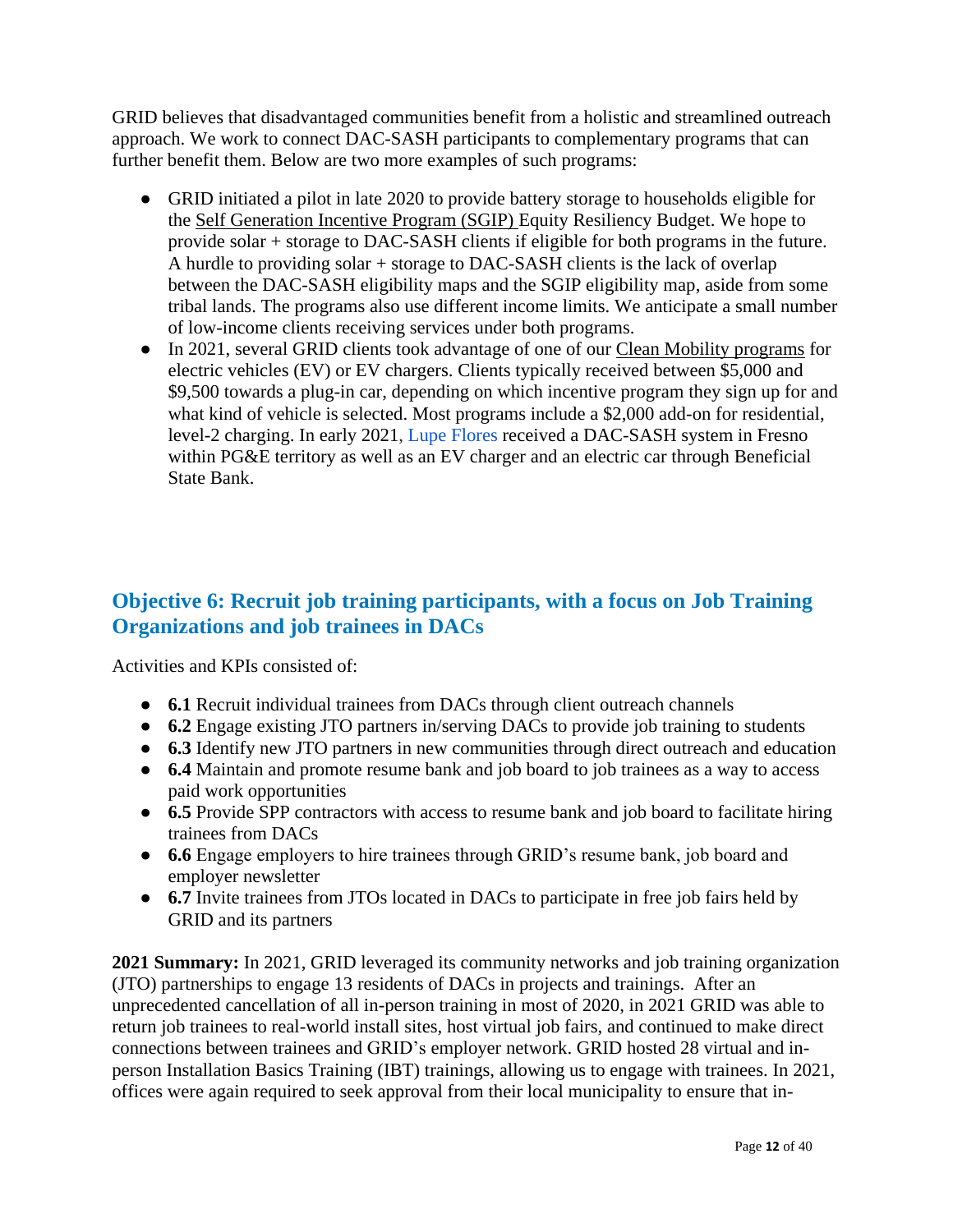person trainings do not violate local ordinances. In 2021, each GRID office continued to adapt its job training programming in a way that best suits their unique situation with respect to partner relationships and staff capacity. GRID's workforce development programming has become more sophisticated in recent years, in particular the [IBT-200 program.](https://gridalternatives.org/ibt200)

#### **Trainings in 2021 consisted of the following:**

- **Central Valley** Nine 5-week IBT-200 trainings took place, with a total of 50 job trainees receiving instruction in 2021. After offering some distance learning options in the early days of the pandemic, this region has returned successfully to in-person instruction, building a mock training space, including mock roofs and a house that trainees learn on.
- **North Valley** 158 job trainees received instruction of two kinds in 2021, both virtual and in-person. This office created GRID's online distance learning content in 2020 and completed 14 online training cohorts in 2021. In 2021 they also hosted in-person lab training but with no real-world installation participation due to the ongoing pandemic.
- **Los Angeles** 55 trainees received instruction in 2021. This region has introduced hybrid cohorts, with the trainees doing classroom lessons online and attending in-person for hands on work in the training lab.
- **Inland Empire** 33 trainees received instruction in 2021. The office had a thriving internship program pre-pandemic and has shifted interns from installations to remote efforts that support design, outreach, permitting and site visits. The region also adopted a distance learning cohort model.
- **Bay Area** While just three job trainees received instruction in 2021, it is planning to launch a formal IBT-200 course in 2022 in the second half of the year. Individual interns also participated in installations in the North Coast satellite office in Willits, California.
- **San Diego** 14 job trainees received instruction in 2021 in three cohorts.

**Trainee Participation:** In 2021 no job trainees were allowed to work on installations due to GRID's ongoing COVID-19 workforce development protocols. 13 job trainees from DACs signed up to participate in a DAC-SASH project in 2021, logging 600 hours of participation on DAC-SASH projects in design and/or project management capacities since in-person direct installation hours were not permitted in 2021 due to the ongoing pandemic.

**Job Training Organizations:** In 2021 six new JTO partners were brought onboard, with regional offices building new partnerships with the expectation of trainings in the future. New partners were located across the state including the YMCA of San Francisco, Paving the Way in Los Angeles, and Bitewise Industries in the Central Valley. GRID has active relationships with 50+ job training and CBOs in California, 27 of which are located in DACs. Since the program began, GRID has partnered directly with over 25 JTOs of which ten have offices located in a DAC.

**Employers**: In 2021 there were 40 active non-SPP employers on GRID's resume bank from its Subcontractor Partnership Program. GRID added 40 individuals from potential employers to the quarterly employer newsletter, for a total of 130 employers subscribed to GRID's employer newsletter. This means that GRID is indeed engaging with employers, but again in 2022 it will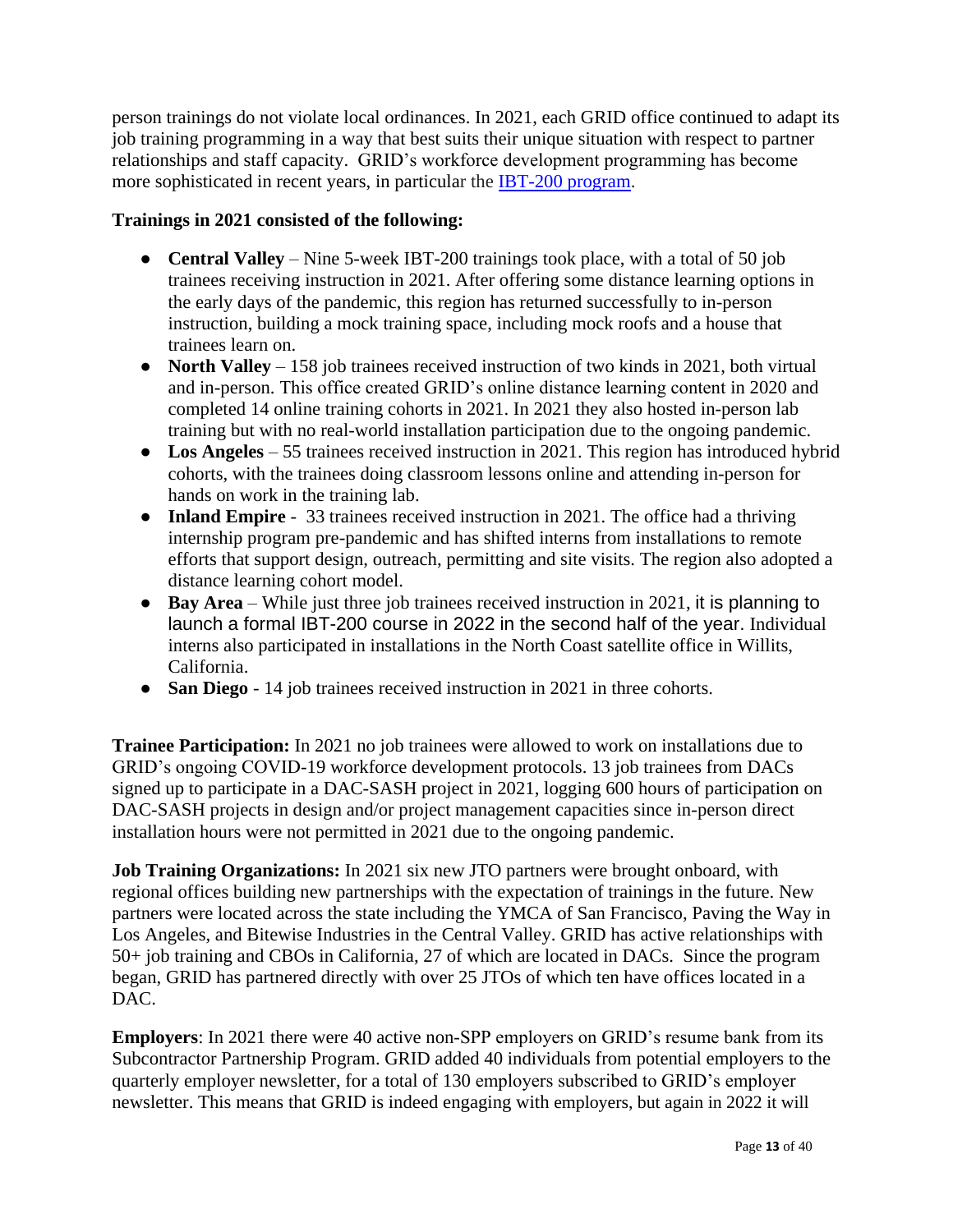work to improve the quality of this engagement and ideally translate this to trainee job placements.

**Jobseekers:** In 2021, six individuals located in a DAC signed-up for GRID's resume bank and there were over 130 job board views overall, but no jobs posted. As of the program's July progress report, GRID estimates that over 190 DAC-SASH job trainees or volunteer participants have secured longer-term paid employment after working on a DAC-SASH project between 2019 and 2021. As the state recovers from the pandemic, DAC-SASH workforce development requirements can play a role in training individuals seeking employment opportunities.

## <span id="page-13-0"></span>**Objective 7: Keep stakeholders informed about program impact**

Activities consisted of:

- **7.1** Solicit input from stakeholders through direct inquiry and community forums
- **7.2** Maintain a page on GRID website describing program and linking to reports and data
- **7.3** Media/storytelling specific to DAC-SASH

**2021 Summary:** Key stakeholders for the DAC-SASH program include the CPUC Energy Division, the Disadvantaged Communities Advisory Group (DAC-AG), California IOUs, Job Training Organizations (JTOs), Community-Based Organizations (CBOs), utility ratepayers, and residents of DACs across the state. Through this annual plan, twice per year progress reports, and reporting on California Distributed Generation Statistics' website, GRID keeps all interested parties informed on the program's progress and challenges.

In 2021 GRID engaged stakeholders through community engagement, program education, and the CPUC regulatory process as well. We submitted one Advice Letter to update the program handbook to its third edition; one notable update was to accommodate income changes on clients' 2020 or 2021 tax returns due to unemployment income that they may have received. Next, the program page on GRID's website receives hundreds if not thousands of pageviews each year, demonstrating strong interest in the program.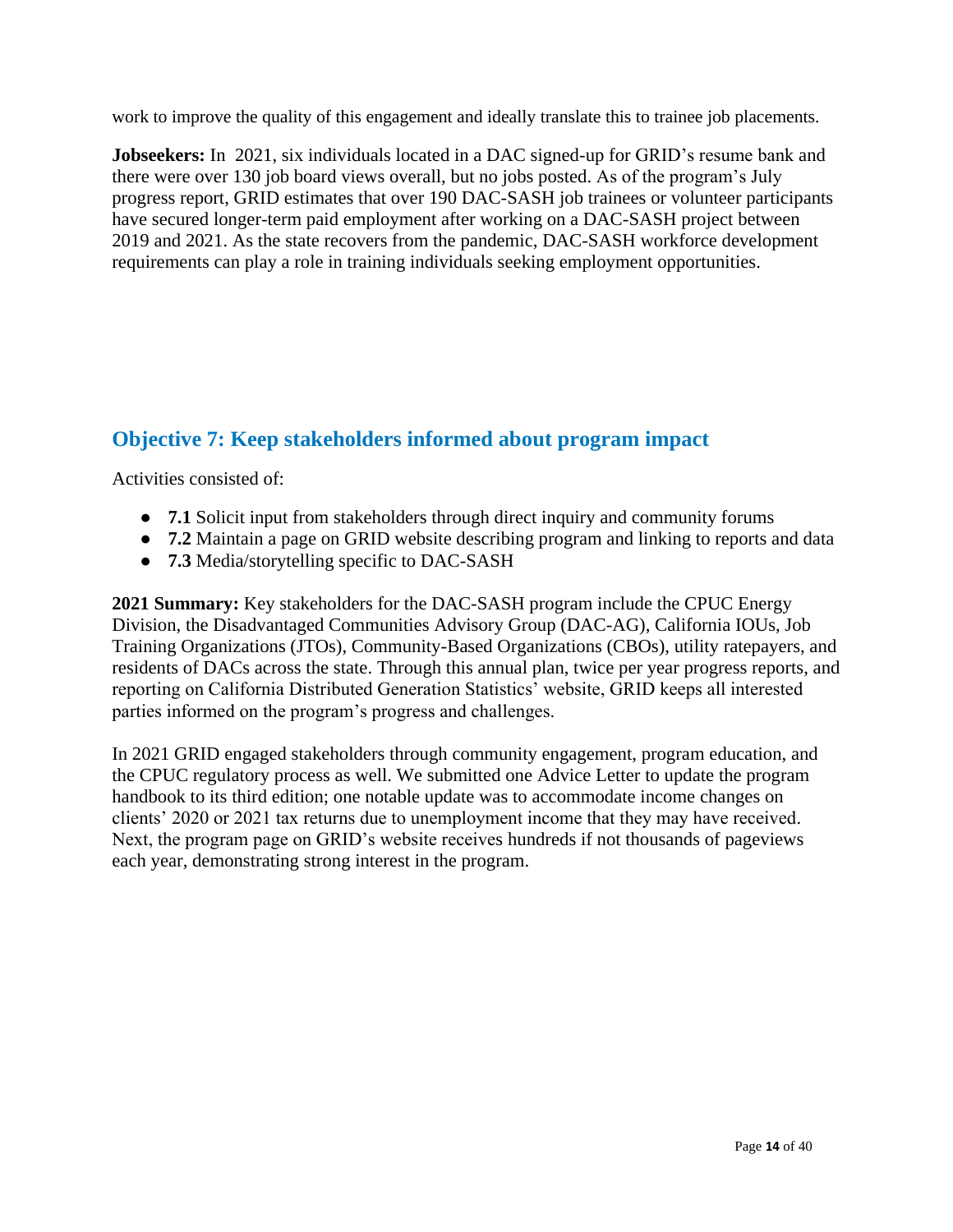# <span id="page-14-0"></span>**III. Key Program Audiences**

## <span id="page-14-1"></span>**Low-income homeowners located in DACs**

The primary audience for the program is low-income homeowners living in disadvantaged communities (DACs). To qualify for DAC-SASH, homeowners must live in one of the top 25 percent most disadvantaged communities statewide using the CalEnviroScreen, be a billing customer of one of the state's IOUs and meet income qualifications as denoted by the income guidelines of either the California Alternate Rates for Energy (CARE) program or the Family Electric Rate Assistance (FERA) program. The target communities for the program are diverse, with most common languages including Spanish, English, Mandarin, Cantonese, Korean, Vietnamese, and Tagalog. This program audience needs simple, clear and compelling information about the program in languages they understand and from messengers and channels they trust, as well as ongoing education and support.

There are a multiple, additive barriers to reaching this diverse audience that GRID's ME&O efforts address, including lack of trust, lack of exposure to solar technology, distrust of solar companies, limited time to commit to learn about solar and the benefits of the program, and the complexity of net metering and billing. In addition, the cultural diversity of this audience calls for targeted and customized ME&O, which can be challenging with limited resources and budget.

There are also structural barriers outside the scope of ME&O, such as roof condition, unpermitted structures and the need for electrical upgrades that can limit the pool of eligible homeowners, especially in communities with older housing stock. As outlined in Objective 4 above, the drop-out rate for lack of solar suitability across the state is roughly 30% – with much higher drop-out rates in urban areas with older housing stock. As GRID implements the DAC-SASH program, experience is showing that disadvantaged communities often have more structural barriers than non-DAC areas, because homeowners in these areas are financially challenged to properly maintain their homes.

## <span id="page-14-2"></span>**Tribal communities**

GRID has worked with tribal communities across California to promote the SASH program in the past and is now beginning to promote the DAC-SASH program as well to eligible tribal land communities. Along with the highest-needs communities identified by the Commission as a priority for the program, tribal communities are also high-need communities and experience high rates of disconnections. In 2022 GRID will continue work to promote the DAC-SASH program to eligible tribal communities. However, GRID has no TPO or third-party financing for Tribal projects to supplement the program incentive; this makes fully funding the projects more challenging. In the meantime, GRID will apply for Department of Energy federal grants as well as other grant programs that may be available to make up the financing gap for tribal projects.

Per the D. 20-12-003, California Indian Country (where projects will be eligible for DAC-SASH) is defined as: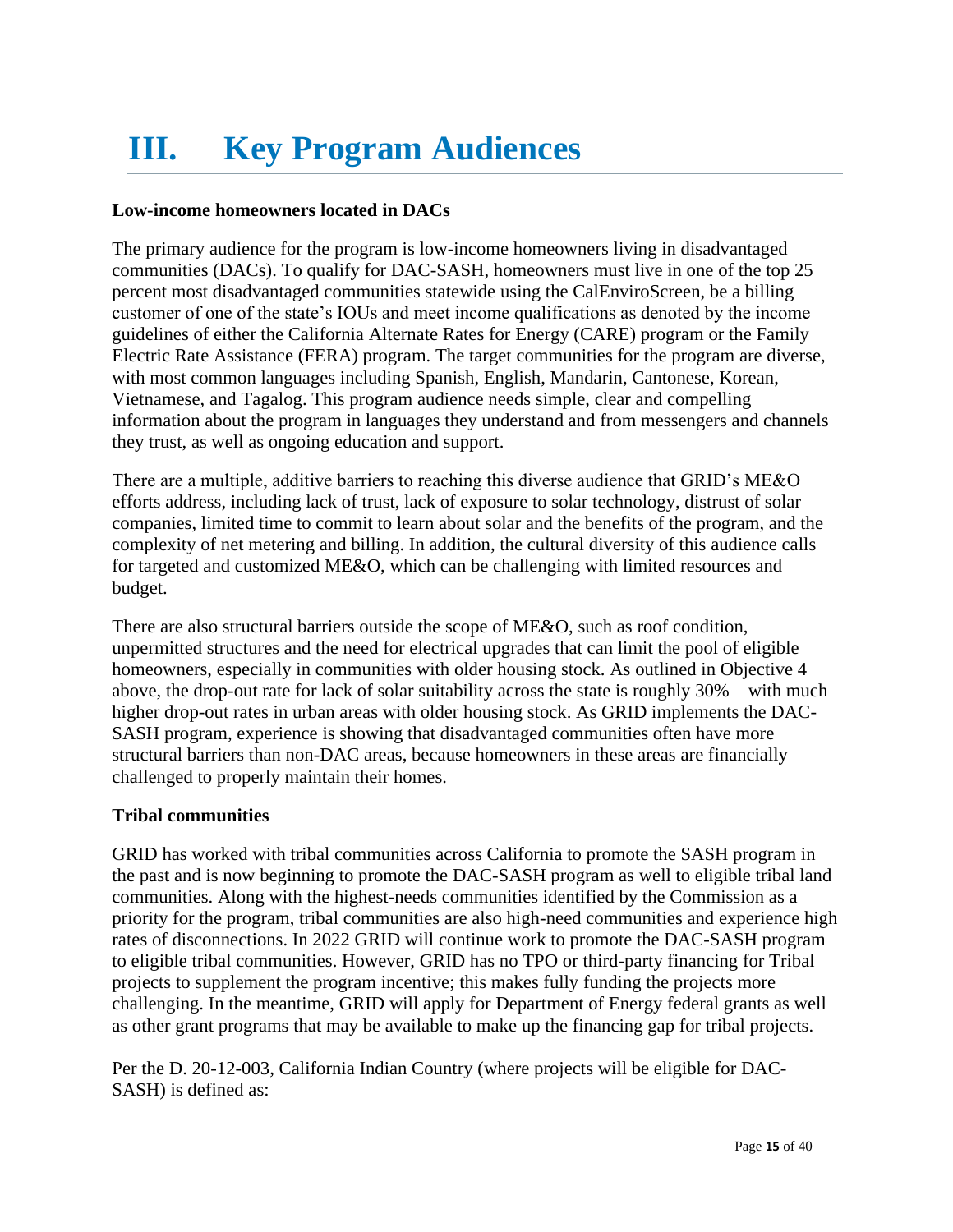"All California Indian Country as defined in 18 United States Code Section 1151, with the exception of privately held in-holdings, which are defined as non-Indian owned fee land located within the exterior boundaries of California Indian Country; in the event of multiple owners, such land shall be considered Indian owned if at least one owner is a tribe or tribal member, regardless of the use of the land."<sup>4</sup>

#### <span id="page-15-0"></span>**Job trainees**

GRID recruits job trainees from both the general public and through job training partners, including local job training organizations and community colleges. Barriers to participation may include language, technological barriers to accessing information about training opportunities (particularly prescient during the pandemic when much of GRID's programming shifted to distance learning), lack of financial resources to engage in unpaid training, lack of transportation to and from job sites, and distrust. This audience benefits from clear and compelling information on the opportunity and resources available to them from a party and channel they trust and needs support to address individual barriers to ongoing participation.

#### <span id="page-15-1"></span>**Other key stakeholders**

DAC-SASH stakeholders include the CPUC Energy Division, California's Investor-Owned Utilities (IOUs), Job Training Organizations (JTOs) located in DACs, Community-Based Organizations (CBOs) around the state, utility ratepayers, Community Choice Aggregators (CCAs), and residents of DACs across the state. This audience seeks access to data, information about program progress and impact, and mechanisms to provide program input and feedback.

<sup>4</sup> D.20-12-003, pg. 7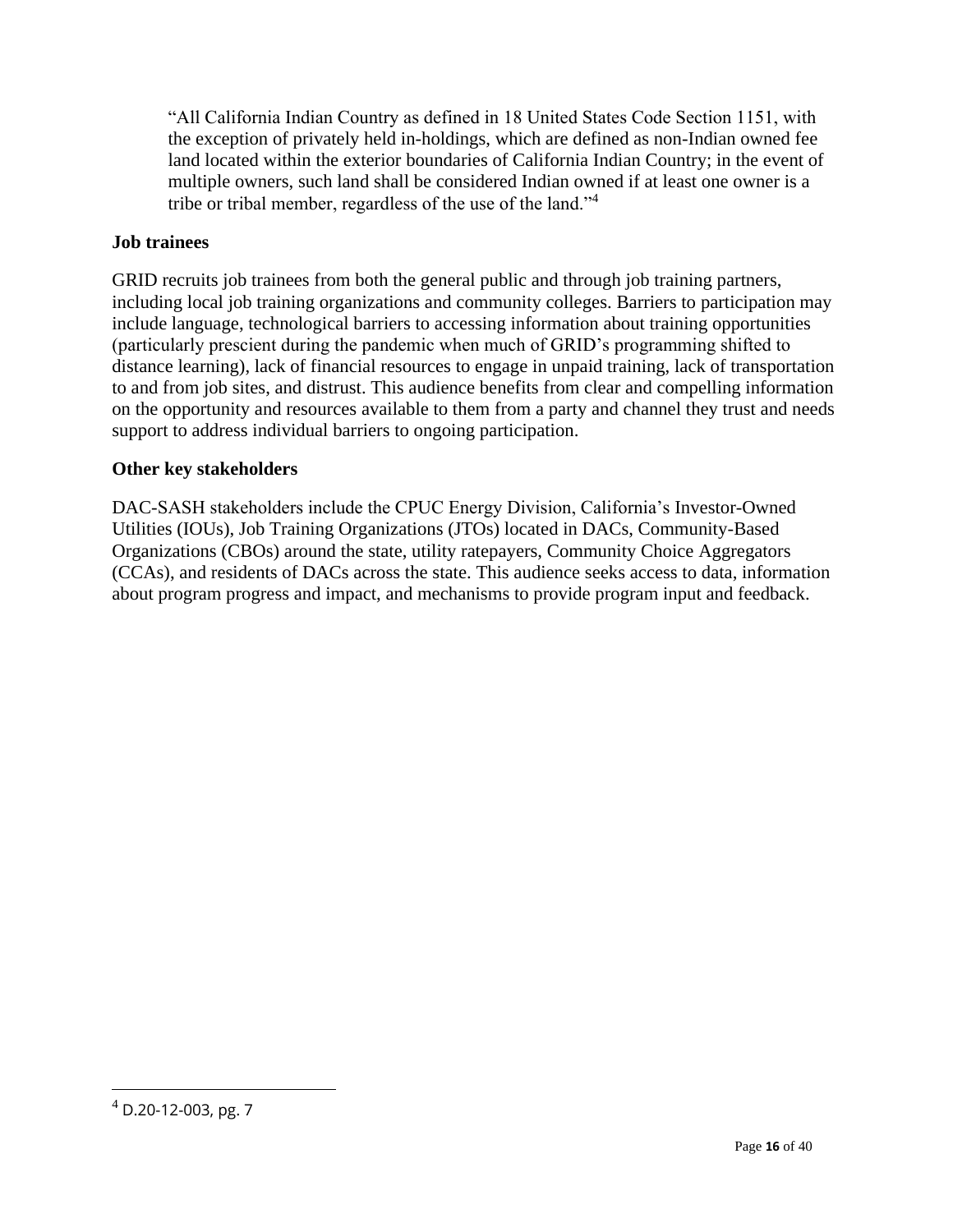# <span id="page-16-0"></span>**IV. Strategic Approach**

In 2022 and beyond, GRID aims to further grow its ME&O and construction capacity in the Central Valley (CV) where many DACs are located, as well as potentially in other less urban parts of the state. This shift will take time but is something that GRID will begin working on in 2022 as COVID-19 dissipates and so too the many disruptions it caused. To this end, future program invoices may project more billing by GRID's CV, Inland Empire and/or North Valley regional staff and perhaps less billing in high cost of living regions where it is challenging to find eligible program participants.

## <span id="page-16-1"></span>**Holistic Approach with Focus on Trust-Building**

GRID's holistic community and customer-centric approach addresses marketing, education and outreach barriers using strategies that have proven to be successful working with low-income households. Much of GRID's expertise was developed over the last decade administering the SASH program throughout California. With its affiliate offices across the state, GRID combines direct, in-community, in-language outreach and education with community and local government partnerships to ensure program information is reaching eligible households through a trusted source. Building trust is critical in communities that may view these programs as "scams" or as "too good to be true" as a SASH program evaluation report noted.<sup>5</sup> Educational messages are reinforced by a robust referrals program and accessible digital resources and platforms.

Once a client has been approved for participation, they receive dedicated, ongoing support from outreach and construction staff from application to installation and interconnection, as well as referrals to complementary state and local programs, including the Energy Savings Assistance Program (ESAP), CARE, and FERA. Following installation, GRID and its Third-Party (TPO) partners provides ongoing education and engagement, solar production online monitoring, and access to phone support and troubleshooting throughout the expected life of the solar electric system.

## <span id="page-16-2"></span>**Focus on Direct Mail, Word-of-Mouth, and Partner-Based Marketing**

In 2022 GRID will increase its direct mail budget and increasingly focus on this outreach activity. This will be especially important given social distancing, which makes other forms of outreach such as canvassing and event participation more difficult or impossible in some cases. In 2022 we will also continue to focus on word-of-mouth as a highly effective marketing tool, coupling an on-the-ground presence with enhanced partnership-based marketing. GRID has found that partnering with a trusted community organization on marketing helps address challenges with client trust. Not only does working with trusted CBOs, community leaders, local agencies and other service providers helps overcome trust and education barriers, it can help address structural barriers by layering ancillary services like electrical upgrades and roof repairs. This collaborative, partner-based approach has proven successful in addressing barriers to participation in DACs.

<sup>5</sup> Market and Program Administrator Assessment (PY 2011-2013), p.53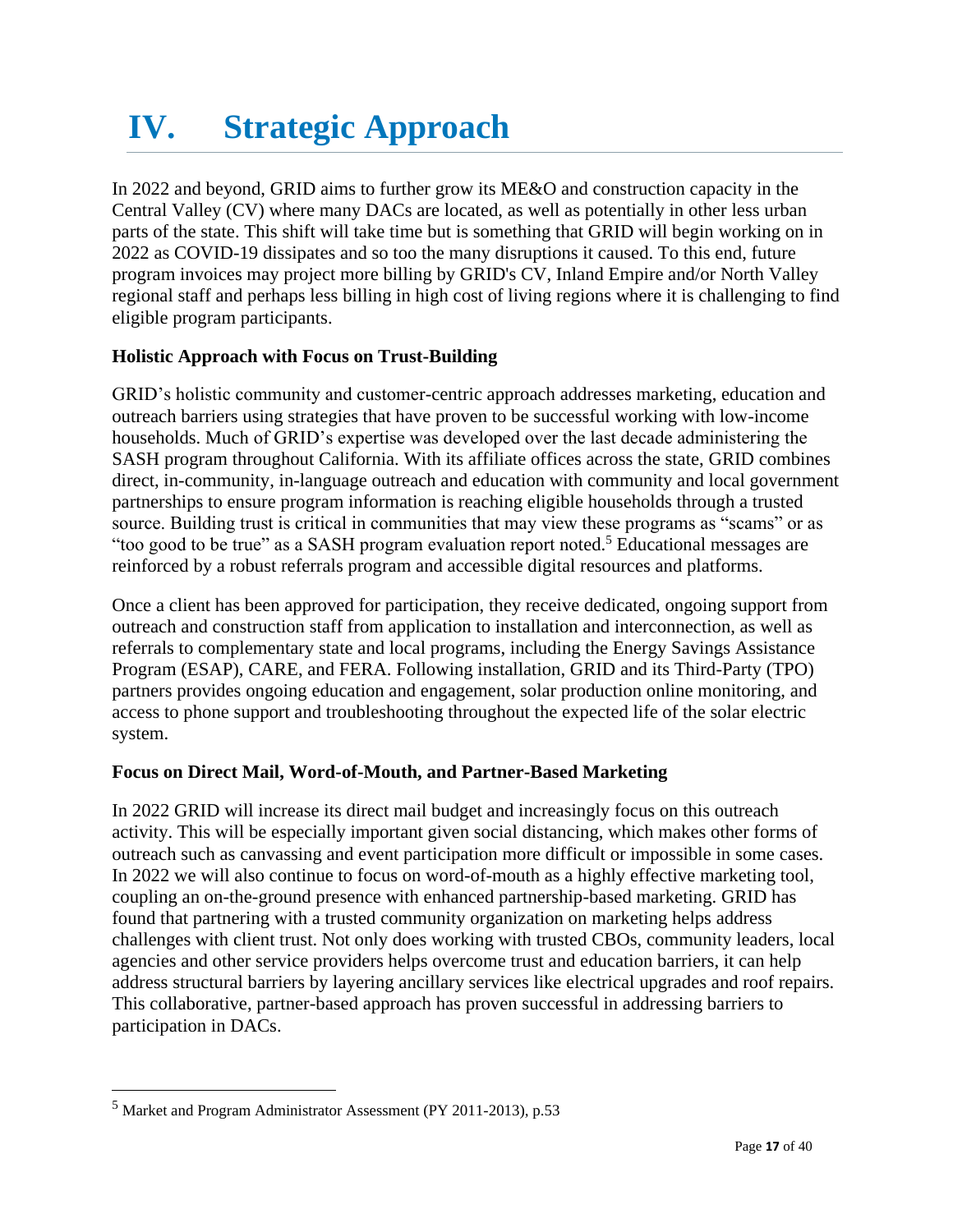#### <span id="page-17-0"></span>**Financial Tools for Gap Financing in DACs**

GRID's nonprofit status enables us to address barriers to solar outside the scope of ME&O, such as our ability to eliminate financial costs and credit score barriers for participants. We do so in many cases by supplementing the program's incentive funding with private or philanthropic dollars or complementary state and local funding streams to help address structural barriers such as roof condition and the need for electrical upgrades. This increases the applicant pool and ensures that clients at the lowest income can participate in the DAC-SASH program. GRID will continue to make this a major focus in 2022.

#### <span id="page-17-1"></span>**Alignment with Statewide ME&O Efforts**

The State and Commission have made investments to ensure that the ME&O efforts of multiple programs related to energy efficiency and energy education for California ratepayers are coordinated, and thereby have the maximum impact on driving behavioral changes. Decision 16- 03-029 envisions a statewide ME&O effort that drives participation into local/regional programs. To this end, GRID will continue working with California IOUs to ensure that DAC-SASH is integrated and aligned with statewide ME&O efforts. GRID engaged with the administrators of the Self-Generation Incentive Program (SGIP) to help determine program eligibility processes and is coordinating with the IOU's CARE/FERA and ESAP program contacts on program referrals to GRID.

This alignment effort has become particularly relevant to client education about time-of-use (TOU) rates and to enrollment in complementary programs such as ESAP and CARE. Because current Net Energy Metering (NEM) rules require DAC-SASH clients to move to a TOU rate, GRID is working to provide more education about TOU and will leverage the IOUs' informational materials on TOU where available. GRID has observed that low-income clients are often more challenged than other customers in moving to a TOU rate, because they lack the flexibility or knowledge required to modify their electric consumption patterns in response to peak or high-cost times of day.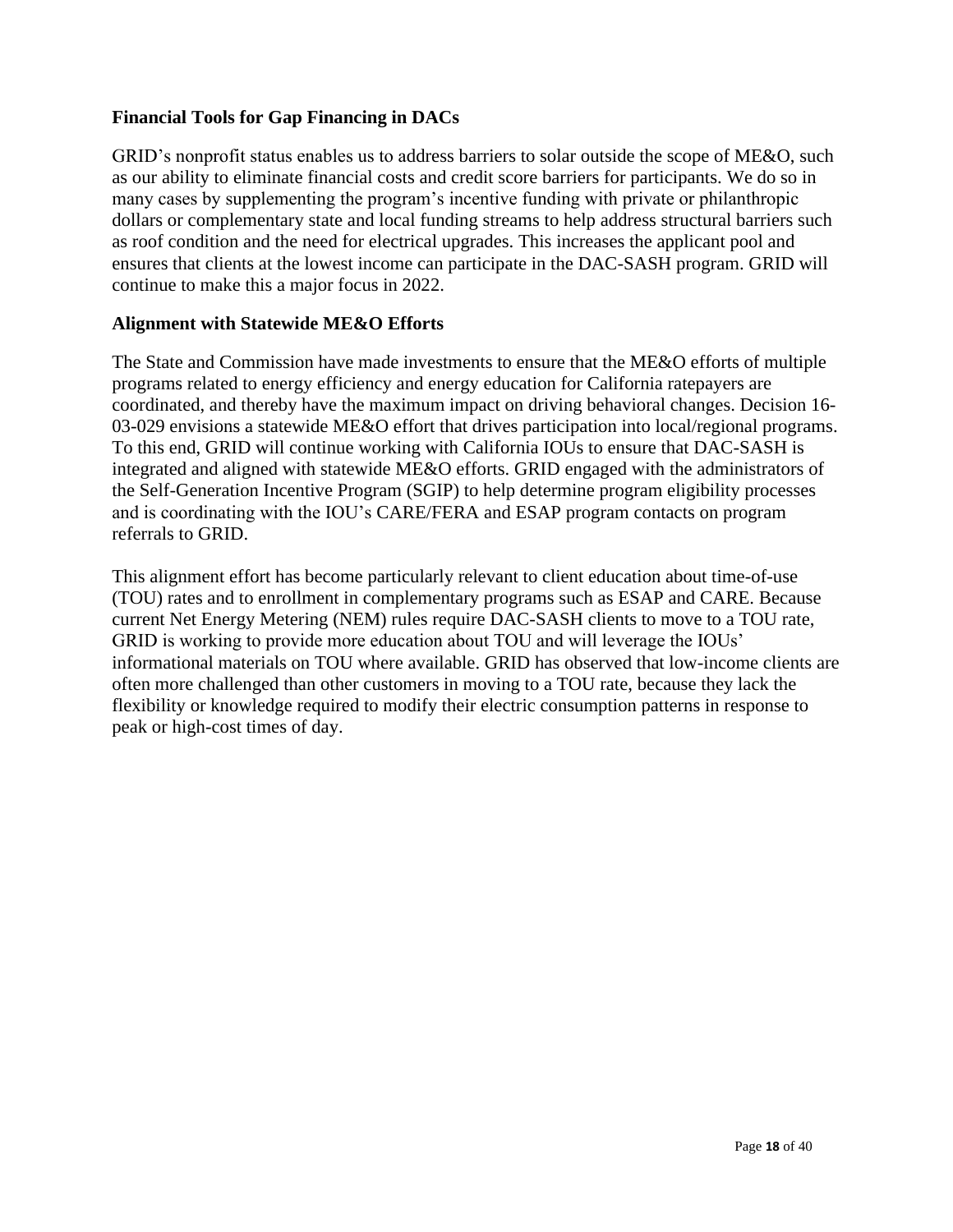## <span id="page-18-0"></span>**V. Installation Targets in 2022 and Continued Challenges**

In 2022 GRID estimates higher project volume compared to 2021, due to its shift away from SASH ME&O and more capacity for the DAC-SASH program. The 2022 SDG&E installation target continues to be low due to the proven difficulty finding eligible homeowners in the utility territory; this is true even accounting for the inclusion of tribes into the program at the beginning of 2021.

## <span id="page-18-1"></span>**Installation Targets in 2022 and Beyond**

Table 2 details the incentives spent and installed projects through Q4 2021, as well as the estimated project count by IOU and estimated capacity for the remainder of the program life through 2030. This is based on the program's budget and experience through 2021 marketing, outreaching, and installing in DACs statewide.

|              | <b>Incentives</b><br><b>Claimed</b> | <b>Installed</b><br><b>Projects</b> | <b>Installed</b><br>Capacity <sup>6</sup> | <b>Total Incentive</b><br><b>Funding</b> | <b>Incentives</b><br><b>Remaining</b> | <b>Remaining</b><br><b>Estimated</b><br>Capacity <sup>7</sup> |
|--------------|-------------------------------------|-------------------------------------|-------------------------------------------|------------------------------------------|---------------------------------------|---------------------------------------------------------------|
|              |                                     | $(2019 - 2021)$                     |                                           | $2019 - 2030$                            |                                       | $(2019 - 2021)$                                               |
| PG&E         | \$8,240,205                         | 748                                 | 2.75                                      | \$44,574,000                             | \$36.33m                              | 12.11                                                         |
| <b>SCE</b>   | \$4,207,468                         | 372                                 | 1.40                                      | \$46,920,000                             | \$42.71m                              | 14.24                                                         |
| SDG&E        | \$413,643                           | 39                                  | 0.14                                      | \$10,506,000                             | \$10.09 m                             | 3.36                                                          |
| <b>Total</b> | \$12,861,316                        | 1,159                               | 4.29                                      | \$102,000,000                            | \$89,138,685                          | 29.71                                                         |

| Table 3: Incentive Funding and Installation totals |  |
|----------------------------------------------------|--|
|----------------------------------------------------|--|

Table 3 below illustrates GRID's expected installations in 2022. GRID highlights the low project count in SDG&E projected again, which will utilize a small percentage of the annual incentive funding in that utility territory. This is due to the resources needed to identify eligible homes in the service territory, as further detailed in the following "Continued Eligibility Limitations in SDG&E territory" section.

 $^6$  In megawatts (MW) CEC-AC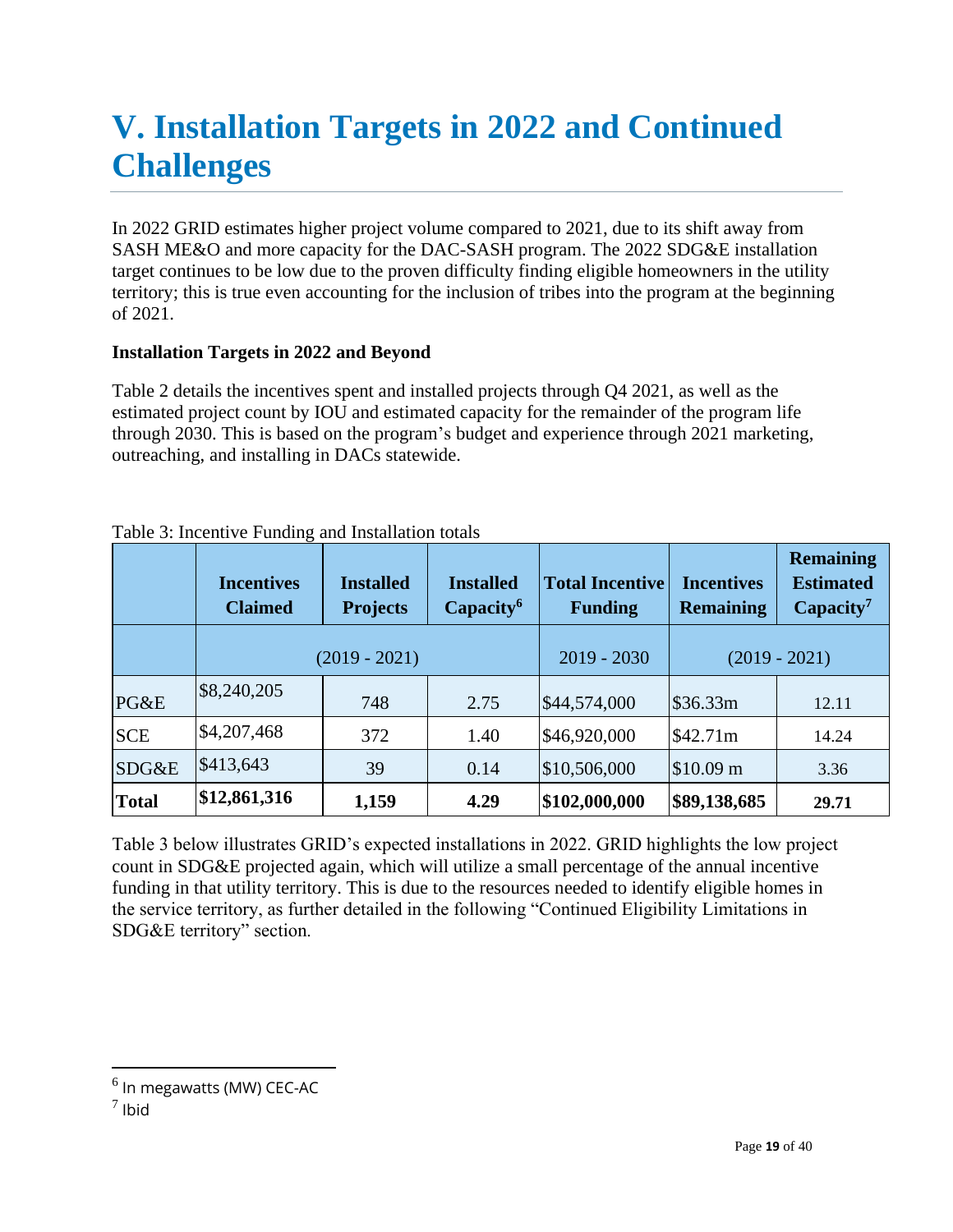|              | <b>Estimated</b><br><b>Incentives</b> | <b>Average System size</b><br>kW, CEC-AC1 | <b>Estimated # of</b><br><b>Installations</b> |
|--------------|---------------------------------------|-------------------------------------------|-----------------------------------------------|
| PG&E         | \$3,896,400                           | 3.82                                      | 340                                           |
| <b>SCE</b>   | \$2,808,000                           | 3.90                                      | 240                                           |
| SDG&E        | \$462,000                             | 3.85                                      | 40                                            |
| <b>Total</b> | \$7,166,400                           |                                           | 620                                           |

#### Table 4: 2022 Installation Targets for DAC-SASH

*<sup>1</sup>Average system size is calculated based on GRID's single-family installations in each IOU service territory.<sup>2</sup>*

#### <span id="page-19-0"></span>**Geographic Scope in 2022 is similar to 2021 scope**

Map 1 below shows the location of GRID's regional offices, IOU territories, and DAC-SASH applications by county. Five of GRID's six regional offices and two satellite offices are located in a CalEnviroScreen (CES) DAC, an established on-the-ground presence that facilitates program uptake. In 2021, GRID received and approved over 400 applications from eligible DAC-SASH households, with the majority of approved DAC-SASH applications located in PG&E and SCE service territories. GRID will continue to expand its focus to tribal lands and communities, in line with Decision 20-12-003. It plans to install over 40 tribal DAC-SASH projects in 2022, as it deepens tribal partnerships around the state via events, advertisements, word of mouth, and more.

GRID will also continue to leverage its existing partnerships in communities where it has established a presence and continue to expand operations to new.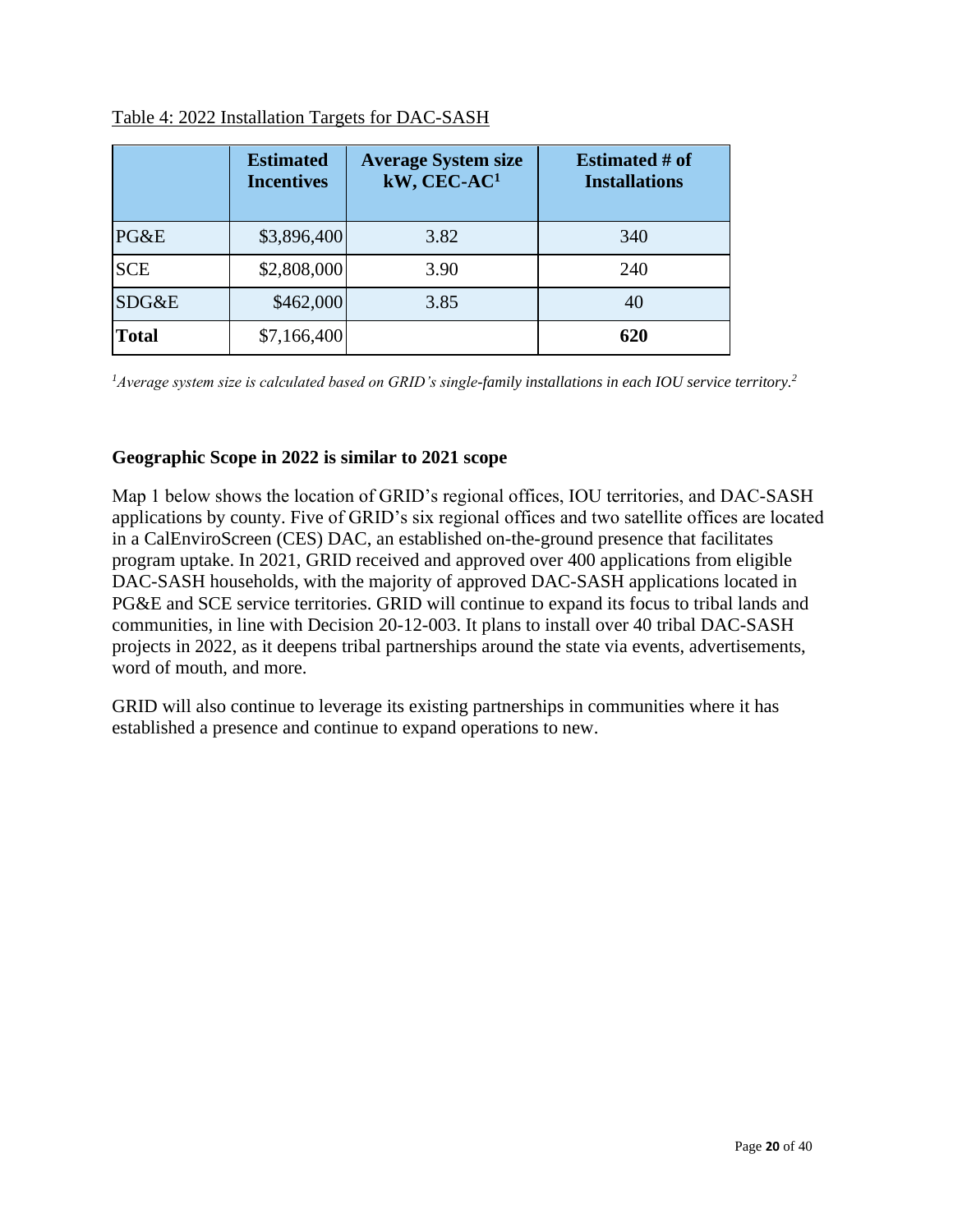

**Map 1: DAC-SASH Applications by County, IOU Territories, and Tribal Communities**

## <span id="page-20-0"></span>**Continued Eligibility Limitations in SDG&E**

In 2021 the program's eligibility barriers in the San Diego region were again stark. The geographic limitation of CalEnviroScreen DACs and the income eligibility limits make it such that GRID's broad outreach and marketing efforts have been unsuccessful in acquiring sufficient qualified applicants to utilize SDG&E's annual DAC-SASH funding. At the end of 2021, there were:

- 39 projects installed through 2021 (program year 3) and less than \$415,000 in incentives claimed. Less than 16% of the Year 1-3 incentive funding has been encumbered to date.
- 9 projects in the pipeline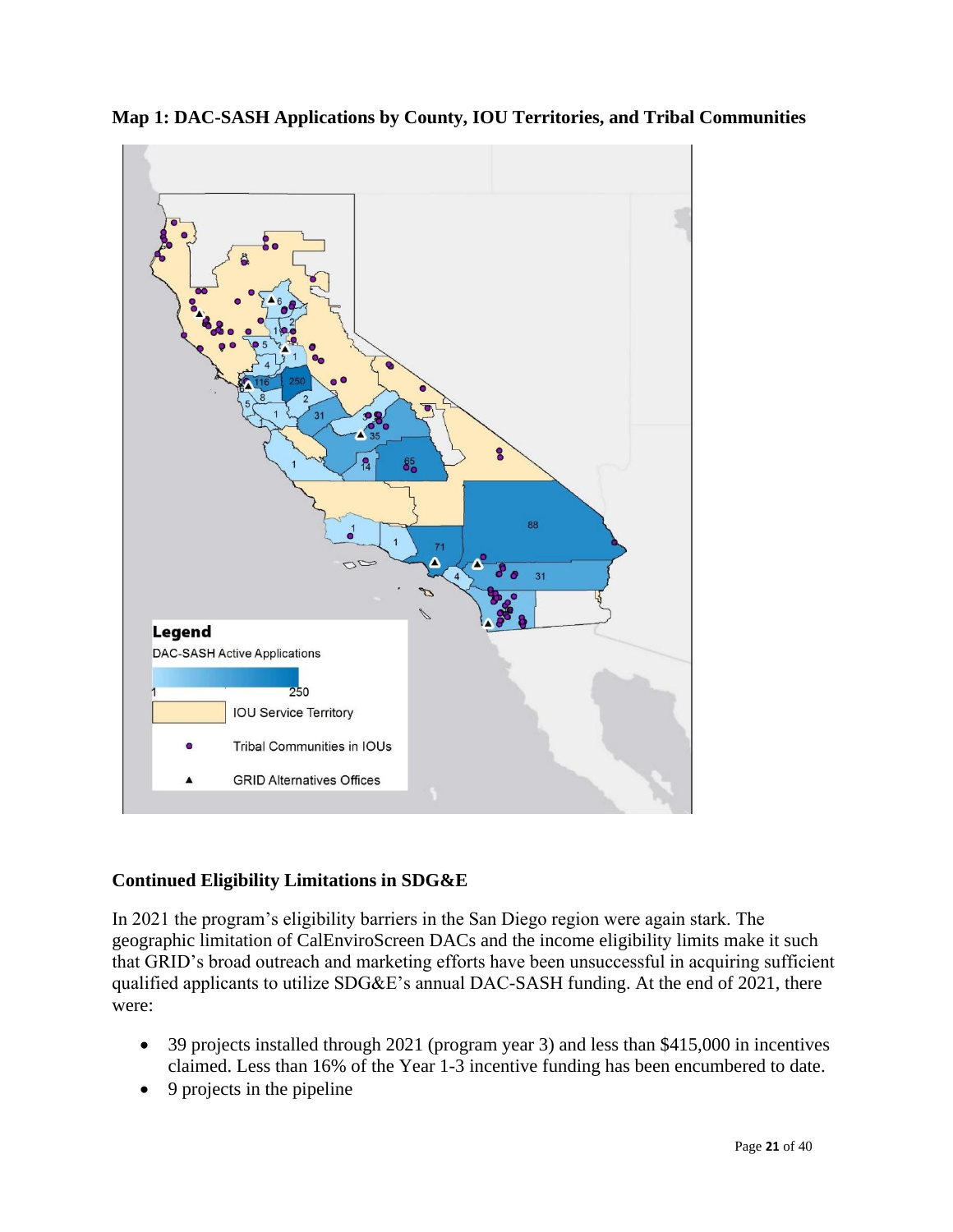- o 7 projects had reserved incentives that were awaiting installation and
- o 2 applications were under review.

In SDG&E, only 37 census tracts are in the CES compared to 356 in PG&E and 655 in SCE. The census tracts in SDG&E that meet the CES qualification represent less than 5% of SDG&E territory. In those 37 census tracts the rate of homeownership is lower than in other census tracts, further limiting market potential. Based on available data, GRID estimates that there are fewer than 3,000 low-income homes in SDG&E that meet the geographic eligibility for DAC-SASH and GRID expects that at least 50% of these homes will not be eligible because they are not owner-occupied or are not solar-suitable due to shading, roof condition or code issues.

In addition to these geographic limitations, the statewide income limits further restrict participation in San Diego, where the cost-of-living is higher than in less urban areas. Other areas of the state such as the Bay Area and Greater Los Angeles are also experiencing a high rate of disqualification because of the program's CARE/FERA income benchmark. GRID has determined that there are not sufficient homeowners who meet the definition of low-income and own solar-suitable homes who reside in a CES DAC to use the allotted incentive funds in SDG&E territory, even when accounting for the inclusion of Tribal Lands.<sup>8</sup>

GRID's PFM of Decision 18-06-027 resulted in Decision 20-12-003 in December 2020. The Decision's directives were welcome in SDG&E territory, as tribal lands are now eligible as well.

<sup>&</sup>lt;sup>8</sup> To see maps that GRID created to highlight these program limitations in the San Diego region, see the DAC-SASH PFM that was submitted in April 2020 to the CPUC.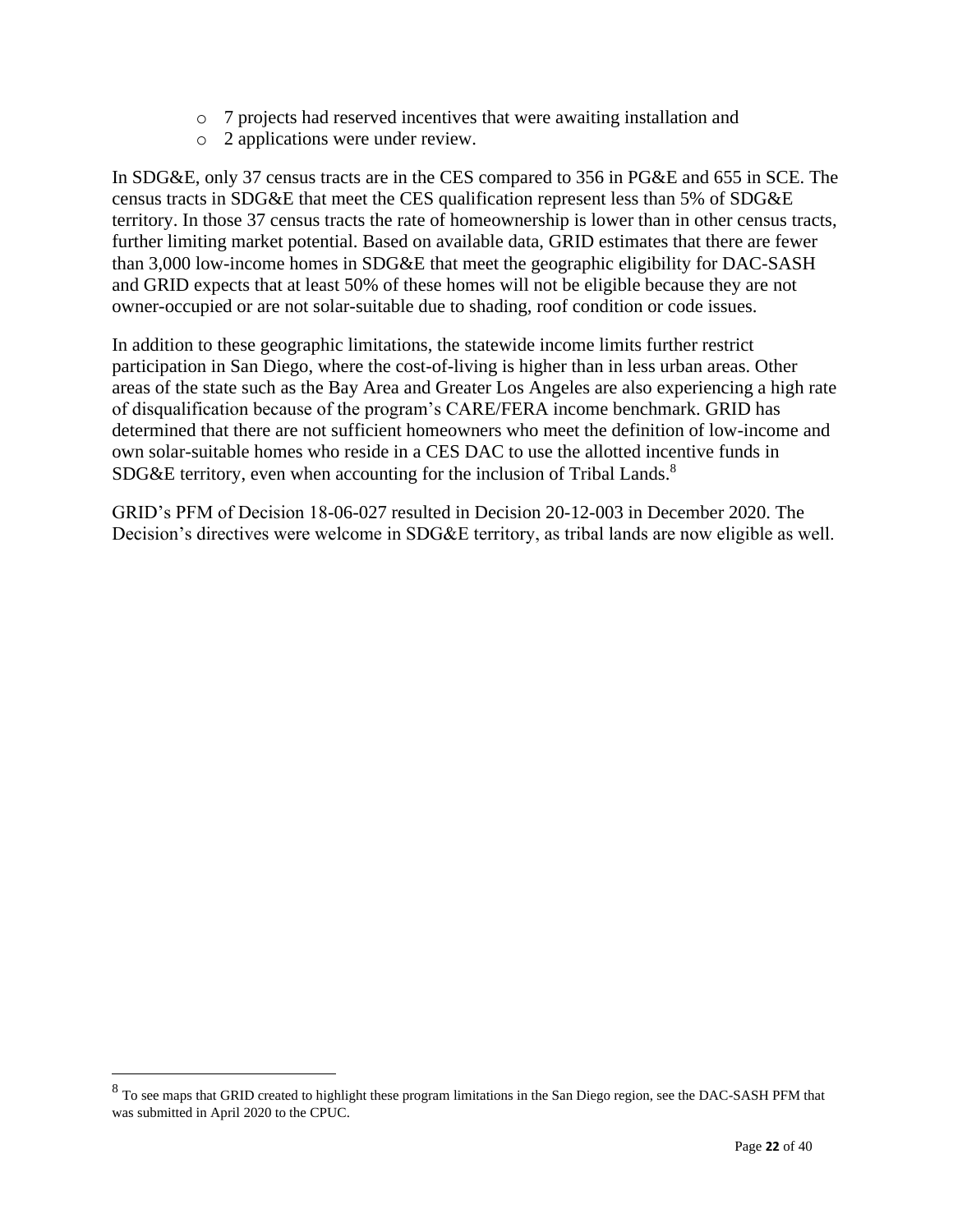# <span id="page-22-0"></span>**VI. Program Objectives in 2022**

#### <span id="page-22-1"></span>**Goals for Marketing, Education and Outreach**

The DAC-SASH ME&O plan delineates activities and objectives for 2022, which we still expect to be affected by the pandemic, albeit far less than in 2020 and 2021. GRID's ME&O goals are to build a more robust applicant pipeline with clients representing the diversity of California's population and geography, and to ensure a positive client experience that continues to build trust in the program. In 2022, GRID will mix remote outreach approaches such as phone-banking and in-person events where it is safe to do so. The program will operate similarly in 2022 as it did in 2021 but with increased ME&O capacity due to the legacy SASH program no longer taking new applications.

The program's 2022 ME&O Objectives are:

- 1. Assess outreach & promotional materials, especially given enhanced remote and digital outreach required in 2022
- 2. Conduct outreach to DACs statewide to meet an installation target of 620 projects
- 3. Outreach to tribal and San Joaquin Valley (SJV) pilot communities
- 4. Provide streamlined communication, education and long-term client support
- 5. Educate participants about energy efficiency and provide information about complementary programs and services
- 6. Recruit job training participants, with a focus on JTOs and job trainees in DACs
- 7. Keep stakeholders informed about program impact and evaluation

## <span id="page-22-2"></span>**Objective 1: Assess outreach & promotional materials, especially given enhanced remote and digital outreach in 2022**

GRID will continue to assess the promotional materials developed for DAC-SASH and identify opportunities for improvement or changes to be better positioned for mixed remote and in-person outreach in 2022. This assessment will take place as we receive feedback from program participants and partners, and as clients' needs evolve. We are currently testing a co-branded CPUC letter and will likely debut other new promotional materials in 2022. We expect that providing some services remotely will be necessary in early 2022, and potentially longer.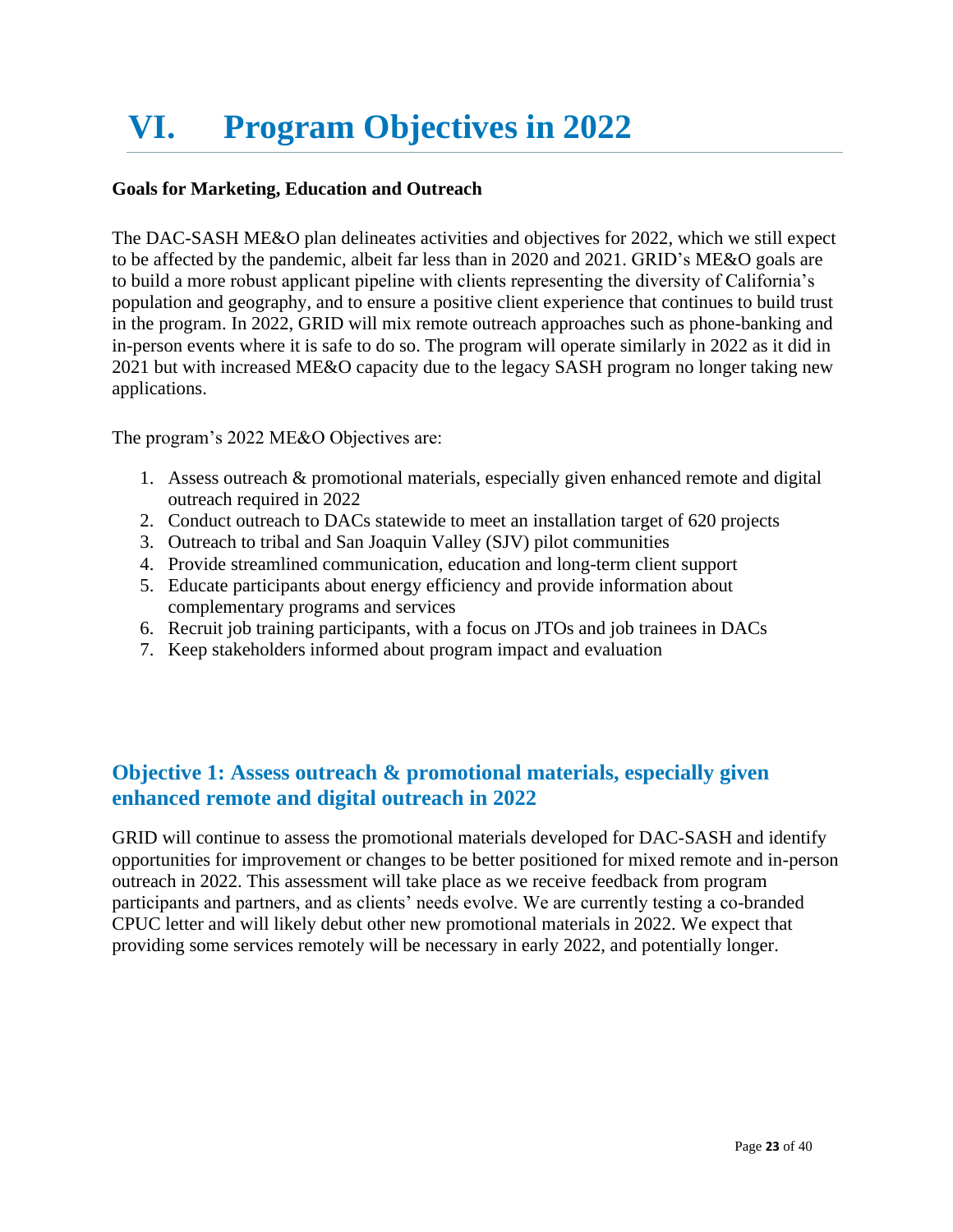## <span id="page-23-0"></span>**Objective 2: Conduct outreach to DACs to meet an install target of 620 projects**

GRID will continue to identify and outreach to qualified leads in DAC communities statewide. Given lessons learned from the second full year implementing the program, our installation target for 2022 is 620 installations, which is less conservative than our 2021 goal but more conservative than our 2020 target. GRID will continue to conduct outreach to households and job trainees throughout DACs, employing a combination of direct and indirect outreach by GRID's multicultural and multilingual staff. GRID will continue to rely on key partners – municipalities, IOUs, CBOs and others – and referral reward programs to promote the program to qualified clients. GRID will be flexible and nimble in order to adapt to shifting needs.

New in 2022: In addition, in 2022 GRID will focus in the SDG&E territory on two tactics aiming to increase program uptake there: 1) Outreach to tribal liaisons in order to boost the volume of tribal households applying for the program and 2) Try new outreach tactic to convert SDG&Eprovided leads, such as phone-banking to these leads for example (which was tried in PG&E territory in 2021 with some success). Finally, in 2022 GRID's Outreach headquarters team will work to create an online application tool that ties into Access Clean California and can be used by Outreach Coordinators or clients directly (self-serve) to help alleviate data entry for staff and to ease the burden for the clients providing their information to various parties. Once ready, GRID will then test to determine its usefulness for this program and for complementary programs that ask for similar information of low-income households.

## <span id="page-23-1"></span>**Direct Outreach**

Outreach staff in GRID's California offices will undertake multiple kinds of outreach efforts, distributing DAC-SASH marketing materials to prospective clients in targeted communities. Direct outreach in a target community is often paired with indirect outreach such as media campaigns, as well as partner-based outreach to maximize exposure and build trust. Planned direct outreach activities in 2022 include:

- Mixed in-person and digital outreach: Some of the planned strategies include more phone calls and check-ins to warm leads, as well as identifying which households are comfortable using email for correspondence and/or applying online.
- Mixed virtual and in-person events GRID staff will participate in virtual community events to increase awareness of the program, provide resources and materials, answer questions, and promote solar and workforce development opportunities.
- Direct mail GRID will continue to use the Faraday data service to generate lists of potentially qualified households and conduct direct mail campaigns to promote program participation. In addition, we will partner with local organizations and government agencies on co-marketing opportunities (see Partner-based outreach, below).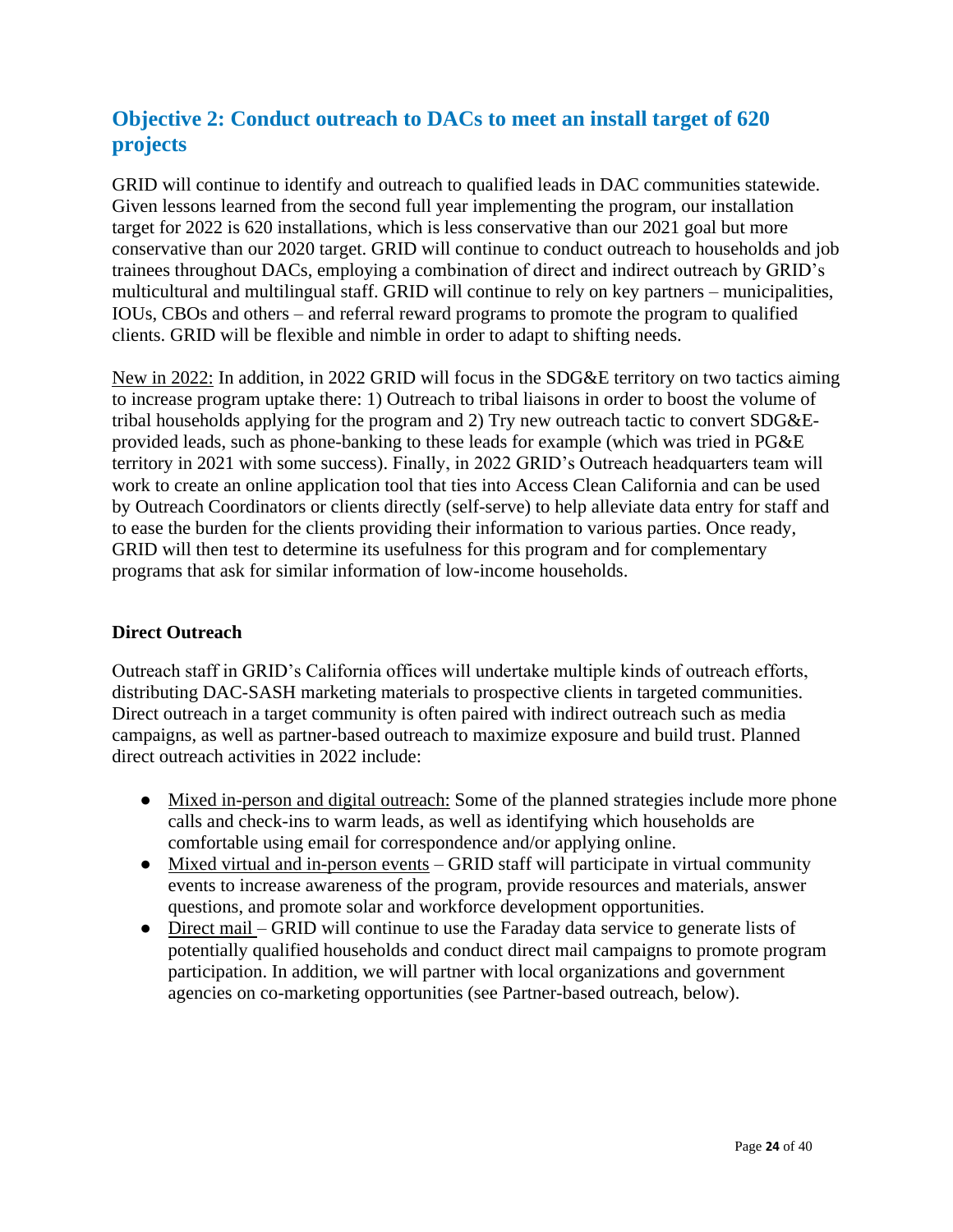## <span id="page-24-0"></span>**Indirect Outreach**

- Advertising Because of the high cost per qualified lead, advertising will be targeted and used sparingly. The use of this strategy in 2022 will again be limited.
- Earned media This will be limited in 2022 but could include direct pitches to media outlets and occasional media events with local officials, businesses, and community leaders.
- Social media GRID will drive traffic to our lead generation web pages and intake phone numbers through organic engagement with GRID's network of over 44,000 social media followers. Additional opportunities to leverage free social media tactics will be explored. Channels for local engagement include Facebook and LinkedIn (primarily for job training) and in 2022 GRID will share program-related reminders and announcements.
- Referral Rewards program We will continue to market our \$200 Referral Rewards Program<sup>9</sup> (along with partner referral rewards, when available) to existing clients who live in a DAC. In the past, we have been successful with direct mail referral marketing and will continue the strategy in 2022, as well as some email marketing and promoting the referral program via handouts and word-of-mouth.

#### <span id="page-24-1"></span>**Partner-based Outreach**

- City partnerships Marketing and outreach efforts in partnership with municipalities will be a continued focus in 2022.Each partnership is unique and may include co-branded mailers, community workshops, virtual or socially-distanced resource fairs or other city events, and communication channels where targeted communities may be present.
- Community-based Organization (CBO) partnerships Leveraging existing partnerships and developing new ones with CBOs who are trusted partners in target communities will continue to be a focus in 2022. Examples of strong CBO partners include Self-Help Enterprises, Inc., Habitat for Humanity, Stone Soup Fresno, Rising Sun, and Community Housing Improvement Program. Partner activities may include direct referrals, distributing marketing collateral, social media promotion, and inclusion in events.
- New partners A new local partner is Quality Conservation Services (QCS) an ESA subcontractor in Los Angeles and the Bay Area from whom GRID receives warm or qualified leads and pays for those that turn into installed projects (ten to date). GRID is also working with the Travis Credit Union in the North Valley, with which GRID has an MOU for marketing and outreach. To date this has resulted in one installation, but email campaigns to their members in the N. Valley and Bay Area are ongoing, including to individuals utilizing the credit union's Eco-friendly loan for home renovations/repairs.
- Co-marketing with IOUs GRID has successfully collaborated with SCE's Customer Programs & Services department to promote the SASH and DAC-SASH programs since 2019. SCE has sent co-branded marketing to thousands of CARE customers in targeted cities and included information and links to GRID's web forms on their website. SCE has been a steady collaborator for three years and the partnership has been instrumental in raising awareness about both the SASH and DAC-SASH programs and in creating some strong leads. GRID will continue this co-marketing partnership into 2022, however this

<sup>&</sup>lt;sup>9</sup> GRID's Referral Rewards program is funded out of our organization's budget and does not allocate the DAC-SASH program's administrative or marketing and outreach budgets toward this initiative.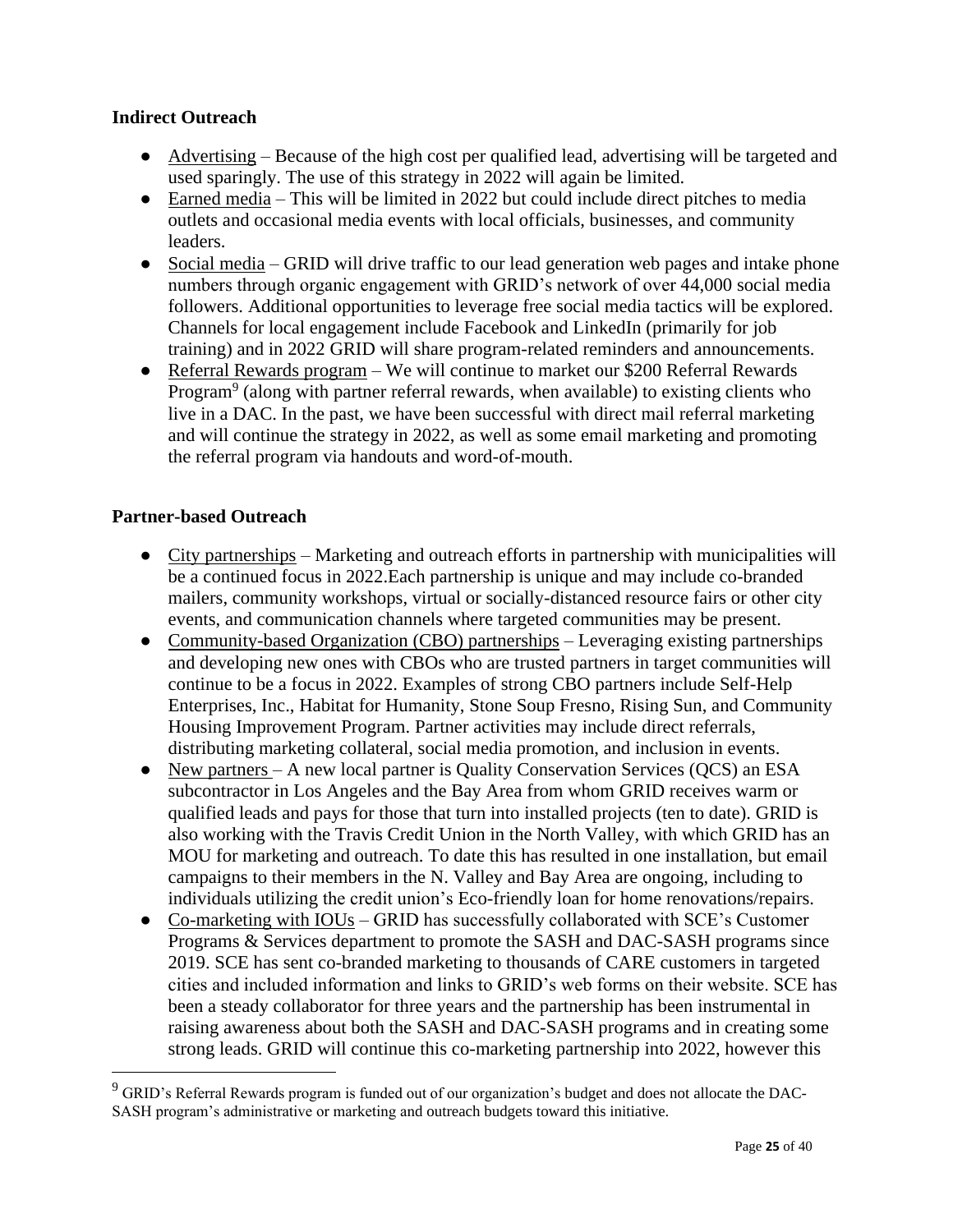year it may have a new focus on email co-marketing as opposed to print or mailers due to SCE's budgetary priorities or new strategy. Finally, in 2022 PG&E will send one or two batches of DAC-SASH mailers on behalf of GRID and the program, in order to take advantage of its well-known brand and name to help promote the program.

Below is a matrix summarizing planned outreach activities related to Objective 2.

Matrix 2: Outreach to DACs statewide, refining remote outreach technique and tools

| <b>Activity</b>                                                                                | <b>Channels/</b><br><b>Tools</b>                                                        | <b>Audience(s)</b>                              | <b>Conversion</b><br>metric                                                         | KPI(s)                                                                                         |
|------------------------------------------------------------------------------------------------|-----------------------------------------------------------------------------------------|-------------------------------------------------|-------------------------------------------------------------------------------------|------------------------------------------------------------------------------------------------|
| <b>Mailers to targeted</b><br><b>lists</b>                                                     | Print collateral                                                                        | Homeowners in<br>qualified DACs                 | <b>Homeowners</b><br>follow up for<br>prescreen                                     | # prescreens completed<br>where Lead Source $=$ List<br>Acquisition (Mailer)                   |
| Promote referral<br>rewards:<br>-Direct mail marketing<br>-Email marketing<br>-Direct requests | Print collateral<br>Email<br>Phone                                                      | Homeowners in<br><b>DACs</b>                    | GRID clients and<br>partners refer<br>others;<br>Homeowners get<br>pre-screened     | # prescreens completed<br>where lead is identified as<br>referral                              |
| <b>Leverage City</b><br>partnerships to<br>promote the program                                 | Print collateral,<br>direct mail &<br>communication<br>channels (like<br>email), events | Homeowners in<br><b>DACs</b>                    | City partners<br>promote program<br>to residents;<br>Homeowner gets<br>pre-screened | # of city partnerships; #<br>prescreens completed in<br>target city during<br>promotion period |
| <b>Leverage CBO</b><br>partnerships to<br>promote the program                                  | Print collateral,<br>email, social<br>media, events                                     | Homeowners in<br><b>DACs</b>                    | CBO partners<br>market the<br>program to their<br>networks.                         | # and # prescreens<br>completed where lead is<br>identified as CBO partner                     |
| Participate in<br>community events                                                             |                                                                                         | Homeowners and<br>job seekers in<br><b>DACs</b> | Homeowner and<br>job seekers<br>provide contact<br>info                             | # leads (trainee and<br>homeowner) entered into<br>Salesforce where Lead<br>Source = $Event$   |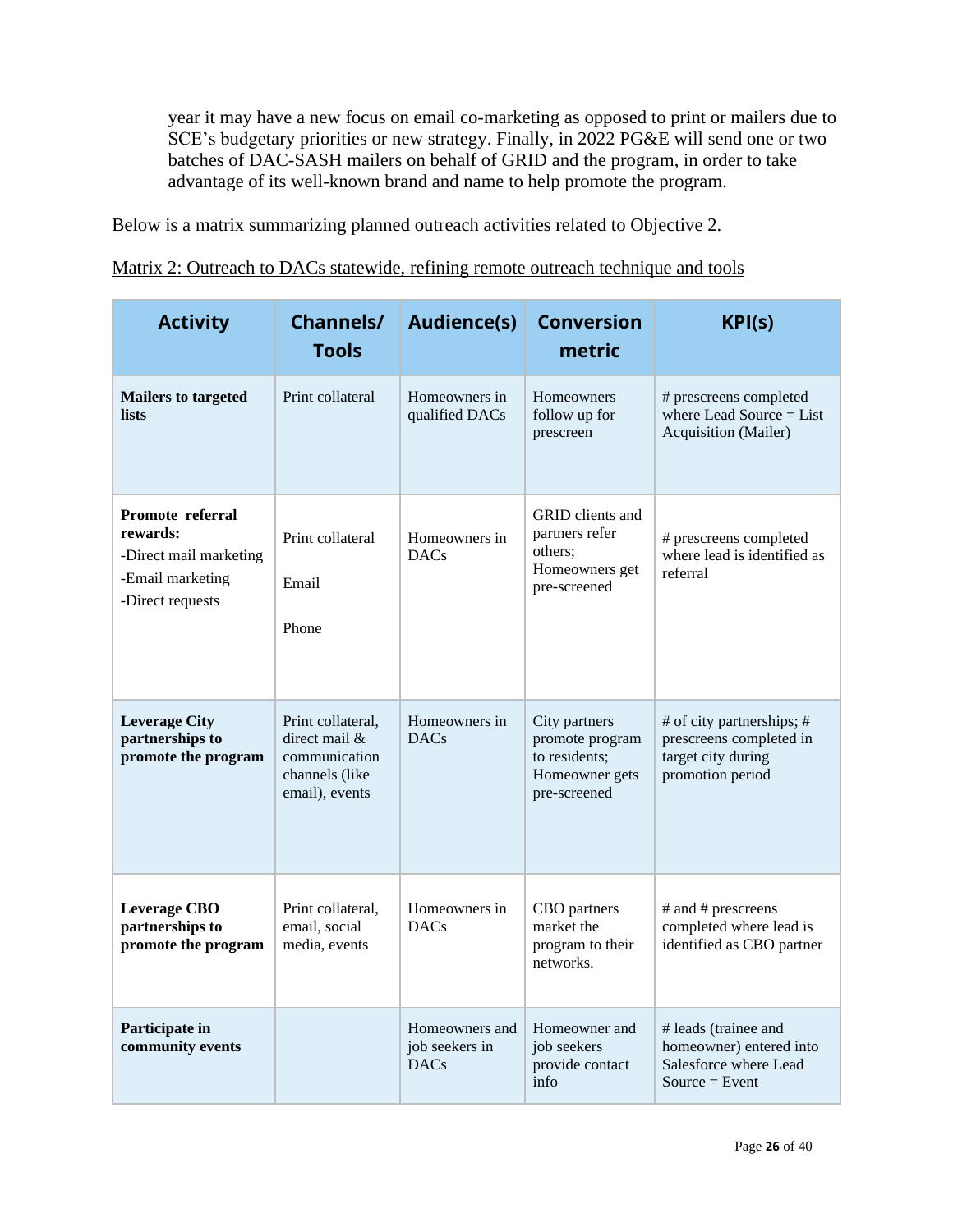## <span id="page-26-0"></span>**Objective 3: Outreaching to Tribal Lands and San Joaquin Valley (SJV) pilot communities**

In 2022 GRID will shift its focus in high-need communities, previously identified by the Commission and the State as those in most need of investment. These areas will now include tribal lands and SJV communities only, in order to focus energy, cost and time where outreach staff can be more successful in enrolling households for the DAC-SASH program. Where GRID has an established presence it will qualify households, recruit job trainees and conduct installations in 2022. We will continue to build partnerships, in particular with tribal partners with whom we have lost contact or with whom we seek a stronger partnership. This will promote the program and lay the groundwork for client acquisition in new communities, focusing on successful outreach tactics outlined throughout this plan.

The high-need community categories listed below, have been identified by GRID as areas in particular need of a PV system through the DAC-SASH program due to electrification projects and often large residential loads in tribal communities.. The two community categories are:

- San Joaquin Valley (SJV) communities that are part of a PUC proceeding focused on gas and electric access and affordability
- Tribal lands as defined in D.20-12-003 and illustrated on the CES 4.0 DAC map<sup>10</sup>

**San Joaquin Valley (SJV) Pilot Communities -** Ten of the San Joaquin Valley cities are located in IOUs and CES DACs and so are eligible for DAC-SASH. Solar-suitable homes are limited in many of these communities and the rate of homeownership is low, therefore in 2022 GRID will focus on areas where it identified solar-suitable homes in 2021. We plan to focus on Le Grande, Fairmead, Ducor, La Vina and West Goshen. GRID will also continue coordination with the administrator of the SJV pilot programs, Richard Heath and Associates (RHA), to ensure community members receive information about the DAC-SASH program, in particular if they have a solar-suitable home and roof (which is typically a small number of homes in SJV).

**Tribal Lands –** In 2021 GRID installed 27 tribal projects for four Reservations, totaling over 100kW in electric capacity. The projects were installed outside of San Diego for the Campo Band of Mission Indians and Manzanita Band of the Kumeyaay Nation, near Bishop for the Bishop Paiute Tribe, and for the Round Valley Indian Reservation in Mendocino County. In 2022 GRID aims to install over 40 PV projects on tribal lands and to deepen those partnerships where possible.

**Limitations to serving these communities -** As GRID noted in its two previous ME&O plans, the annual nature of the program's incentive budget limits ME&O potential in high-need communities. DAC-SASH funding is especially limited in PG&E territory compared to demand and is likely to be a limiting factor in reaching many areas of the service territory. The program provides limited outreach and incentive dollars that must be used across DAC communities statewide. By necessity GRID must operate in areas where additional funding resources have

<sup>&</sup>lt;sup>10</sup> Temporary CES 4.0 map of DACs and tribal lands in California <https://oehha.maps.arcgis.com/apps/instant/minimalist/index.html?appid=b2a617f0e8984f3b96d8156bf968a36d>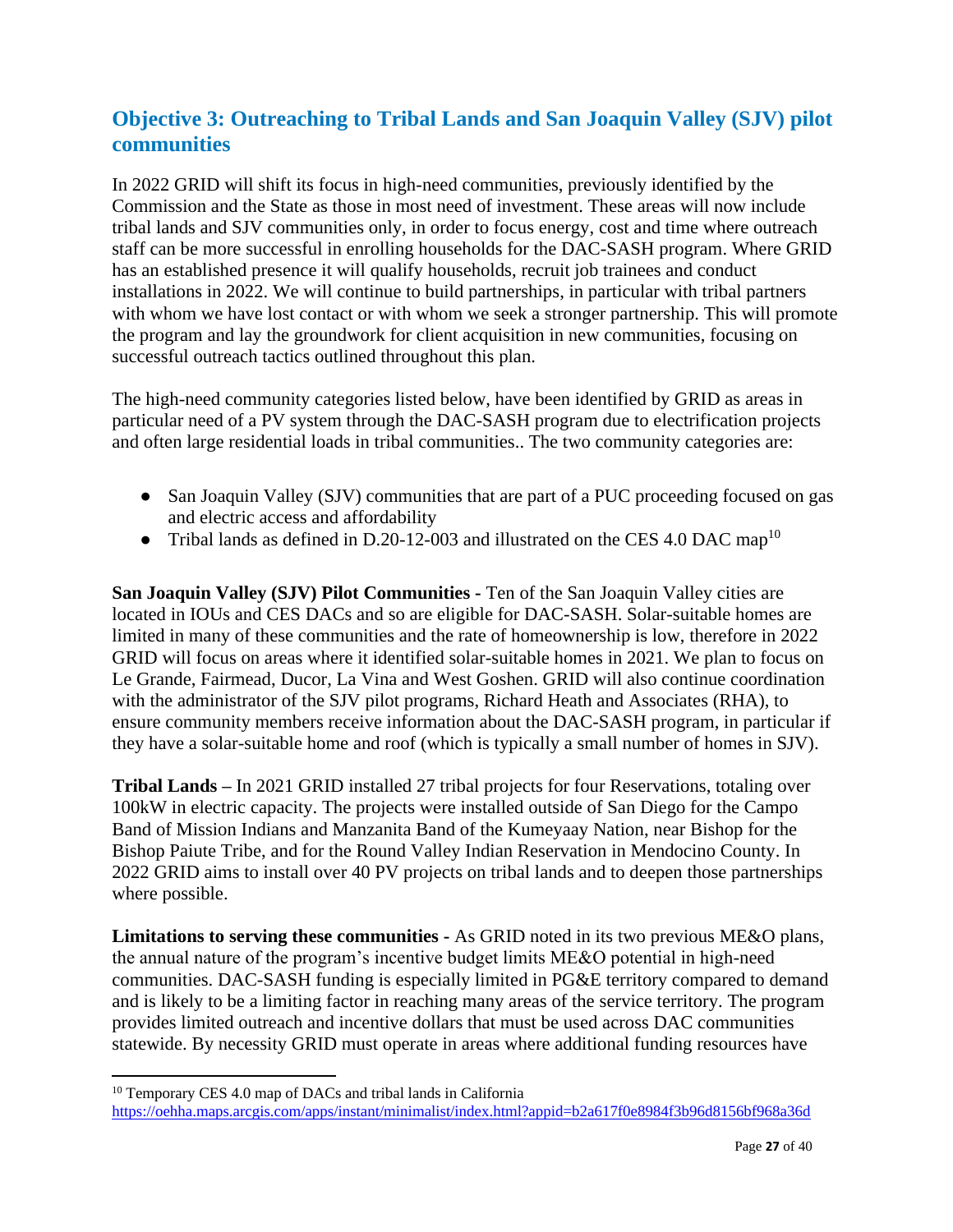been identified, such as funding from the TCC program. GRID applied this financing source in 2021 along with additional private or municipal/county resources where available, to address financing gaps and barriers to solar such as old roofs or electric service panel upgrades. In 2022, GRID will continue to utilize TCC funding combined with DAC-SASH incentives in the Inland Empire and San Joaquin Valley.

Below is a summary of activities GRID will pursue in 2022 to acquire clients and deepen partnerships in California's Tribal lands and SJV communities.

<span id="page-27-0"></span>

| <b>Activity</b>                                                                              | <b>Channels/</b><br><b>Tools</b>      | <b>Audience(s)</b>                             | <b>Conversion</b><br><b>Metrics</b>                                   | KPI(s)                                                         |
|----------------------------------------------------------------------------------------------|---------------------------------------|------------------------------------------------|-----------------------------------------------------------------------|----------------------------------------------------------------|
| <b>Conduct outreach in</b><br>communities with<br>established GRID<br>presence/ partnerships | Multiple: See<br>Objective 2<br>tools | Homeowners and<br>tribal members               | Homeowners are<br>prescreened                                         | # of lead prescreens in<br>target community                    |
| Job trainee outreach in<br>communities with<br>established GRID<br>presence/ partnerships    |                                       | Job seekers in<br>DACs and tribal<br>lands     | Job seekers enrolled<br>in GRID training<br>programs                  | # of trainees signed-up for<br>training in target<br>community |
| <b>Partnerships with cities</b><br>and CBOs through<br>direct outreach and<br>education      | Co-marketing,<br>virtual events       | Cities and CBOs<br>in DACs and tribal<br>lands | Targeted cities and<br>CBOs agree to<br>partner                       | # of target cities/CBOs that<br>agree to partner               |
| <b>Outreach to tribal</b><br>communities                                                     | Based on each<br>Tribe                | <b>Tribal Members</b>                          | Installed tribal<br>homes or new tribal<br>partners connected<br>with | # of lead prescreens in<br>tribal communities                  |

| Matrix 3: Continue Outreaching to Highest Need Communities |
|------------------------------------------------------------|
|                                                            |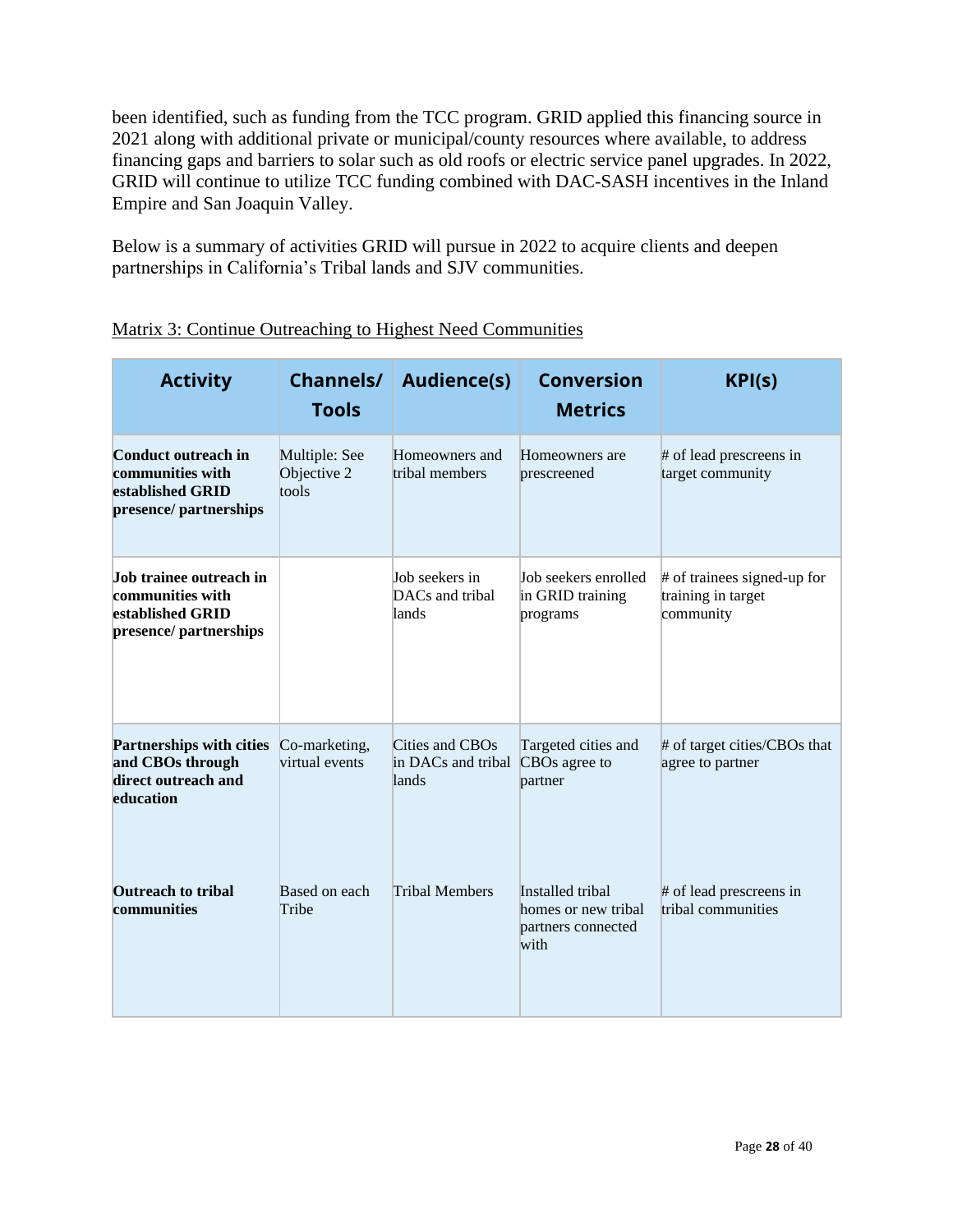## **Objective 4: Provide streamlined communication, education, and long-term client support**

GRID's approach will continue to be based on long-term engagement in the communities that we serve. We will provide a fully supported process for clients from initial outreach to installation and beyond, maximizing impact for participants. One way we will seek to do so in 2022, is by building an online application tool that ties into Access Clean California and can be used by Outreach Coordinators or clients directly (self-serve) to help alleviate data entry for staff. Once ready, GRID will test it to determine its usefulness for this program and for complementary programs that require similar information of households. Key elements in 2022 will include the following as they were in 2021 as well:

**Centralized Intake Team** – GRID's client Intake team handles web inquiries as well as inbound phone calls. The Intake Team prequalifies prospective single-family homeowners and carefully explains to prospects the requirements of the DAC-SASH program. The Intake Team staff can be reached easily and is English-Spanish bilingual. For prospective clients who are more comfortable communicating in another language, GRID employs an on-call translation service. Qualifying information for each potential client is captured by the Intake Team in our CRM Salesforce database. This team is managed centrally, and prospective clients who are successfully pre-qualified are connected directly to our Outreach Coordinators in each region to complete the application process.

**Local Outreach Staff** – GRID's outreach staff has a continued presence in the communities we serve (albeit primarily virtual due to the pandemic at this time) and is able to immediately prequalify homeowners. Our multicultural staff offers a flexible, personalized outreach experience that ensures equitable access to the program regardless of race, abilities, age, language, culture, gender identity, educational attainment, or technological savvy. GRID also provides accommodations to reduce barriers to participation to individuals that are deaf/hard of hearing and blind/vision impaired, as well as clients with physical disabilities, limited mobility, cognitive or psychiatric impairments or have transportation challenge*s.* Once a prospective client has been prequalified, regional outreach staff provide support, education, serve as liaisons as well as advocates for each client through the application process. This support, education and advocacy continues throughout the multi-step installation process as well after the solar project is interconnected.

**Client Education and Support** - Outreach staff activities include community and household outreach; solar and energy efficiency education; referrals to complementary programs (see Objective 5, below); application support; review of solar designs and site plans; extensive remote assistance and education with contract review including terms and conditions of a third-party ownership contract (when applicable); education on system monitoring and maintenance; energy bill interpretation; and ongoing post-installation support and education.

**Focus on Access due to the Digital Divide** – COVID-19 has amplified the digital divide that exists in DACs, as some of the communities served by GRID are those with the least access to technology. It is common for a lower income household, particularly in rural areas, to have limited or no access to the internet and unreliable cell service. Some households do not have access to a computer or a smartphone. The magnitude of the digital divide has been amplified by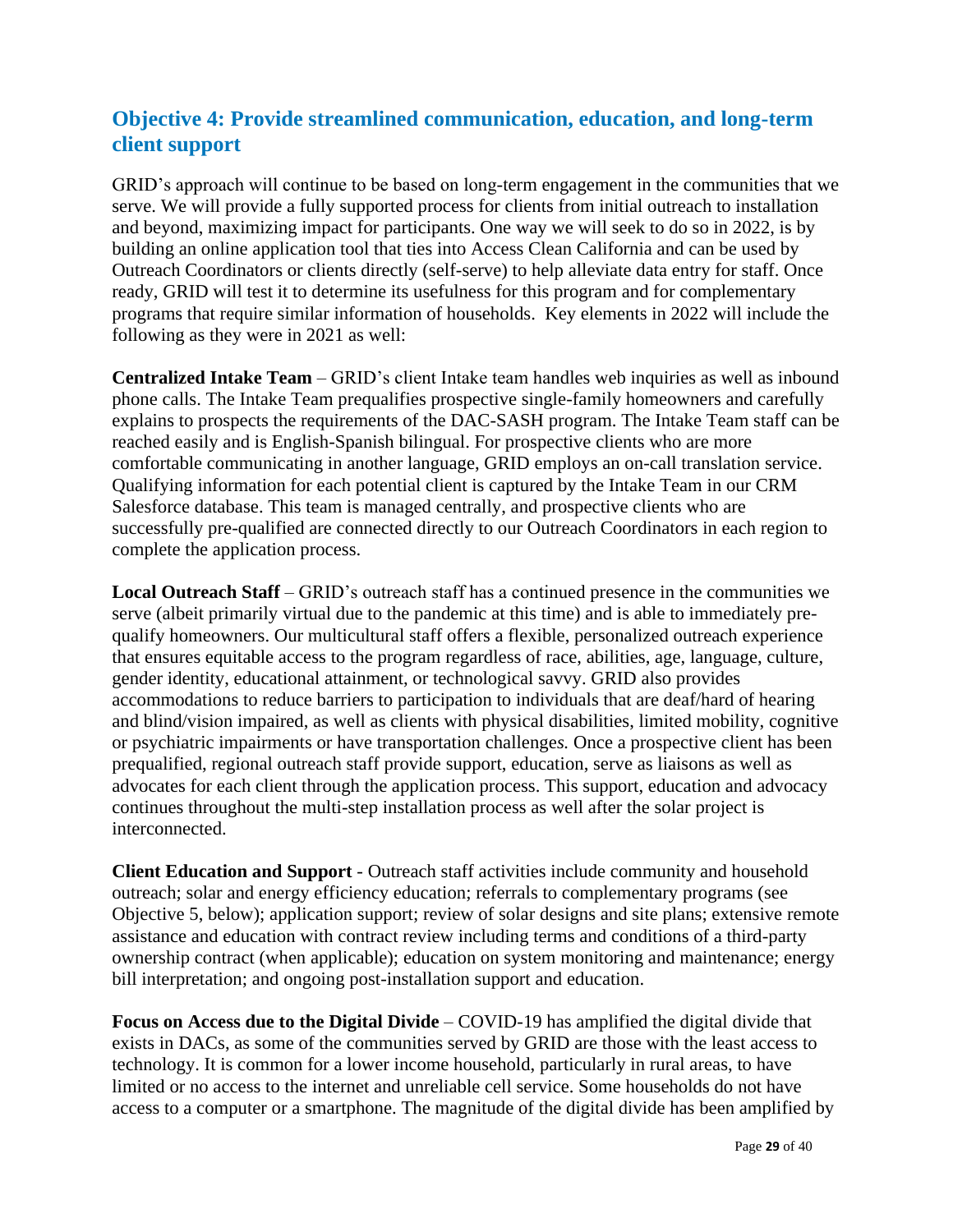the pandemic and risks excluding some of our most vulnerable target communities. In 2022 GRID will work to mitigate technological barriers and ensure equitable access to the DAC-SASH program.

**Client Feedback** – GRID takes both a quantitative and qualitative approach to the DAC-SASH program. Measuring homeowner's experience and satisfaction with the program is crucial in assessing the qualitative and depth of impact of the program. This measurement is achieved via two surveys. The first is sent after the system has been interconnected (i.e., post-installation) and the second survey on an annual basis to assess long-term program satisfaction. Both surveys are an opportunity for homeowners to rate their experience with GRID by way of a Net Promoter Score, comments and feedback on the program that can help identify opportunities for improvement and deepen program impacts. Survey results are presented in the program's Semiannual progress reports to the CPUC and here in the annual ME&O plan as well.

**Long-Term Client Support** – Continued support and assistance after the installation must be part of a client's journey to ensure a positive experience and achieve the deep community impact envisioned by the DAC-SASH program. In addition to the tailored approach taken by outreach staff, GRID will continue to provide a centralized, multilingual phone and email system, to streamline service calls or maintenance questions. To this end, in 2020 GRID implemented a new and improved system for logging and tracking all service calls. Finally, educational information is made available on GRID's website and via email communication to reinforce the education and support provided by outreach staff. All communication and educational materials are designed to be understood by a variety of education levels, available in multiple languages and offered in a variety of accessible print.

Below is a summary matrix of the activities GRID will undertake to provide streamlined communication, education and long-term client support.

| <b>Activity</b>                                                                                       | <b>Channels/</b><br><b>Tools</b> | <b>Audience(s)</b>           | <b>Conversion</b><br><b>Metric</b>             | KPI(s)                                |
|-------------------------------------------------------------------------------------------------------|----------------------------------|------------------------------|------------------------------------------------|---------------------------------------|
| <b>Pre-qualify</b><br>homeowners with<br>bilingual intake team<br>with on-call<br>translation service | Web and phone                    | Homeowners in<br><b>DACs</b> | Homeowners are<br>successfully<br>prequalified | # of Prescreened Leads<br>from Intake |

#### Matrix 4: Streamlined Communication, Education, and Long-term Client Support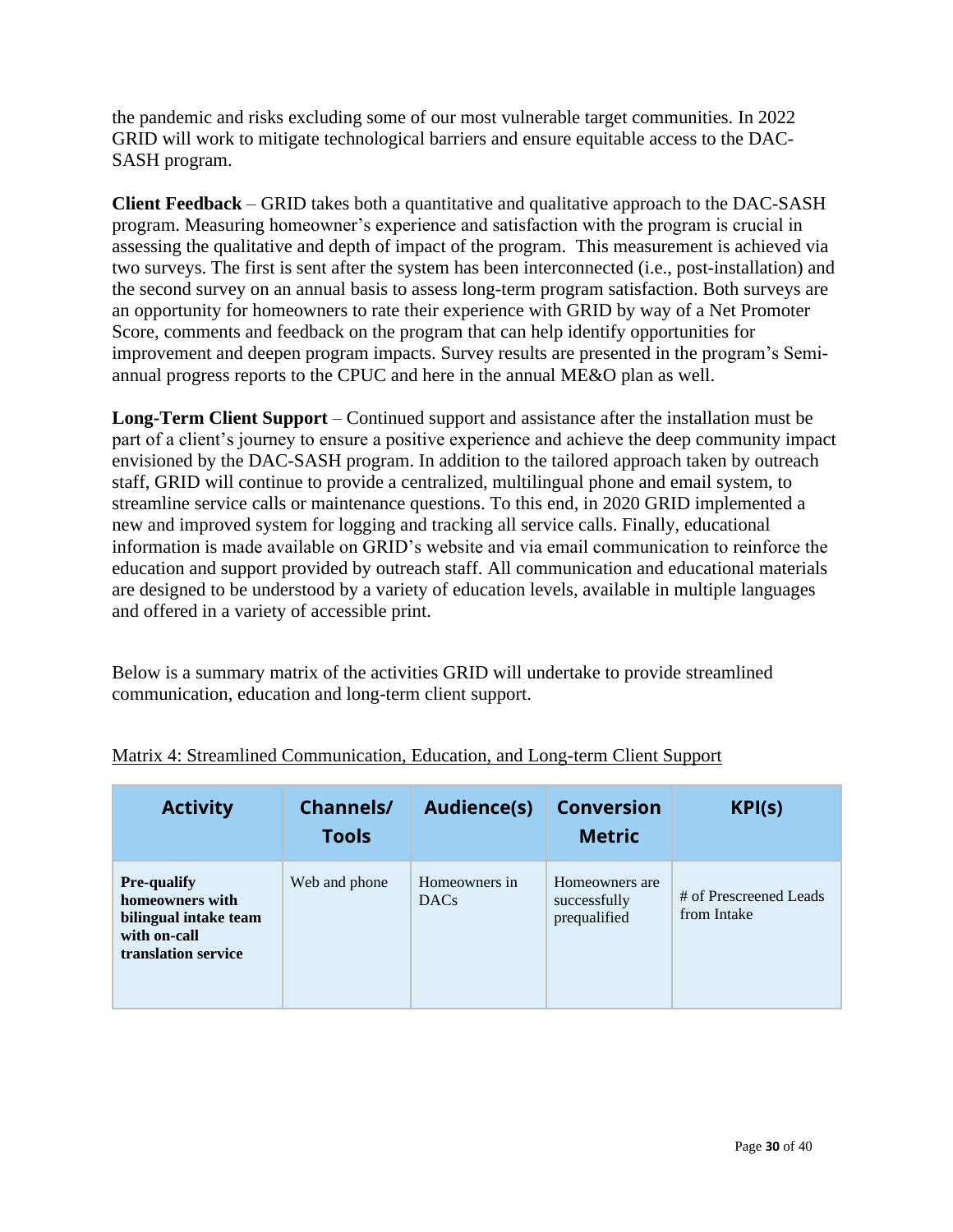| <b>Outreach staff to</b><br>provide direct<br>education and support<br>to clients throughout<br>the application process     | Phone/email/<br>Homeowners in<br><b>DACs</b><br>print collateral/<br>in-person as<br>needed in 2021 |                | Prequalified<br>homeowners<br>complete the<br>application<br>process | # and % of pre-qualified<br>clients who complete an<br>application and provide<br>eligibility<br>documentation |  |  |
|-----------------------------------------------------------------------------------------------------------------------------|-----------------------------------------------------------------------------------------------------|----------------|----------------------------------------------------------------------|----------------------------------------------------------------------------------------------------------------|--|--|
| <b>Educate clients on</b><br>solar, energy efficiency<br>and conservation,<br>solar system<br>maintenance and<br>monitoring | In-person/<br>phone/email/<br>print collateral                                                      | <b>Clients</b> | Clients indicate<br>understanding of<br>subjects                     | Average client rating on<br>post-install survey<br>educational questions<br>$>3$ (scale of 1-5)                |  |  |
| <b>Provide clients with</b><br>post-installation<br>survey assessing<br>satisfaction with solar<br>installation process     | Email, in-person                                                                                    | <b>Clients</b> | Clients complete<br>the survey                                       | Survey average rating;<br>Net Promoter<br>Score $> 6$ .                                                        |  |  |
| <b>Send clients annual</b><br>survey assessing long-<br>term program<br>satisfaction                                        | Email                                                                                               | <b>Clients</b> | Clients complete<br>the survey                                       | Survey average rating;<br>Net Promoter<br>Score > 6                                                            |  |  |

## <span id="page-30-0"></span>**Objective 5: Educate participants about energy efficiency and provide information about complementary programs and services**

GRID provides clients with energy efficiency education and referrals to complementary programs to maximize the impact of their participation in DAC-SASH. In 2022 GRID will continue to include energy storage, electric vehicle (EV), EV charger services or other programs into its information dissemination as appropriate based on the home and the household.

**Education about Energy Efficiency and Conservation** - Information about energy efficiency and conservation allows clients to benefit the most from their solar energy systems and understand how their behavior can impact energy bills and savings. Our goals include changing perceptions about energy production and use, teaching participants the importance of conserving energy to reduce energy costs and prevent greenhouse gas emissions and improving understanding of time-of-use rates to maximize savings. While GRID provides this information, it is up to the client whether this knowledge is applied in their household.

**Referrals to and provide information about Complementary Programs** - Many GRID participants qualify for other renewable energy and related programs offered by the state or other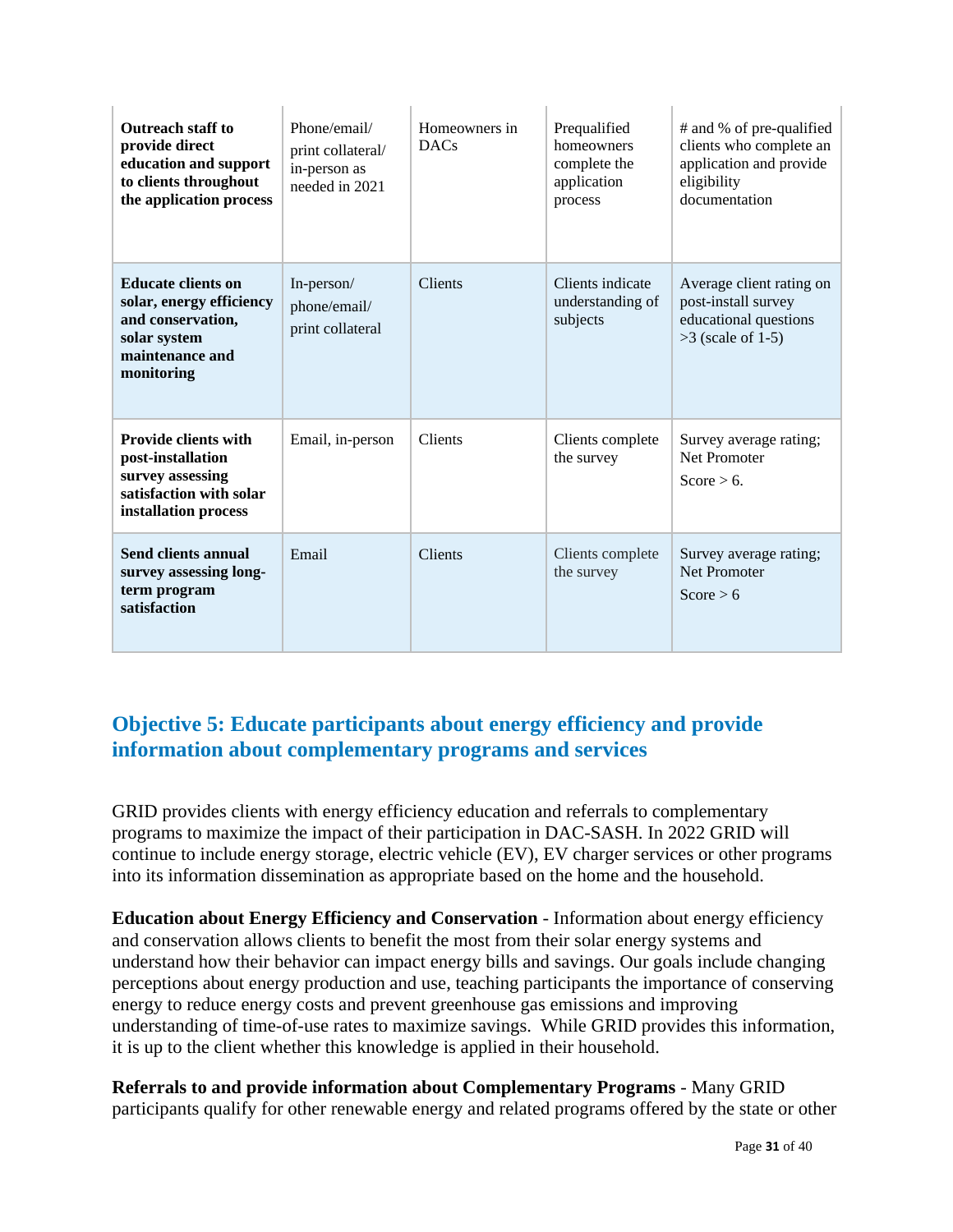entities. Outreach staff provide referrals to, and information about, the following programs, where applicable:

*Energy Assistance Programs -* GRID's outreach staff provides information to all clients about utility-administered California Alternate Rates for Energy (CARE), Family Electric Rate Assistance (FERA), and the Energy Savings Assistance (ESAP) Program. Outreach staff introduce clients to these programs, encourage enrollment for enhanced energy and cost saving benefits, and GRID also centrally refers clients directly to the IOUs' ESA program.

*Clean Mobility Programs -* In 2022 it will again be a goal to serve DAC-SASH clients with clean mobility or EV charger services offered by GRID. GRID administers low-income EV programs for the CA Air Resources Board and for the Bay Area Air Quality Management District. GRID is working to ensure that DAC-SASH participants receive accurate information about and are referred to EV programs that can provide access to another cost-saving technology. GRID continues to finetune its process to facilitate referrals between programs and logistics coordination, including hiring on staff to more fully manage clean mobility services and funding. We aim to expand layered offerings when eligibility aligns, to make EVs and EV infrastructure affordable and accessible to DAC homeowners.

*Self-Generation Incentive Program (SGIP)* - In late 2019, Decision 19-09-027 enabled households that qualify for DAC-SASH to also qualify for the SGIP Equity and Resiliency budget (ERB) and its incentives for energy storage. GRID continues to work with its primary TPO partner, Sunrun, as well as Swell to explore better integrating battery storage into its PVmodel. The biggest hurdles to providing battery storage to existing and future DAC-SASH participants is the minimal overlap in eligibility between the two programs. The program uses different qualifying income limits compared to DAC-SASH and then the DAC-SASH program's eligibility maps and the SGIP ERB eligibility map are almost the inverse of each other, (other than for tribal lands).<sup>11</sup> For these reasons we anticipate a small number of DAC-SASH clients receiving services under both programs in 2022.

*Additional Services -* Depending on the resources available in California regions, GRID's Outreach and Intake Teams may refer participating homeowners to other programs such as reroofing or rehab programs, legal assistance programs, food assistance, social services and more. Every household is unique and providing resources that meets a household's needs is integral to our client-centric approach.

Below is a matrix summarizing activities GRID will undertake to educate participants about Energy efficiency and Complementary programs or services.

 $11$  There are 77 known tribes in California that fall fully or partially in the HFTD, the publicly known geographic threshold for the SGIP ERB. Thus, the low-income populations of 77 tribes across the state will be eligible for nocost solar and storage to provide resilience in the face of climate change impacts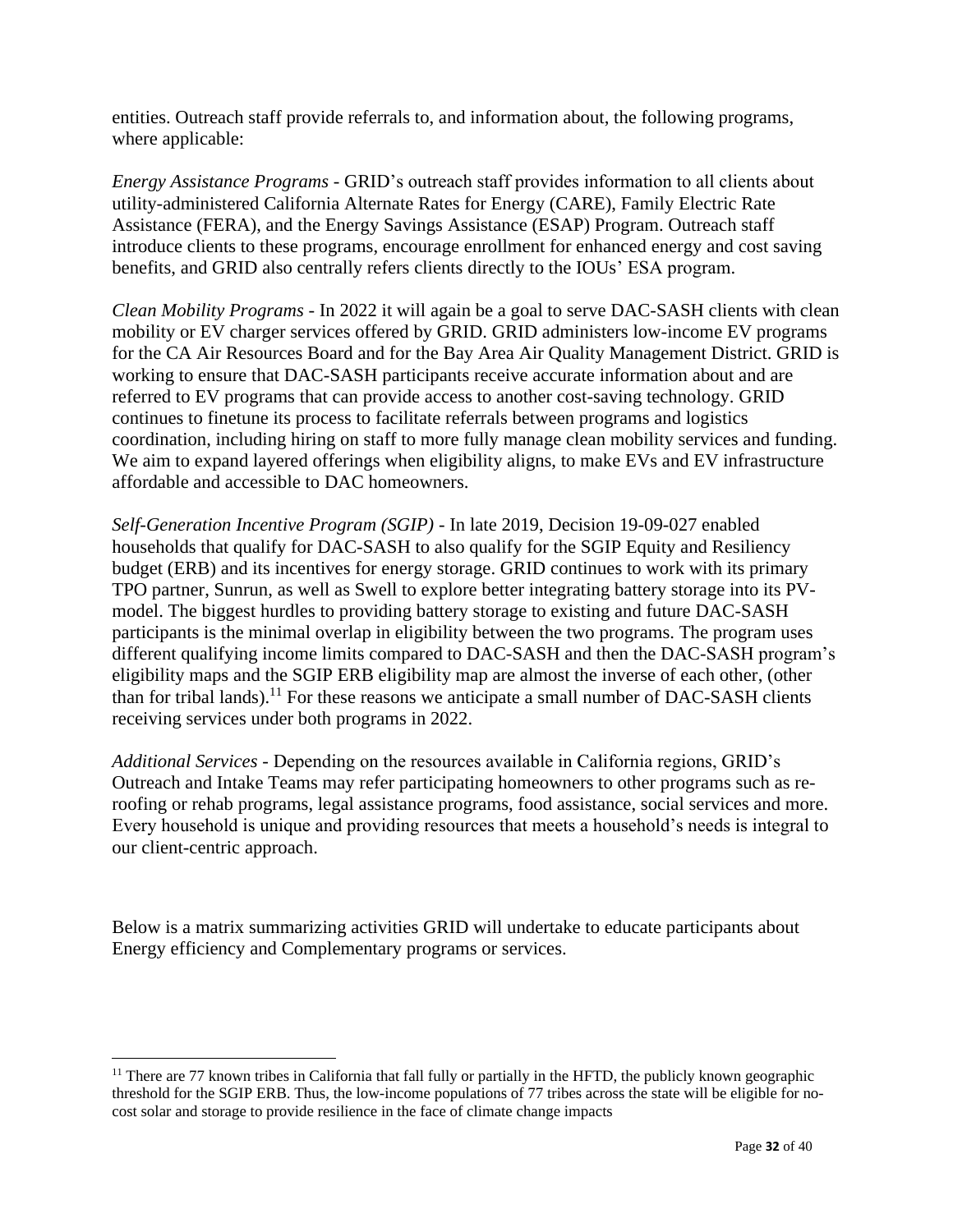| <b>Activity</b>                                                                                                                        | Channels/<br><b>Tools</b>           | <b>Audience</b><br>(s)       | <b>Conversion</b><br>KPI(s)<br><b>Metrics</b>                                      |                                                                                                                   |  |  |
|----------------------------------------------------------------------------------------------------------------------------------------|-------------------------------------|------------------------------|------------------------------------------------------------------------------------|-------------------------------------------------------------------------------------------------------------------|--|--|
| <b>Continue to make</b><br>accessible energy<br>efficiency on our<br>website and direct<br>homeowners to it via<br>handouts and emails | Online/email/print<br>collateral    | <b>Homeowners</b><br>in DACs | Website users visit<br>pages dedicated to<br>energy efficiency<br>and conservation | # of webpage views,<br>time spent on pages                                                                        |  |  |
| Refer clients to <b>IOU</b><br>energy assistance<br>programs                                                                           | In-person/print<br>collateral/email | <b>Homeowners</b><br>in DACs | Clients sign up for<br>assistance programs                                         | # of participating<br>homeowners referred to<br>CARE or FERA and<br>ESA and % that receive<br><b>ESA</b> services |  |  |

| Matrix 5: Educate Participants about Complementary Programs and Services |
|--------------------------------------------------------------------------|
|--------------------------------------------------------------------------|

## <span id="page-32-0"></span>**Objective 6: Recruit job training participants, with a focus on Job Training Organizations and 50 trainees in DACs**

As the State continues to adapt to the pandemic and recover, the DAC-SASH training requirement can play a crucial role in training individuals who seek resilient employment. GRID aims to continue and grow its valuable workforce development opportunities and trainee recruitment in 2022 where safe to do so. GRID will continue to leverage its community networks and work with job training organizations (JTOs) located in and working with DACs to engage at least 50 residents of DACs in GRID's comprehensive training programs. This will consist of either a small cohort of in-person lab work, virtual distance learning which is an ongoing COVID-19 modification in some regions for hands-on learning, or hands-on installation of a project.

## <span id="page-32-1"></span>**Trainee Outreach**

Job trainees are often recruited to GRID's training programming through our client outreach teams or they learn about the program from family and community members receiving solar. Other outreach channels to recruit trainees include media, canvassing and partner outreach. While these channels will be impacted by the pandemic, some word-of-mouth is still expected to drive trainee recruitment in 2021.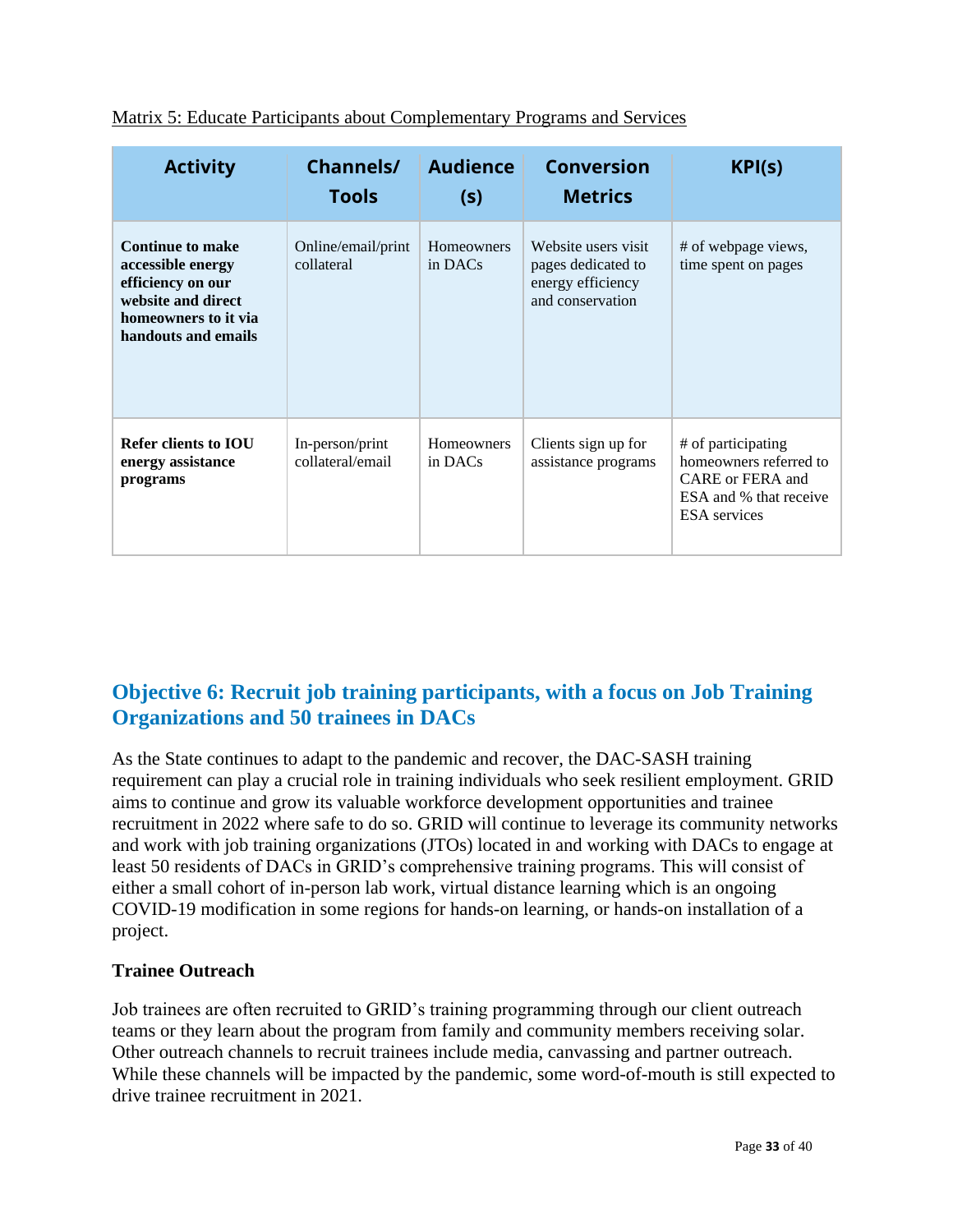#### <span id="page-33-0"></span>**Job training organization (JTO) Partnerships**

GRID has active partnerships with 50+ job training organizations and community colleges throughout California, 27 of which are located in or serve residents of DACs. GRID will continue to work with these JTOs to provide training to their current students and recruit their graduates into additional post-program training opportunities. We will leverage existing partnerships to engage DAC residents in GRID training and seek to develop new ones. In 2022, GRID's Bay Area and Inland Empire offices plan to launch IBT-200 training programs in the second half of the year, similar to our other regional offices' program. They are currently building out labs or training spaces and organizing Train-the-Trainer sessions in preparation.

#### <span id="page-33-1"></span>**Employment connections**

GRID will use its network of solar industry employers to connect trainees from DACs with solar jobs. In addition to the Resume Bank and Job Board, GRID will continue to produce an employer-facing newsletter and host and participate in virtual and in-person job fairs where possible.

#### <span id="page-33-2"></span>**Subcontractor Program**

In 2022 we expect to have 75 subcontractor partnership program (SPP) projects, in the Inland Empire primarily as well as several in Los Angeles and the Stockton area as well. GRID will support contractors participating in its SPP in hiring trainees from DACs by making our trainee database available to them via GRID's Resume Bank and Job Board and directly referring candidates when possible. GRID notes that its projected 2022 SPP installation volume is lower than in prior years and this may decrease the potential for paid job training opportunities. GRID will thus focus primarily on in-house job training and placements in 2022.

Below is a matrix summarizing activities aimed at recruiting job trainees located in DACs, to participate in the program.

| <b>Activity</b>                                                                                  | <b>Channels/</b><br><b>Tools</b> | <b>Audience(s)</b>                                                       | <b>Conversion</b><br><b>Metrics</b>                                                       | KPI(s)                                                                                                                              |
|--------------------------------------------------------------------------------------------------|----------------------------------|--------------------------------------------------------------------------|-------------------------------------------------------------------------------------------|-------------------------------------------------------------------------------------------------------------------------------------|
| <b>Recruit individual</b><br>trainees from<br><b>DACs</b> through<br>client outreach<br>channels | $Multiple - see$<br>Objective 2  | Job seekers in<br>DACs, household<br>members of<br>participating clients | <b>Trainees</b><br>participate in a<br><b>GRID</b> training<br>program or<br>installation | $#$ of trainees from DACs<br>who sign up for an install<br>or GRID training program;<br>Hours of participation by<br>these trainees |

#### Matrix 6: Recruit Job Training Participants, with a focus on JTOs and job trainees in DACs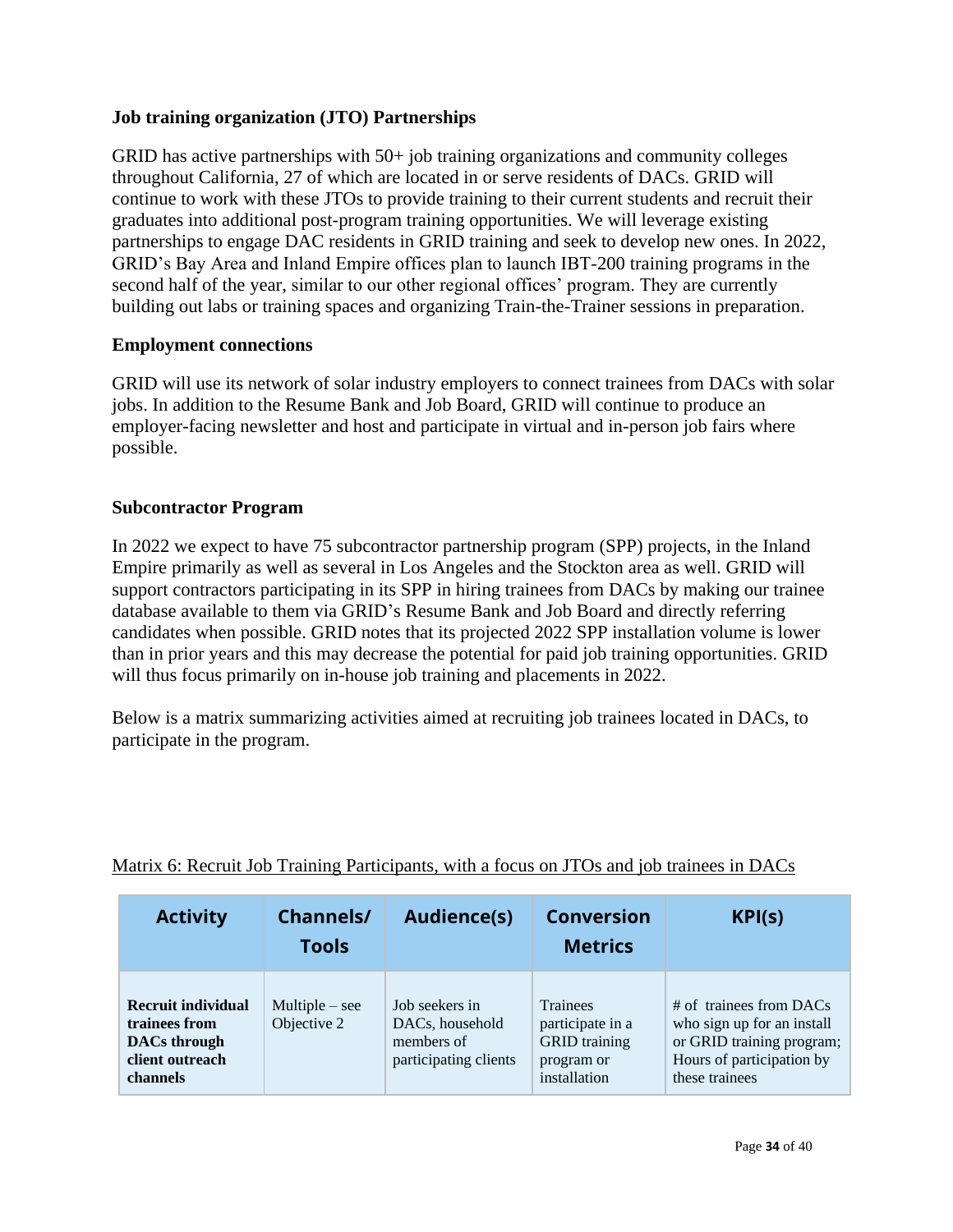| <b>Engage existing</b><br>JTO partners in/<br>serving DACs to<br>provide job<br>training to<br>students                     | Direct outreach                                             | Job training<br>organizations (JTOs)                   | JTO students<br>participate in<br><b>GRID</b> training<br>program or<br>installations                                                                                  | # of JTO partners; # of<br>JTO students enrolled in<br>GRID training program or<br>in a DAC-SASH<br>installation                 |  |
|-----------------------------------------------------------------------------------------------------------------------------|-------------------------------------------------------------|--------------------------------------------------------|------------------------------------------------------------------------------------------------------------------------------------------------------------------------|----------------------------------------------------------------------------------------------------------------------------------|--|
| <b>Identify new JTO</b><br>partners through<br>direct outreach<br>and education                                             | Print collateral,<br>PowerPoint<br>presentations/<br>events | Job training<br>organizations                          | JTOs partner with<br>GRID to provide<br>training to their<br>students                                                                                                  | # of new JTO partners                                                                                                            |  |
| <b>Promote resume</b><br>bank and job<br>board as way to<br>access paid work<br>opportunities                               | Email, website                                              | Job trainees from<br>DACs                              | Trainee adds<br>resume to Resume<br>Bank; Trainee<br>uses Job Board                                                                                                    | # of job seekers from<br>DACs signed up for<br>resume bank; # of visits to<br>job board                                          |  |
| <b>Engage employers</b><br>to hire trainees<br>through our<br>resume bank, job<br>board and<br>employer email<br>newsletter | Online                                                      | Solar companies                                        | Employers sign up<br>for resume bank<br>and job board<br>account;<br>Employers use<br>resume bank and<br>job board;<br>Employers sign up<br>for and open<br>newsletter | # of employers who sign<br>up; # jobs posted; #<br>subscribers to employer<br>email newsletter; open rate<br>of email newsletter |  |
| Increase % of job<br>trainees on a DAC-<br><b>SASH</b> project who<br>move to longer-<br>term employment<br>as a result     |                                                             | Job trainees from<br><b>DACs</b>                       | Job trainee gains<br>full-time<br>employment in<br>solar industry<br>after working on<br>DAC-SASH<br>project                                                           | # of job trainees who<br>receive longer-term<br>employment after their<br>DAC-SASH experience                                    |  |
| <b>Invite trainees</b><br>from JTOs to<br>participate in<br>virtual job fairs<br>held by GRID and<br>partners               | Online, email                                               | Job trainees in<br>DACs; Job training<br>organizations | Trainees sign up<br>for job fair                                                                                                                                       | # of trainees from JTOs<br>located in DACs who<br>attend job fairs GRID<br>invites them to.                                      |  |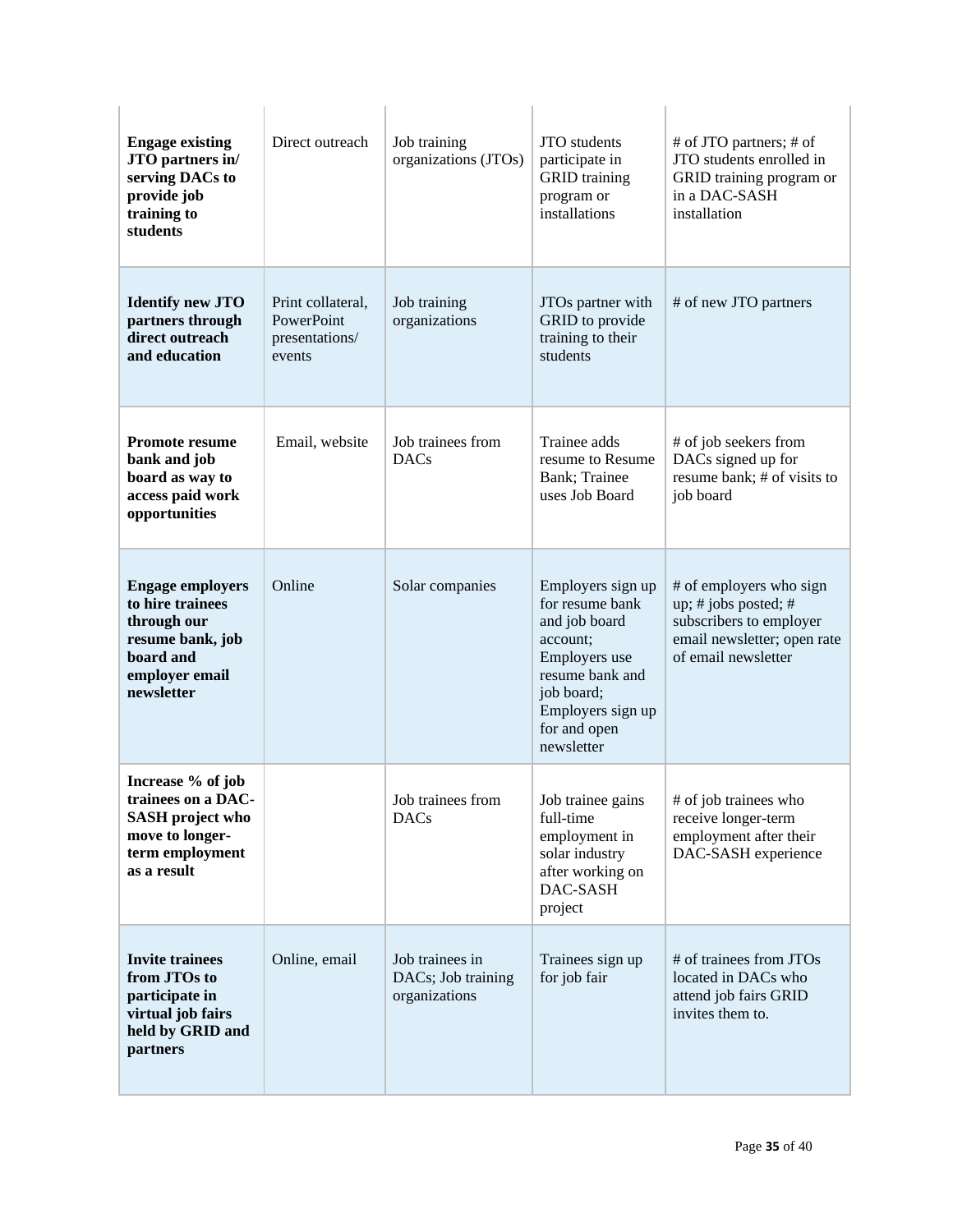## <span id="page-35-0"></span>**Objective 7: Keep stakeholders informed about program and COVID impacts**

In 2021 GRID will continue actively informing stakeholders about the program's success and challenges. It will do so through a broad effort centered around community engagement, education, and the CPUC regulatory process.

Below are 2022 activities that will keep stakeholders informed about program impact.

| <b>Activity</b>                                                                                          | <b>Channels/</b><br><b>Tools</b>                   | <b>Audience(s)</b>                                                                                                                       | <b>Conversion</b><br><b>Metric</b>                                                     | KPI(s)                                                            |
|----------------------------------------------------------------------------------------------------------|----------------------------------------------------|------------------------------------------------------------------------------------------------------------------------------------------|----------------------------------------------------------------------------------------|-------------------------------------------------------------------|
| Maintain a page on<br><b>GRID</b> website<br>describing<br>program and<br>linking to reports<br>and data | Web/online                                         | All stakeholders                                                                                                                         | Public and<br>stakeholders<br>access program<br>information and<br>data                | # views and<br>downloads of program<br>data from GRID<br>website. |
| <b>Media/Storytelling</b>                                                                                | Press releases.<br>Blogs, Direct<br>media outreach | Energy Division,<br>IOU <sub>s</sub> , broad<br>stakeholders across<br>the state and nation<br>who are interested in<br>program outcomes | Program is<br>mentioned in<br>media:<br><b>Stakeholders</b><br>read success<br>stories | # and reach of social<br>media posts; # blog<br>pageviews         |

## Matrix 7: Inform Stakeholders about Program Impact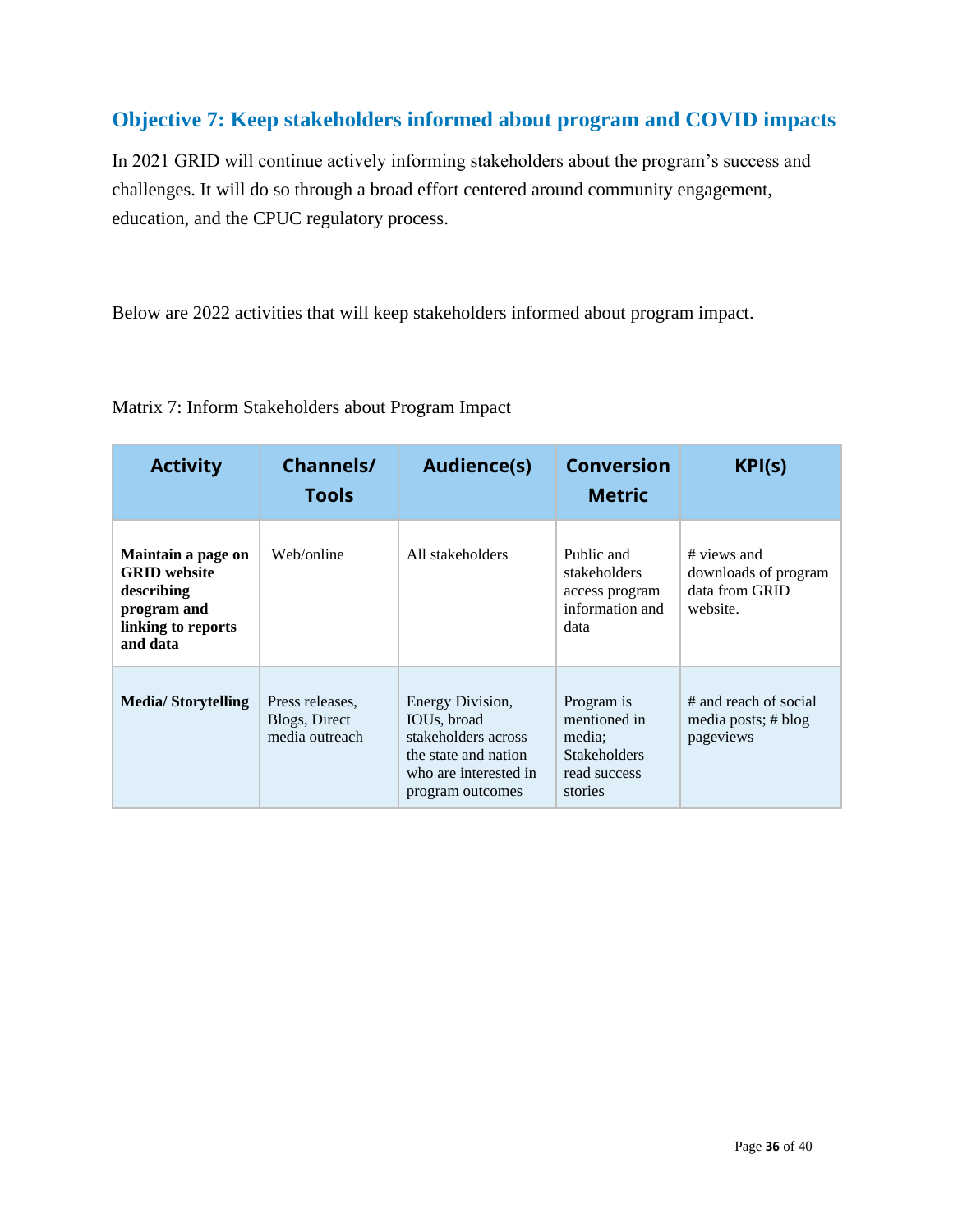## <span id="page-36-0"></span>**VII. Evaluation**

GRID submits to the Energy Division an annual ME&O plan and modifies the plan's strategies based on results from an assessment of the plan's KPIs, successes, and challenges. GRID also actively monitors data, formal and informal complaints, and surveys clients throughout the project process to understand barriers to entry, reasons for dropouts, and client satisfaction. Client feedback is included in ME&O reporting as well as in the twice per year progress reports.

The DAC-SASH program is formally evaluated by an independent, third-party contracted by the CPUC every three years beginning in early 2022. GRID will participate fully in the evaluation process with Evergreen Economics throughout 2022 and look forward to any initial or final recommendations that result from its findings.

**Data Collection –** GRID collects data on key performance indicators (KPIs) and metrics outlined in the program's first ME&O Plan in order to create a program baseline. KPI outcomes have been highlighted in the "In Review" section of this plan. In 2022 we will continue to track and re-evaluate KPIs across ME&O objectives, determining where there are information gaps and gaining more insight on the program's progress or areas in need of attention.

**Stakeholder Engagement -** GRID will continue to engage a broad group of stakeholders in the program. GRID may engage with the CPUC/CEC Disadvantaged Communities Advisory Group (DAC-AG) to gather input on the program and opportunities for improvement. A robust feedback loop empowers GRID to modify its ME&O strategies and ensure its approach is successful in the communities it is designed to serve.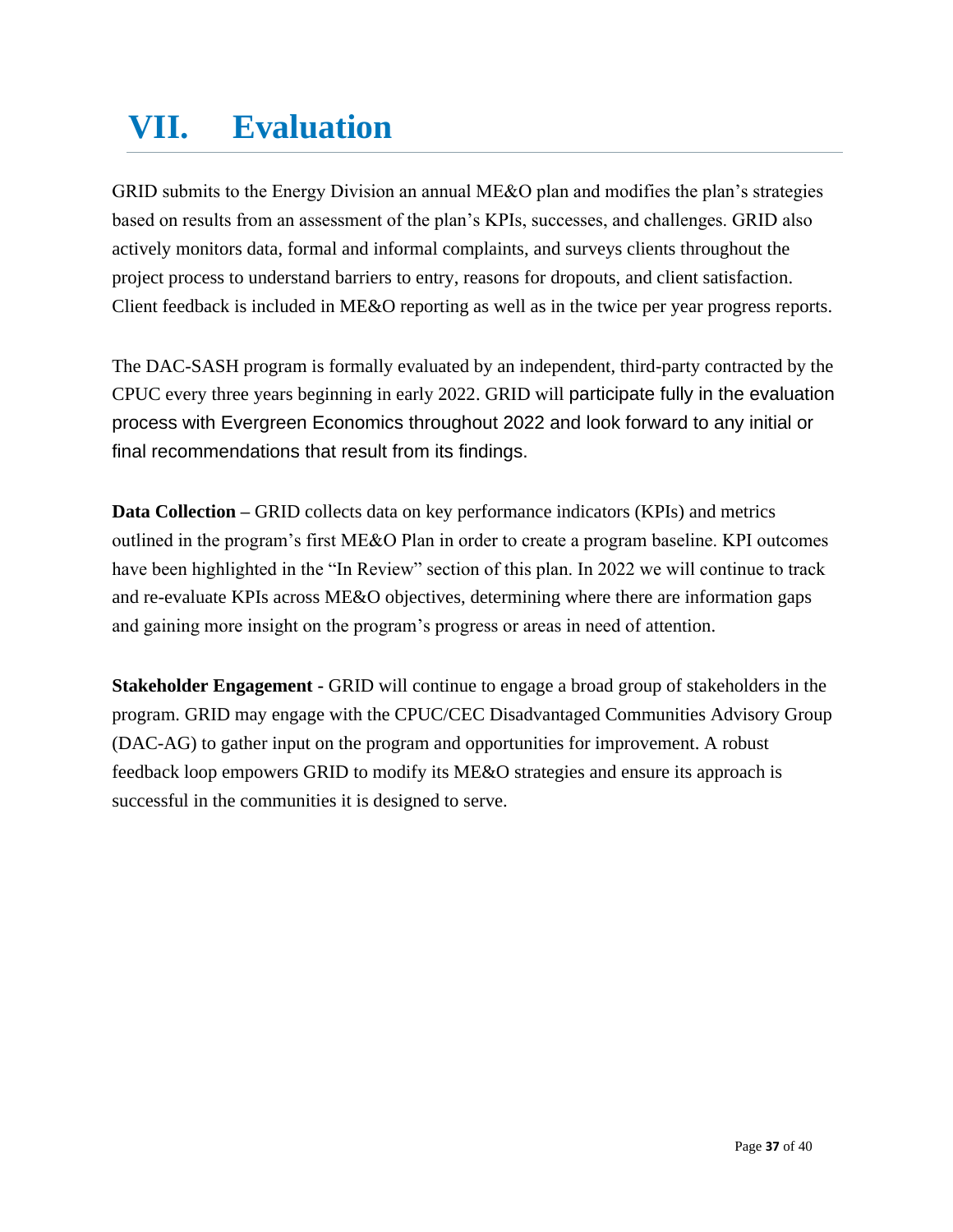# <span id="page-37-0"></span>**Appendix A: 2022 ME&O Budget**

In Appendix A, GRID includes a budget for program activities for 2022 that are directly related to ME&O. Because the DAC-SASH budget is capped for marketing and outreach at 4% of the annual budget (or \$400,000), GRID has limited this budget to that amount. GRID notes that its actual expenses to conduct statewide ME&O for the DAC-SASH program are considerably higher for both labor and non-labor expenses. GRID will allocate ~\$162,000 of the \$400,000 M&O budget to non-labor costs and will allocate the remaining \$238,000 toward labor costs for outreach staff. GRID will apply its own fundraising dollars and resources to cover additional ME&O costs that will not be recouped from the program budget.

The budget below provides a high-level estimate of labor and non-labor costs, but these costs and the calendar quarter in which they will be incurred may be modified in 2022 as best suits the ME&O objectives. For non-labor costs, GRID plans to subcontract with the following entities for ME&O activities and provides this description:

- Translation Services from LinguaLinx Translation services for adding to GRID's portfolio of multilingual materials, and crucially for live phone translation services
- Printing from Alpha Press Printing of outreach marketing collateral
- Mail shop services from Precise Mailing Outreach marketing materials for client acquisition purposes
- Photography Professional photography services as needed
- Advertising Paid advertising as needed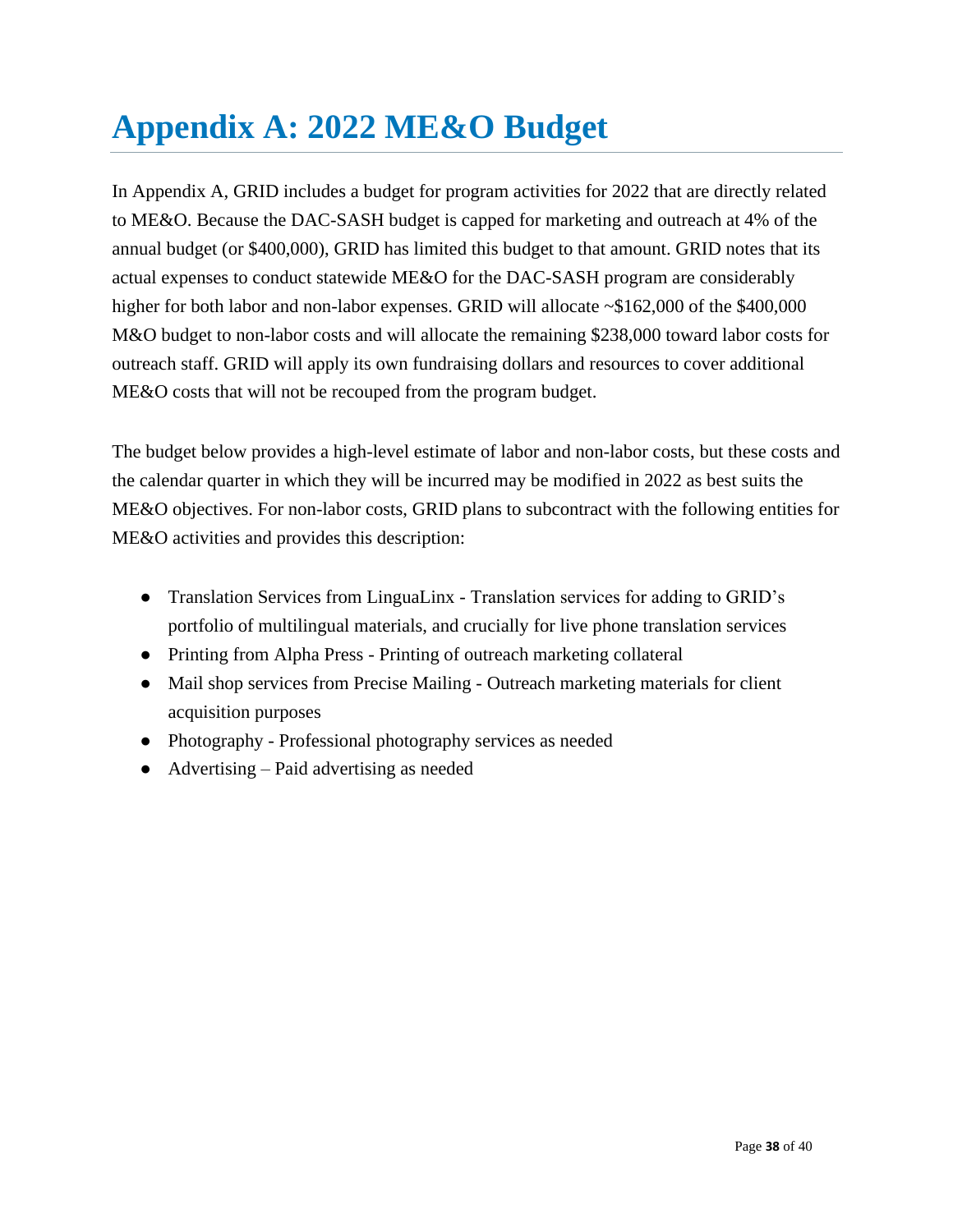## **Disadvantaged Communities – Single-Family Solar Homes Program**

## **2022 ME&O Plan**



**DAC SASH M&O02 - Marketing &** 

| DAC-SASH Year 2022 ME&O Plan Budget (Forecast) |  |
|------------------------------------------------|--|
|------------------------------------------------|--|

|                                                            |                                                      | Q1 2022 |               | Q <sub>2</sub> 2022 |               | Q3 20022 |               | Q4 2022 |               | <b>TOTAL</b> |               |
|------------------------------------------------------------|------------------------------------------------------|---------|---------------|---------------------|---------------|----------|---------------|---------|---------------|--------------|---------------|
|                                                            | <b>ALTERNATIVES</b>                                  | Labor   | Non-<br>Labor | Labor               | Non-<br>Labor | Labor    | Non-<br>Labor | Labor   | Non-<br>Labor | Labor        | Non-<br>Labor |
| <b>DAC SASH</b><br>M&O02 -<br>Marketing &<br>Communication | Translation<br><b>Services</b>                       |         | \$1,000       |                     | \$1,000       |          | \$1,000       |         | \$1,000       | \$-          | \$4,000       |
|                                                            | Advertising                                          |         | \$3,500       |                     | \$3,500       |          | \$3,500       |         | \$3,500       |              | \$14,000      |
|                                                            | Photography                                          |         |               |                     |               |          |               |         | \$5,000       | \$-          | \$5,000       |
|                                                            | <b>Graphic Design</b>                                |         |               |                     |               |          |               |         |               | \$-          | \$-           |
|                                                            | Printing                                             |         | \$4,000       |                     | \$6,000       |          | \$6,000       |         | \$3,000       | \$-          | \$19,000      |
|                                                            | Communications<br>Coordinator<br>$(*2%$ FTE)         | \$-     |               | \$-                 |               | \$1,612  |               | \$1,514 |               | \$3,126      |               |
|                                                            | Director,<br>Outreach<br>Marketing<br>$(*15% FTE)$   | \$7,465 |               | \$7,465             |               | \$7,465  |               | \$7,465 |               | \$29,860     |               |
|                                                            | Regional<br>Outreach<br>Manager (~2%<br>FTE)         | \$1,000 |               | \$1,000             |               | \$1,000  |               | \$500   |               | \$3,500      |               |
|                                                            | Regional<br>Outreach<br>Coordinator<br>$($ ~10% FTE) | \$4,000 |               | \$5,000             |               | \$5,000  |               | \$4,000 |               | \$18,000     |               |